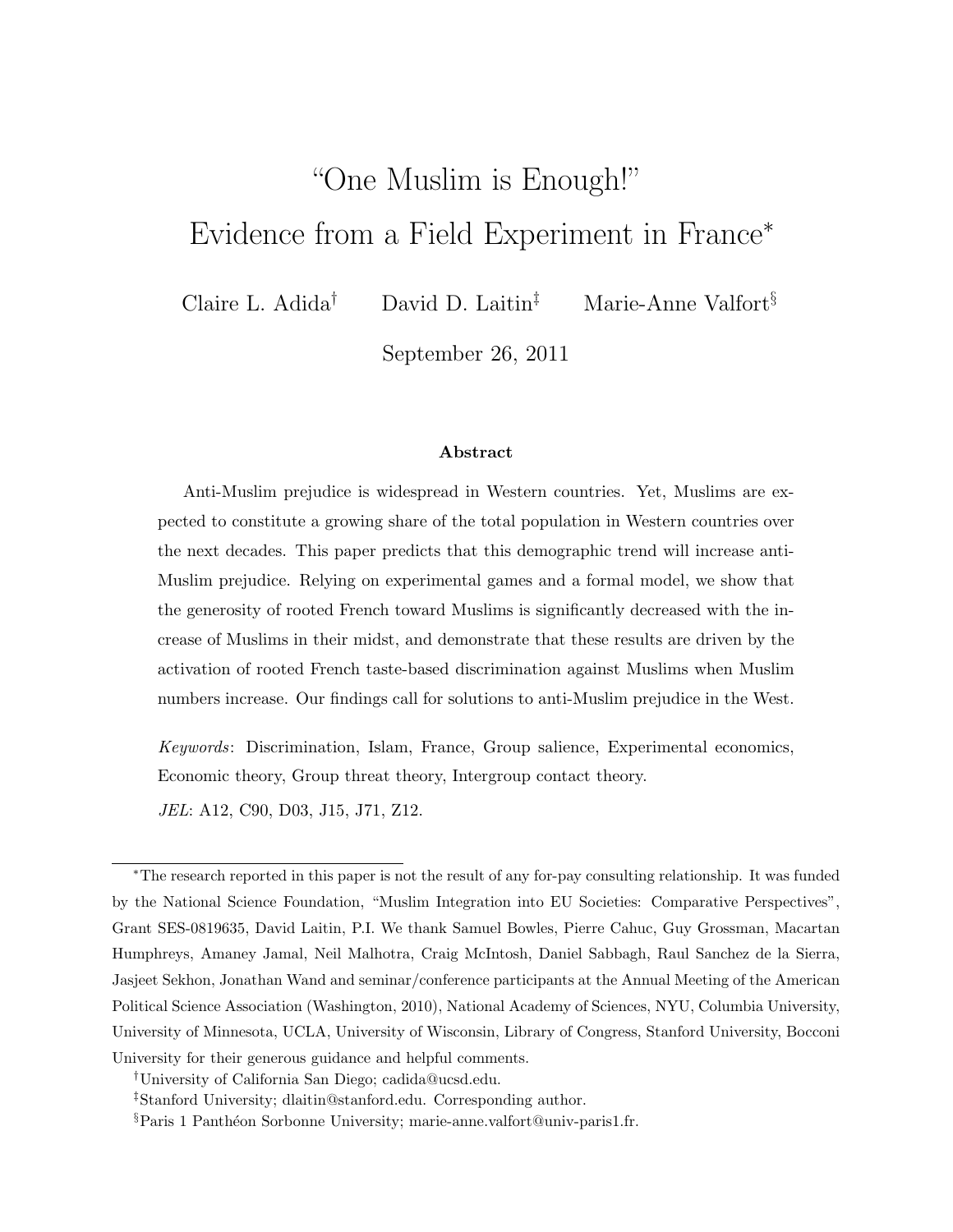When there's one [Muslim], that's ok; it's when there's a lot of them that there are problems.

Brice Hortefeux, Former French Minister of Interior.<sup>i</sup>

# **1 Introduction**

On January 20, 2011, Baroness Sayeed Warsi, the first Muslim woman to serve in the British cabinet, argued that prejudice against Muslims is seen by many people in the UK as normal and uncontroversial, and that "Islamophobia has now passed the dinner table test." Distressingly, anti-Muslim prejudice is not specific to the UK. Despite their virtually complete secularization in the past century, European states, all of them with historic Christian majorities, are considered as having a special problem with Islam going back to the fall of Constantinople to the Ottomans and the reconquest of Spain in the 15th century. The post-WWII immigration wave that has laid the foundation for today's European Muslim population, has further exacerbated this prejudice. In recent years, a chain of international events has led to ever increasing attention to Islam and Muslims in public discussion not only in Europe, but also in the US.

The impact of September 11 seems decisive. In the US, Davila and Mora (2005) and Kaushal, Kaestner, and Reimers (2007) find that, subsequent to that attack, Middle Eastern Arabs (and Afghan, Iranian, and Pakistani men in particular) experienced a significant decline in earnings. In Europe, even before September 11, prejudice against Muslims was more widespread than prejudice against other immigrants in Western and Eastern Europe, as documented by Strabac and Listhaug (2008). Allen and Nielsen (2002), Fetzer and Soper (2003) and Sheridan and Gillet (2005) further show that this hostility against Muslim communities increased in the aftermath of September 11 in a wide range of EU countries.

<sup>i</sup>This remark was uttered in French during a photo-op on September 5, 2009 at the UMP Summer School in Seignosse, in which the Minister was interacting with a young militant, Hamid. Brice Hortefeux joked before the statement in the epigraph that this militant, who was known to be Muslim, "does not correspond at all to the prototype" after having been told that the militant eats pork and drinks beer. The video of this interaction, procured by Le Monde, was uploaded at http://www.dailymotion.com/video/xafz5w\_le-derapage-de-brice-hortefeux-la-h, and we downloaded it on September 24, 2010. Translated from the French by the authors.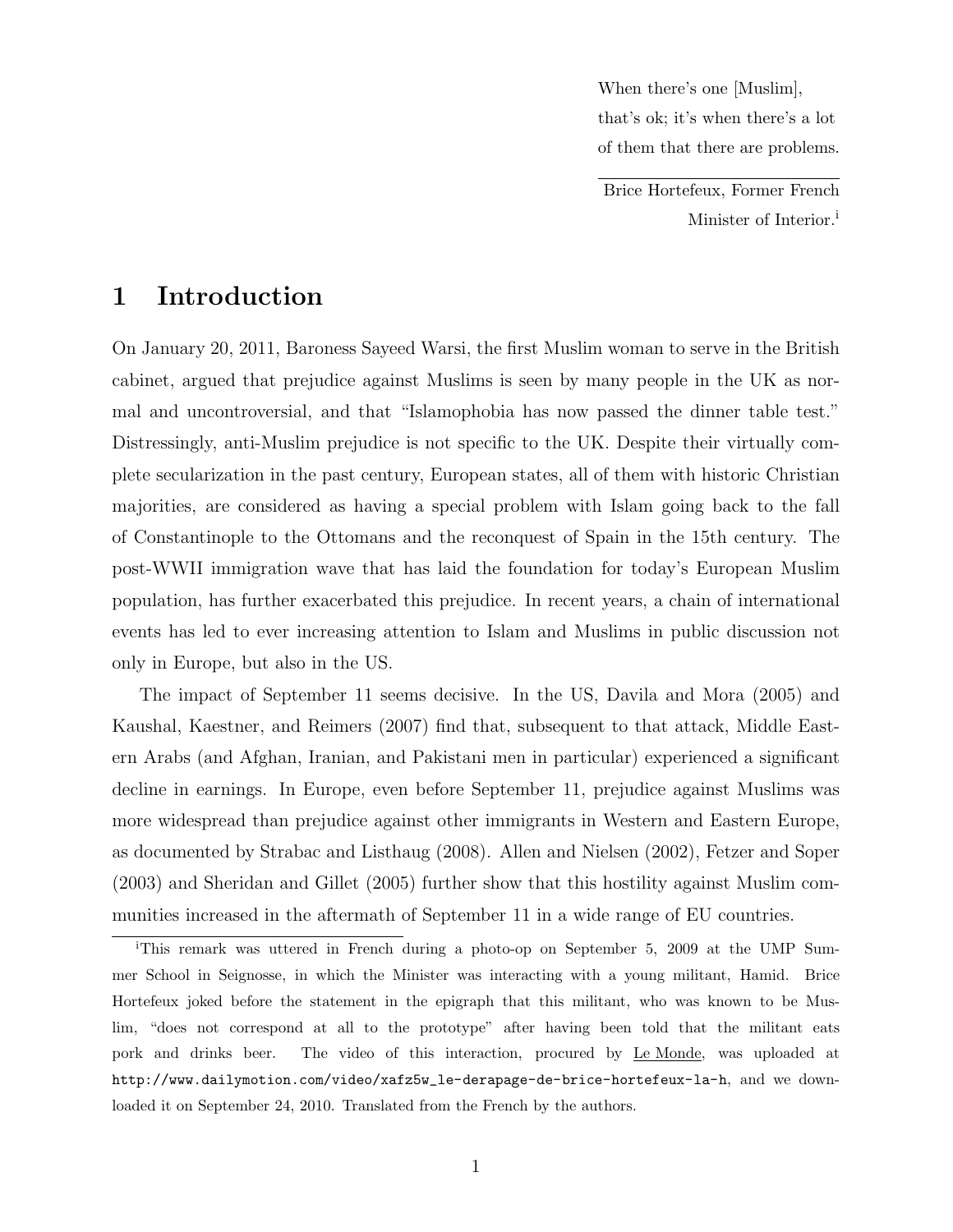Despite this context of widespread anti-Muslim prejudice, Muslim populations are expected to constitute a growing share of the total population in Western countries over the next decades, through continued migration and higher-than-average fertility rates among Muslims. According to the Pew Research Center (2011), the Muslim share of the population in Europe as a whole is expected to grow by nearly one-third over the next 20 years, rising from 6% of the region's inhabitants in 2010 to 8% in 2030. In the US, also reported by Pew, the population projections show the number of Muslims more than doubling over the next two decades, leading the US to host a larger number of Muslims by 2030 than all European countries save for Russia and France. Given these demographic trends, how will anti-Muslim prejudice evolve over the next decades? For instance, will rooted Westerners be more or less generous toward Muslims as Muslim numbers around them increase (what we call Muslim out-group salience)?

The objective of this paper is twofold. First, we want to understand how anti-Muslim prejudice in Western countries will evolve with Muslim out-group salience over the next decades. To do so, we rely on experimental games that we conducted in France in 2009. Our games bring together rooted French (the so-called "français de souche" which we abbreviate as FdS hereafter<sup> $)$ 1</sup> and a set of immigrants.<sup>2</sup> These immigrants belong to two ethno-linguistic groups in Senegal, the Joolas and the Serers that are divided by religion, with one portion of them being Muslim and another portion being Christian. With the exception of religion, Senegalese Muslims (hereafter SM) and Senegalese Christians (hereafter SX) from these two ethno-linguistic groups are similar. They share the same culture and migrated to France in the same time period.<sup>3</sup> The goal of this experiment is to compare the effect of SM out-group salience on rooted French generosity toward SM with the effect of SX out-group salience on rooted French generosity toward SX. To achieve this goal, we organize a dictatory game <sup>4</sup> and vary exogenously the ethno-religious composition of the player-set across the game sessions by manipulating the number of SM and SX in each game session. We then compare the impact of increasing numbers of SM players on the amount given by rooted French donors

<sup>&</sup>lt;sup>1</sup>By rooted French or FdS, we refer to French citizens with four grandparents born inside metropolitan France.

<sup>&</sup>lt;sup>2</sup>In France, the term "immigrants" refers only to those permanently and legally residing in France who were born abroad. In this paper, we use the term much more broadly, viz., to refer to all residents in France who are immigrants from outside the EU who moved to France after World War II, and their descendants.

<sup>3</sup>See Adida, Laitin and Valfort (2010) for full justification of this identification strategy.

<sup>&</sup>lt;sup>4</sup>The dictator game was introduced by Kahneman, Knetsch and Thaler (1986). It is a two-person game in which player 1, called the "donor", has to decide what share  $s \in [0, 1]$  of an amount of money normalized to 1 he gives to player 2, called the "recipient". For a given share *s*, the monetary payoff of player 1 and of player 2 is given by  $x_1 = 1 - s$  and  $x_2 = s$  respectively.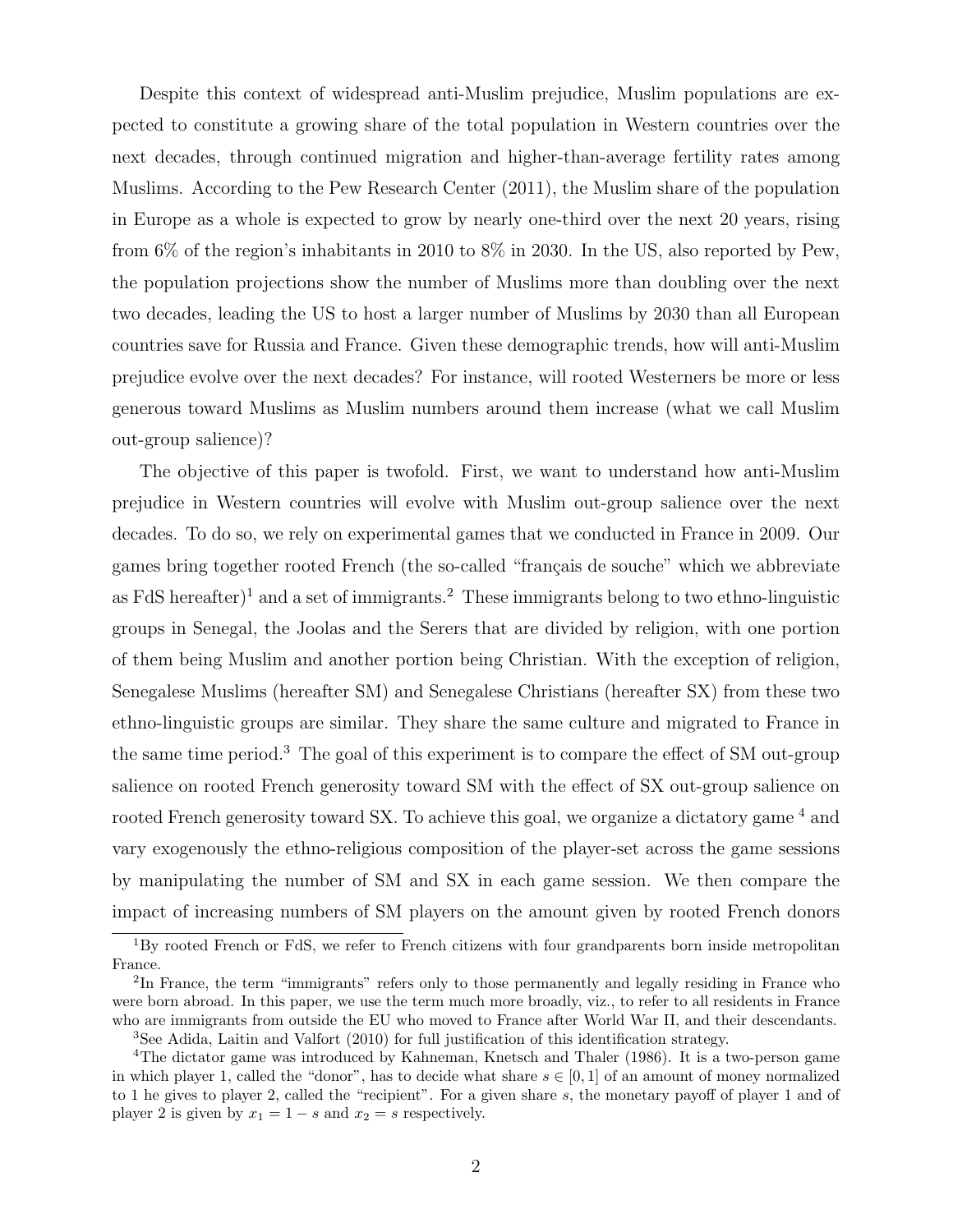to SM recipients, with the impact of increasing numbers of SX players on the amount given by rooted French donors to SX recipients. Our results reveal that FdS generosity toward SM is significantly decreased with SM out-group salience, in a way that is not matched by the impact of SX out-group salience on FdS generosity toward SX. We portray this result as the *Hortefeux effect* (see the epigraph) to the extent that one additional SM (on top of the potential recipient of FdS generosity) is enough to undermine FdS generosity toward SM recipients. Moreover, we find that FdS correctly believe that the impact of SM outgroup salience on FdS generosity toward SM recipients is significantly more negative than the impact of SX out-group salience on FdS generosity toward SX recipients. This finding suggests that discriminatory behavior toward Muslims following Muslim out-group salience is common knowledge among rooted French, such that Brice Hortefeux, the former French Minister of Interior, can refer to the negative consequences of Muslim out-group salience in an unguarded way.

What accounts for the decrease in FdS generosity toward Muslims following Muslim outgroup salience? Understanding the mechanism underlying the Hortefeux effect constitutes the second objective of this paper.<sup>5</sup> To do so, we develop a rational model augmented with other-regarding preferences that experimental economists have shown to be key determinants of individual behavior.<sup>6</sup> This model offers two possible explanations for the Hortefeux effect. First, the decrease in FdS generosity toward Muslims when Muslim numbers increase may be a response to changes in the behavior of non-FdS when Muslim numbers increase. For instance, FdS can be less generous toward Muslims with Muslim out-group salience if, in that context, Muslims are more generous toward each other and/or if Muslims are less generous toward FdS. In the former case, FdS will free-ride on Muslims' in-group generosity. In the latter case, FdS will compensate members of their in-group for Muslims' lower generosity toward FdS, thereby lowering their generosity toward Muslims. Second, the decrease in FdS generosity toward Muslims when Muslim numbers increase may result from changes in FdS preferences and notably from the activation of FdS taste-based discrimination against

<sup>5</sup>Samuelson (2005) recommends exploiting experimental results in order to improve our understanding of the mechanisms underlying individuals' behavior, thereby allowing the development of theories yielding higher predictive power.

<sup>&</sup>lt;sup>6</sup>In experimental economics, the dictator game provides compelling evidence for other-regarding preferences challenging the *homo oeconomicus* postulate, which predicts that the donor should not give anything of his initial endowment to the recipient. Indeed, Forsythe, Horowitz and Sefton (1994) show that 80% of their subjects choose to give a strictly positive share of their initial endowment, with 20% choosing to divide this endowment equally. Reviewing eleven results from dictator games, Camerer (2003) reveals the generality of this finding, as the mean offer ranges from 10% to 52%.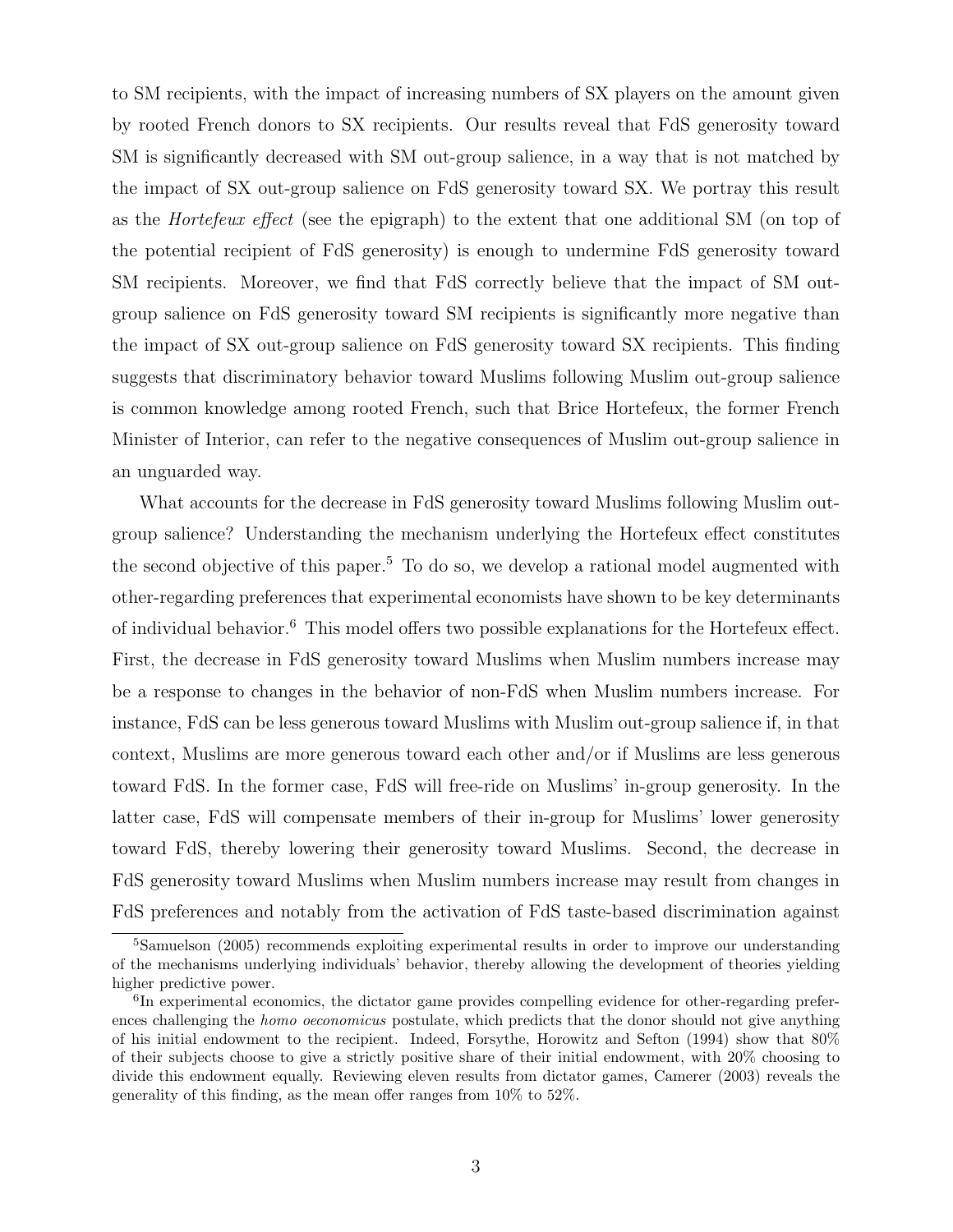Muslims when FdS are surrounded by Muslims. In that context, the positive weight that FdS assign to the well-being of Muslims is a decreasing function of the relative size of the Muslim minority. Our results show that FdS are the only donors in the dictator game to change their donations when Muslim numbers increase. Notably, SM donors do not change their donations with Muslim out-group salience. This suggests that the Hortefeux effect derives from an activation of FdS distaste toward Muslims with Muslim out-group salience. This finding is in line with Schneider (2008) who shows, based on the European Social Survey, that the perception by Europeans of a symbolic, rather than actual threat, accounts for the increase in Europeans' anti-immigrant attitudes when the relative size of the immigrant community increases. These results have ominous societal implications and point to the urgency of finding solutions to taste-based discrimination against Muslims.

This paper contributes to two strands of the literature on discrimination. The first strand concerns the relationship between attitudes toward the out-group and out-group relative size. Several scholars have found this relationship to be statistically insignificant.<sup>7</sup> Yet, others identify a significant relationship that generally points to an increase, not a decrease in negative attitudes toward the out-group when the out-group becomes more salient.<sup>8</sup> Few studies have analyzed the relationship between Muslim out-group salience and anti-Muslim prejudice. Those that do also point to an increase in anti-Muslim prejudice in geographic areas where Muslim out-group size is higher. Bowyer (2009) shows that residential proximity in the UK to Pakistanis and Bangladeshis, who are primarily Muslim, is associated with more negative attitudes towards ethnic minorities. Similarly, relying on survey data, Savelkoul, Scheepers, Tolsma and Hagendoorn (2010) find that Muslim out-group size is related to anti-Muslim attitudes by rooted Dutch. We complement these approaches in a number of ways. By comparing changes in attitudes of Westerners toward Muslim immigrants when the relative size of Muslim immigrants increases, with changes in attitudes of Westerners toward a control group when the relative size of this control group increases (this control group differing only from Muslim immigrants with respect to religion), we isolate a Muslim effect from possible confounds such as race, ethnicity, or nationality. By relying on experimental games bringing together FdS, SM, and SX, we extend previous survey-based studies<sup>9</sup> by

<sup>7</sup>See Strabac and Listhaug (2008) for Europe; Hjerm (2007) for Sweden; Citrin and Sides (2008) for Europe and the US.

<sup>8</sup>See Scheepers, Gijsberts and Coenders (2002), Schneider (2008), Gorodzeisky and Semyonov (2009) for Europe; Dustmann and Preston (2001) for the UK; Krueger and Pischke (1997) for Germany; Schlueter, Schmidt and Wagner (2008) for Germany and Russia; Schlueter and Scheepers (2010) for the Netherlands; Taylor (1998) for the US.

<sup>9</sup>The previous studies are all based on self-reported attitudinal measures, with the exception of Krueger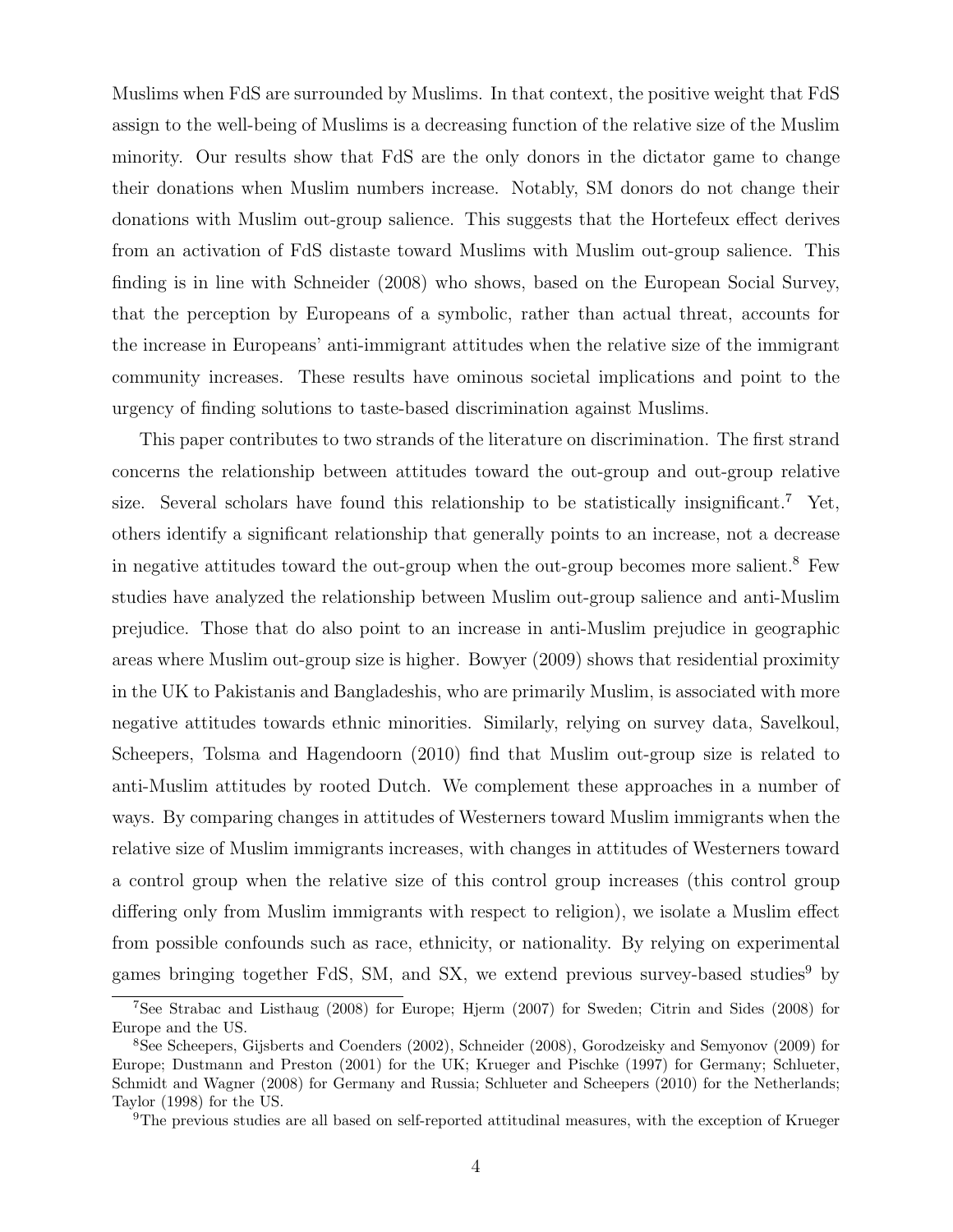an analysis that looks directly at discriminatory behaviors. By exogenously varying the ethno-religious composition of the player-set across the game sessions, we overcome the simultaneity bias that typically<sup>10</sup> contaminates studies investigating the relationship between demographic context and attitudes toward migrants: racially intolerant individuals from the majority community are indeed unlikely to choose to live in areas with large ethnic minority populations.

This paper contributes to a second strand of the literature that theorizes the mechanisms linking attitudes toward the out-group and out-group relative size. Two theories oppose each other. Intergroup contact theory predicts that an increase in the relative size of the minority provides contact opportunities with the minority, which in turn attenuate prejudice by the dominant group against members of the minority (Allport (1954)). Group threat theory predicts that an increase in the relative size of the minority generates hostile attitudes by the dominant group toward the minority, either because of increased competition over tangible scarce resources or because of the perception by the dominant group of a symbolic threat (which we call "distaste") to one's cultural integrity (Blalock (1967)). This paper allows us to test intergroup contact theory against group threat theory. By increasing the number of Muslims in the game sessions, we give an opportunity for both theories to shape individual behavior: an increase in the number of Muslims increases opportunities for interaction and contact; but it also introduces the prospect of a Muslim threat. If contact theory dominates, we should observe a decrease in FdS taste-based discrimination toward Muslims. If group threat theory dominates, we should observe an increase instead. Our findings show that the latter wins out: the behavior we observe toward the Muslim minority is consistent with group threat theory rather than intergroup contact theory. Moreover, this paper identifies the mechanism behind group threat theory: the perception by the dominant group of a symbolic threat, not actual threatening behavior by the minority, accounts for the hostile behavior by the dominant group against one minority.

The paper proceeds as follows. In Section 2, we introduce our experimental setup. In Section 3, we present our experimental results, including the Hortefeux effect. In Section 4, we develop a rational model augmented with other-regarding preferences to explain the behavior of FdS donors in the dictator game. We then run an empirical test showing that the Hortefeux effect derives from an activation of rooted French taste-based discrimination

and Pischke (1997) who analyze the relationship between crime against foreigners and the relative number of foreigners.

<sup>10</sup>Dustmann and Preston (2001) are an exception.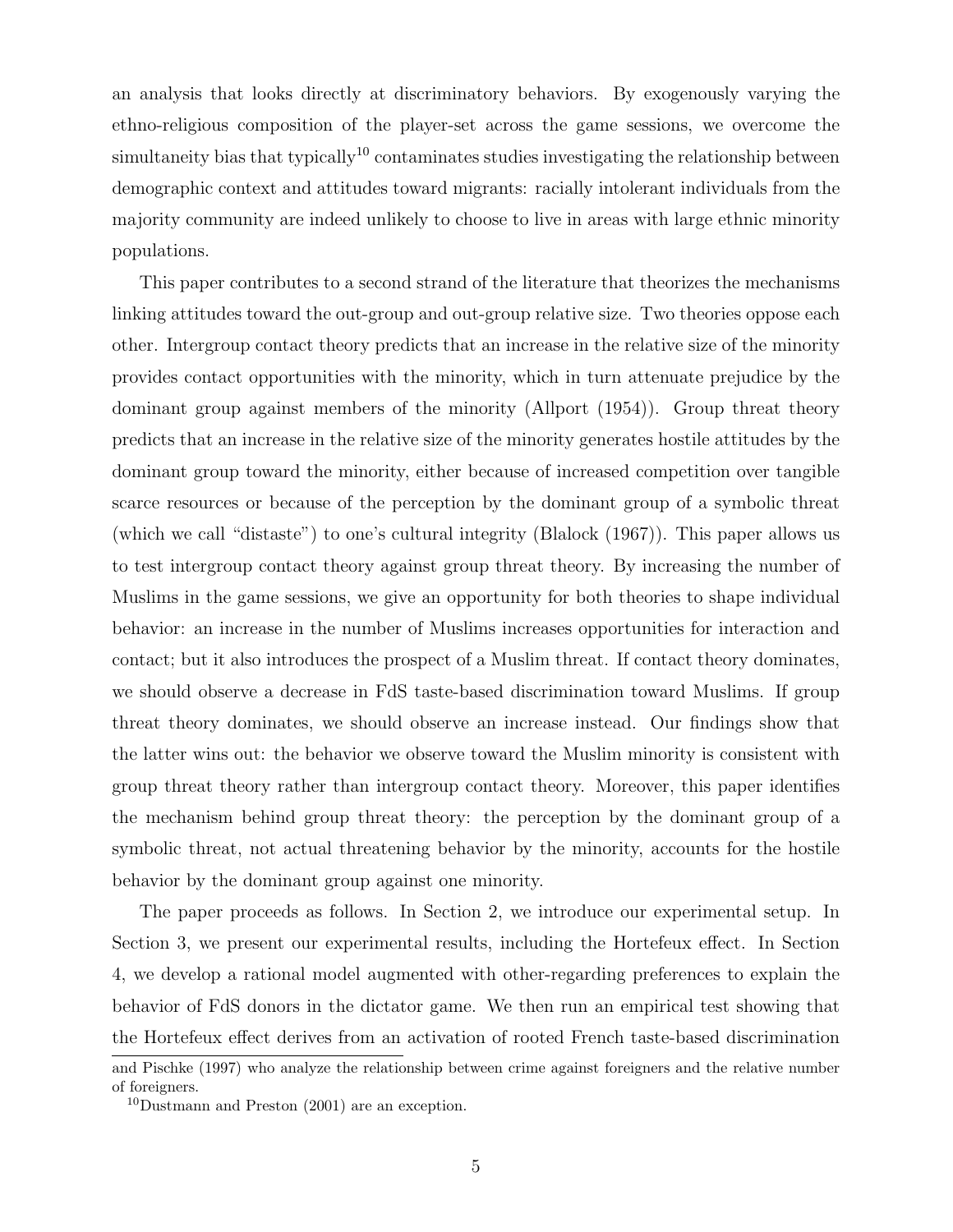against Muslims with Muslim out-group salience. Section 5 provides robustness checks. Section 6 summarizes our major conclusions and discusses their implications for the integration of Muslim immigrants into Western societies.

### **2 Experimental set up**

In this section, we present our subject pool, our treatment (i.e.: the variation of the ethnoreligious composition of the player-sets across the game sessions) and the dictator game that allows us to analyze the impact of Muslim out-group salience on rooted French generosity.<sup>11</sup>

#### **2.1 The subject pool**

In March 2009, we set up a series of experimental games between FdS, SM and SX. We recruited 27 Senegalese players: 16 self-identified as Muslims (SM) and 11 as Christians (SX).<sup>12</sup> We relied upon three separate networks to recruit these Senegalese players. Two of the networks came from the ethnographers who were conducting family histories for our wider research project, and were asked to recruit subjects by merely telling them they had heard about experiments with a chance to earn a lot of money. No mention was to be made about Senegalese specificity or religion. The third network came from a Senegalese night watchman (not from the Joola or Serer communities) who worked at a student dorm. He was given a quota for the SM and SX and paid for each recruit who showed up for inscription and participated in the games. Here again, no mention was to be made about Senegalese specificity or religion.

It is important to note that African Muslims are less spontaneously associated with Islam in the French collective imagination because they know little to no Arabic and interact indiscriminately with African Muslims and African non-Muslims (Diop (1988)). Any evidence of FdS discrimination against SM should thus be interpreted as a lower bound on the magnitude of FdS anti-Muslim discrimination: levels of discrimination against Maghrebis, the Muslims who are at the center of public debates about the role of Islam in France, would almost certainly be higher than those we find for Senegalese Muslims.

 $11$ Full protocols (in French, but with English translations) are available upon request. Here we review only what is necessary for interpreting the results presented in the subsequent section. We take this opportunity to thank our six recruiters and monitors for their incredible hard work, intellectual contributions throughout, and dedication to the project: Mathieu Couttenier, Jacinto Cuvi Escobar, Karine Marazyan, Etienne Smith, Josselin Thuilliez and Severine Toussaert.

<sup>&</sup>lt;sup>12</sup>Our subjects are coded by religious self-identification or ascribed religious heritage.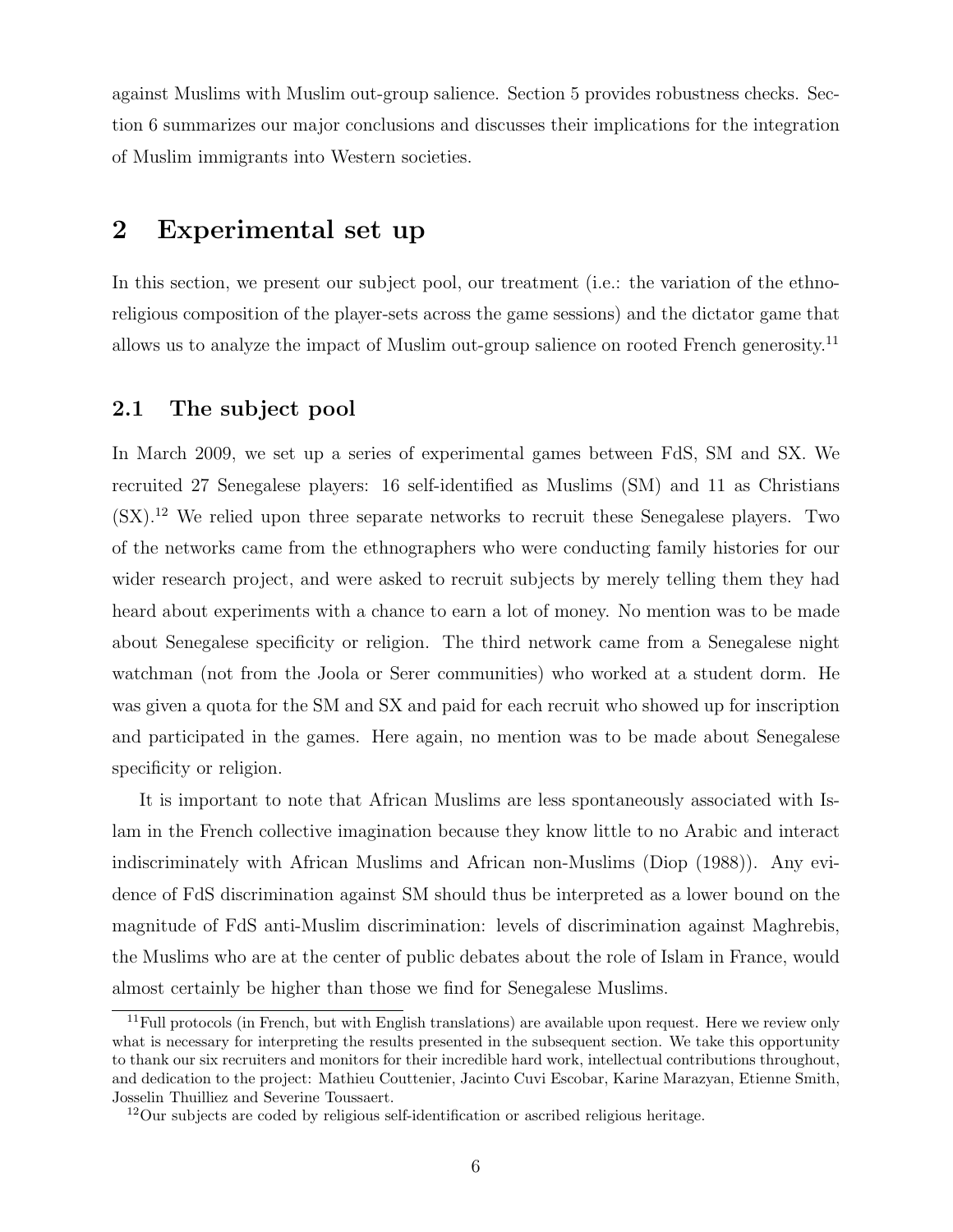To complement our game sessions, we also recruited 52 non Senegalese players. The ethno-religious breakdown of these 52 non-Senegalese players was as follows. First, 29 players, among which 21 FdS, were of European background. We categorize these 29 players as being of Judeo-Christian background. The 19 players who specified their religion confirmed that they were either Christian (18 players) or Jewish (1 player), while the others (who self-declared as "atheist" or who didn't specify a religious belonging) all had recognizable Judeo-Christian first names: Bertrand, Danièle, Fabien, Florence, Karl, Marine, Rénald, Sophie, Spyro, Yves. Second, 12 players were of African background. We categorize 6 of these 12 players as being of Judeo-Christian background. The 5 players among them who specified their religion confirmed that they were Christians, while the remaining player (who didn't specify a religious belonging) had a recognizable Judeo-Christian first name: Julie. We categorize the other 6 African players as being of Muslim background. The 4 players among them who specified their religion confirmed that they were Muslims. As for the 2 players who didn't specify a religious belonging, one of them was known by our ethnographers to stem from a Muslim family while the other had a recognizable Muslim (Arabic) name: Maïmouna. Finally, 12 players were of North African background. We categorize these 12 players as being of Muslim background too. The 9 players who specified their religion confirmed that they were Muslims, while the others (who self-declared as "atheist" or who didn't specify a religious belonging) had all recognizable Muslim (Arabic) first names: Jalal, Nabil, Reza.

We recruited these players using a stratified (by population density) but not always fully random recruitment procedure centered on the 21 metro stations in the ethnically diverse setting of the 19th district of Paris.<sup>13</sup> In a fully random protocol, we assigned a weight to each metro station based on the density of the area in which it is located, with the higher density stations getting more cards in our random draw. Each recruitment team drew a metro station for each recruitment day, and then a number from 1 to 10 to determine which passer-by to invite as a game recruit. But because we wanted to ensure a large number of interactions between our SX/SM sample and FdS we deviated from this protocol to assure ourselves a sufficient number of FdS players. When potential subjects who looked as if they were FdS walked by, recruiters were instructed to ignore the sequence of selection, and to

<sup>&</sup>lt;sup>13</sup>According to the 1999 French census, the percentage of individuals living in this district who are born in France is 63.5 (against 82.4 for all Paris). A good picture of the diversity in the 19th district is offered in the French film "Entre les murs" ("The Class" in its English-language version) that received the Palme d'Or at the 2008 Cannes Film Festival.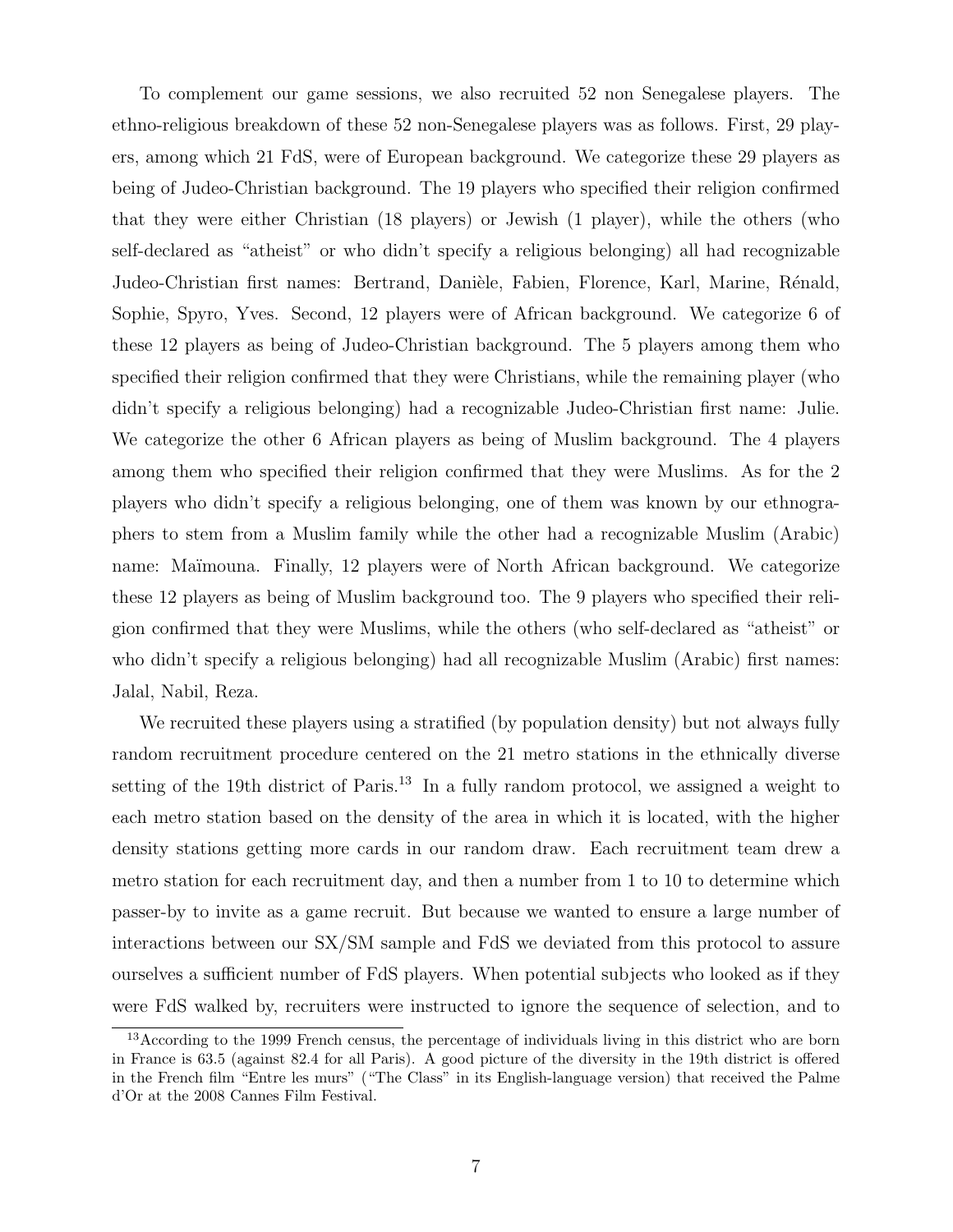ask them to participate in our experiment. Passers-by who were willing to hear our appeal were told that they could win up to 148 euros for about two and a half hours of game participation,<sup>14</sup> games which were designed to investigate "how people from Ile-de-France [Parisian region] make decisions about money."

Turn-downs were about 30 percent, introducing some bias that likely leads to an overrepresentation of individuals favorable to diversity among our sample (relative to a random sample of game participants). Indeed, those individuals who agreed to participate in our experiments effectively agreed to be part of an experiment in which they would have to interact with ethnic and religious "others", from the ethnically diverse Ile-de-France region. We can test this intuition for FdS players. To do so, we compare the average political ideology of our FdS sample to that of a random sample of FdS from the 2009 European Social Survey ("ESS" henceforth). We use a question that measures where respondents stand on a left-wing/right-wing scale, capturing a tendency to support social change vs a tendency to preserve traditional values. One's position on a left wing-right wing scale therefore reveals, among other things, attitudes toward diversity. In order to obtain a comparable group of FdS respondents in our experiment and in the ESS, we selected a sub-sample of ESS respondents who were born in France and whose parents were both born in France. Unfortunately, the ESS does not provide information about the birthplace of the respondents' grandparents. We thus cannot exclude ESS respondents with one or more grandparents born abroad: our sample of FdS respondents from the ESS is thus, if anything, more open to diversity than would be a sample of FdS respondents with four grandparents born in metropolitan France (the definition of FdS for our experimental games). This bias thus runs against us finding any difference between our FdS players and the FdS respondents in the ESS, since we hypothesize that our FdS respondents are more open to diversity than a random sample of FdS. Table 1 presents the results of a difference of means analysis between our FdS and the ESS FdS. It shows that our FdS sample is, on average, more left-wing than the random sample of FdS respondents in the 2009 ESS (significant at the 99% confidence level). These results are confirmed by an OLS analysis reported in Table 2. In this table, the variable "European Social Survey" takes the value 1 if the individual is a respondent in the 2009 ESS and 0 if she is a participant in our 2009 experiment. The coefficient for this variable is always positive and significant at high significance levels, whether one controls for the gender (column 2), the age (column 3), the education (column 4) or the household income (column 5) of the

<sup>&</sup>lt;sup>14</sup>This stands for roughly 8.5 times the hourly minimum wage in France as of 2009.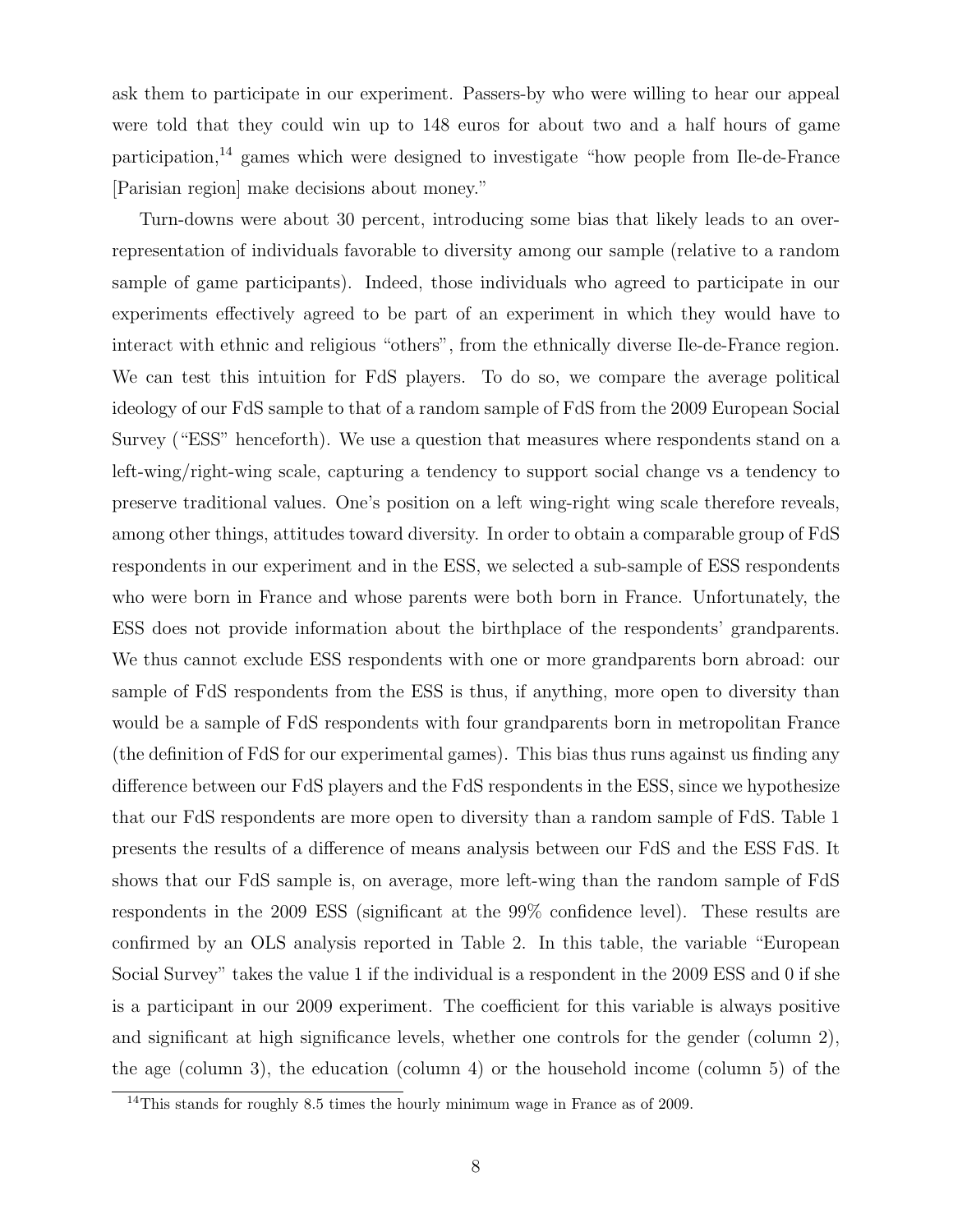individual. We therefore have confirmation that FdS participants in our 2009 experiments are more open to diversity compared to a representative sample of FdS in France that same year. As a consequence, our results suffer from a bias that leads to an underestimation of anti-Muslim discrimination on the part of FdS.

#### **2.2 The treatment**

The experiment comprised two phases: a registration phase, during which we collected demographic and behavioral data that we later used for the composition of the playersets; and a game phase, during which subjects played a series of experimental games. We supervised eight sessions of games held in a rented private language school in the 19th district in Paris, over the course of two weekends, on Friday evenings after work and on Sunday. For our experiments to be unbiased, we could not give players the impression that we wanted to know if they were conditioning their play on the religious backgrounds of our Senegalese players, and therefore needed to conduct the experiments in a setting in which the Senegalese players would not appear to be exceptional. The 19th district, with its high levels of national, ethnic and religious diversity, offered a solution that worked: in the exit surveys for the experiments, not a single subject speculated that religion had anything to do with the purposes of the games,  $15$  and only one of the Senegalese players out of a total 28 verbally wondered if there was something odd about having other players in the room who were from his Senegalese language group.

Each session was comprised of ten players. Based on information learned at registration, subjects were assigned to a session so as to satisfy three criteria. First, in order to obtain statistical power, all sessions needed at least two FdS-SM and one FdS-SX interactions, or the reverse. Second, we needed to "treat" our game sessions properly, by varying their ethno-religious composition. This allows us to capture the effect of out-group salience, by comparing the change in FdS generosity toward SM when the number of SM increases, with the change in FdS generosity toward SX when the number of SX increases. Yet, to avoid collinearity between the salience of different out-groups, we assigned subjects to a session such that no significant correlation could be observed between the number of subjects of different ethno-religious types across the sessions. Table 3 specifies the ethnoreligious composition of each session, by distinguishing between players of European and

 $15$ In the exit questionnaire, we asked: "Que pensez-vous que notre équipe aura appris sur vous à travers vos d´ecisions aujourd'hui?" [What do you think our team will have learned about you from the decisions you made today?].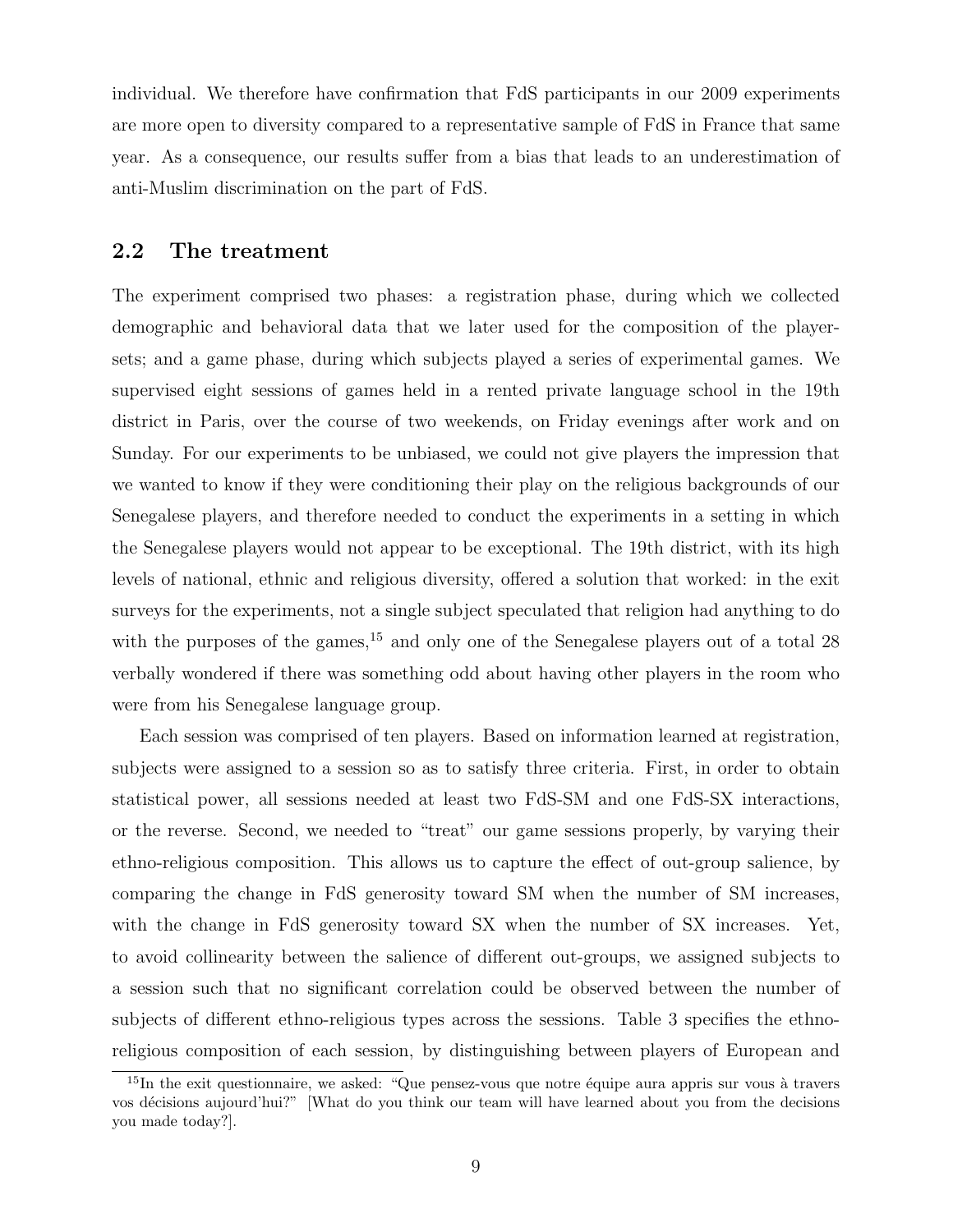Judeo-Christian background, players of African and Judeo-Christian background, players of African and Muslim background, and players of North African and Muslim background. The number of SM varies from 1 (in sessions 1 and 7) to 3 (in sessions 5 and 8), while the number of SX varies from 1 (in sessions 1, 3, 4, 5, 7) to 2 (in sessions 2, 6 and 8). Third, to test the effect of mixed gender versus non mixed gender sessions in a subsequent paper, we supervised three all male sessions, three all female sessions and two mixed gender sessions.

Despite these constraints, players were also assigned to game sessions according to their availability. One might therefore worry that players self-selected into sessions, and therefore into treatments, in a systematic manner that might bias our results. Yet none of our players were aware of the ethnic composition of the sessions when they made their choice. Still, we ensure that FdS participating in sessions with high numbers of SM (SX) do not differ from FdS participating in sessions with low numbers of SM (SX), by controlling in our regressions for the gender, age, education, household income and religiosity of FdS players, as well as for whether they know players who participated in previous game sessions. We face a similar concern with our Senegalese players: SM (SX) participating in sessions with high numbers of their in-group could differ from SM (SX) participating in sessions with low numbers of their in-group. Indeed, it might be that more religious SM (SX) are more available to play games on Sundays (Fridays) and we would therefore observe a higher number of religious SM (SX) on Sundays (Fridays). In other words, there is the possibility that the degree of religiosity of our Senegalese Muslim players is correlated with their probability of being available on Friday rather than Sunday (and conversely for our Senegalese Christian players). Due to low numbers, we cannot run a difference of means analysis between the degree of religiosity of SM (SX) in sessions where SM (SX) numbers are high and their degree of religiosity in sessions where their in-group salience is low. However, in our regressions, we are able to correct for such potential bias by controlling for the average level of religiosity of SM and SX players in the session. Our results are robust to the inclusion of such controls (see the robustness checks).

#### **2.3 The dictator game**

We answer our main research question on the impact of Muslim out-group salience on FdS generosity with data collected from our 2009 dictator game. When they arrived at a game session, subjects were given a code number. They were then asked to write their first names on a label and to paste that label on their chests. The only information players had about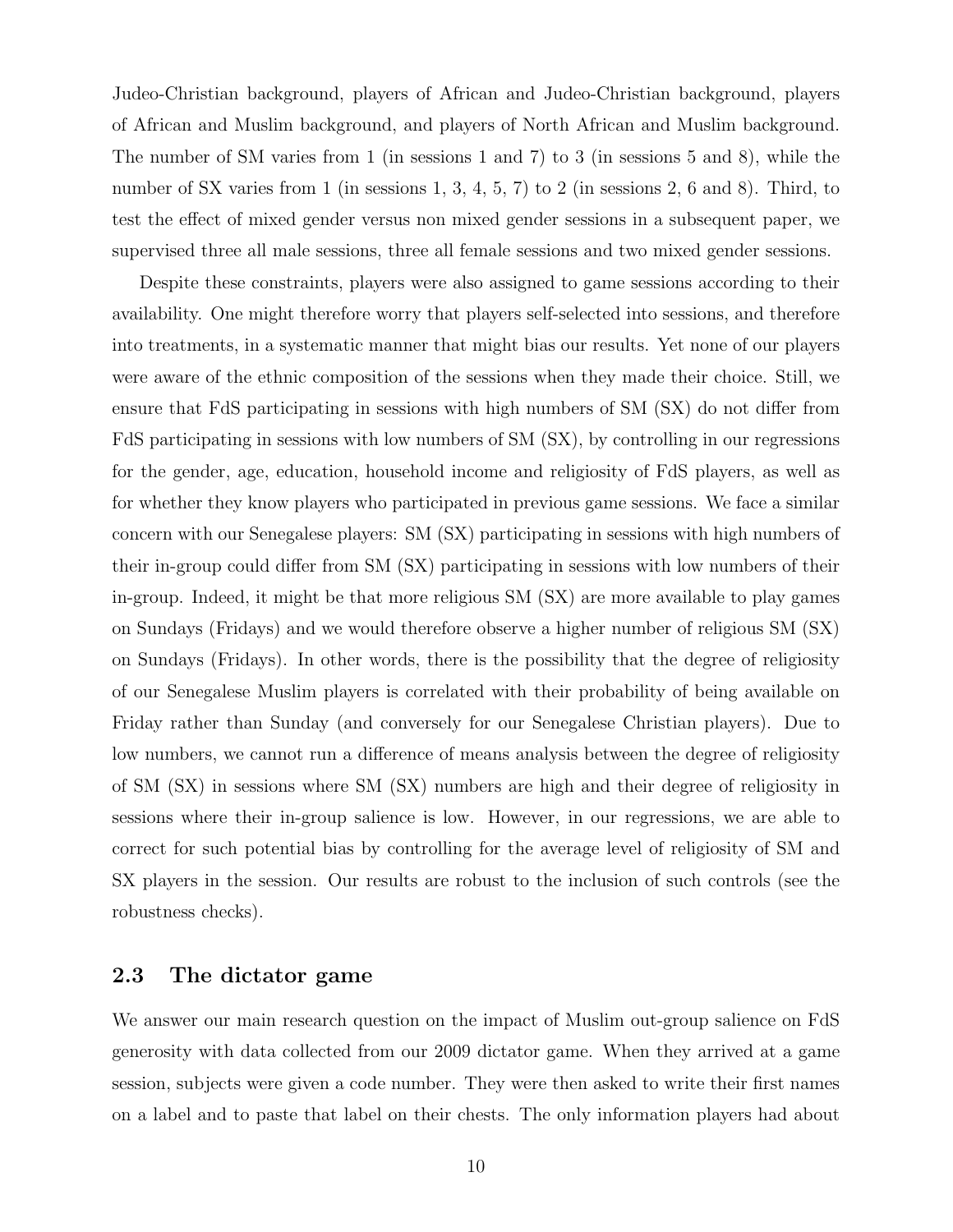each other was their looks, their manners, their dress and their first names. None wore any clothes or jewelry revealing religious affiliation, with the exception of one non Senegalese player, who wore a headscarf signaling a Muslim identity.

The 2009 dictator game took place after the group of ten had played a series of simultaneous trust games; a speed-chatting game in which all players got to meet five other players in four-minute conversations, as in a speed-dating scenario; and a voting game in which each speed-chatting group elected, among the group of players they had just met, a leader who would then distribute funds to his/her electorate at his/her discretion.<sup>16</sup> Therefore, by the start of the dictator game, all ten players already knew a good deal of information about one another, especially due to the speed chatting game.<sup>17</sup> However, at no time did any of our players know the game decisions of any of the other players in their session.

Our experimental setup for the dictator game was the only one to bring together all players in a single room – hence guaranteeing the activation of group salience effects. All players (whom we refer to as donors) were shown the same set of six partners (whom we call recipients) on a large screen revealing only their faces and ascribed first names, which we strategically altered. More precisely, among the six recipients, two were apparent FdS with typical FdS names, two were ambiguous with alternatively Muslim and Christian names, such that donors could reasonably think they were FdS with Christian names or North Africans with Muslim names, and two were apparent black Africans. These last two, a Senegalese man and a Senegalese woman, were the recipients of interest for this analysis. For half of the sessions, subjects viewed one of the ambiguous recipients and one of the Senegalese recipients with a Christian name, and the other ambiguous recipient as well as the other Senegalese recipient with a Muslim name; for the other half of the sessions, this was reversed. By doing so, we avoid any confound between the ethnic type of the recipient and the face of the recipient, notably when we analyze the amount given by FdS donors to Senegalese recipients. Put differently, the fact that FdS donors see the same Senegalese

<sup>16</sup>We analyze these other games in separate papers.

<sup>&</sup>lt;sup>17</sup>For the speed chatting game, our ten players were placed into two teams of 5, each following the same protocol. Each player on a team was instructed that he/she would have a few minutes to meet (and we emphasized, to get to know) each member of the other team, thereby "speed chatting" with five other players, sequentially, as in a speed-dating situation. After meeting each partner, players were given 1 minute to jot down notes on a piece of paper. After meeting all members of the other group, each player received a sheet of paper with the picture of each person they had just met, and a series of eight personal questions about them (their age, their religion, their job, whether they had obtained their Baccalauréat (the French high-school diploma), the country in which they were born, the district in which they live, whether they are married and their favorite hobby). Players were allowed to consult their notes. For each question subjects provided their answer, or selected "don't know", and indicated whether they learned this information from their chat, or simply guessed the answer. For each correct answer, subjects earned 1 euro.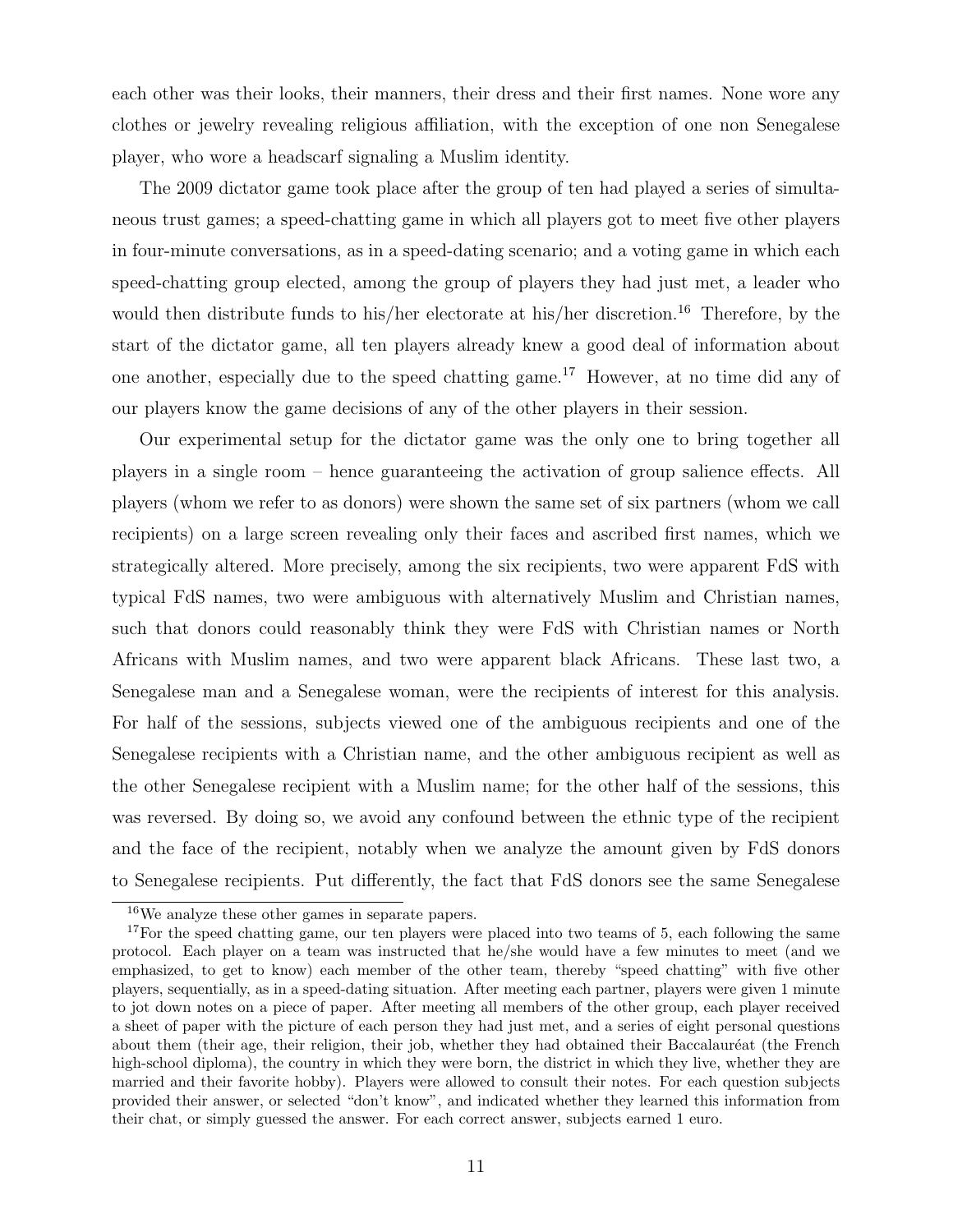face with alternated religious identities (one Christian, the other Muslim) allows us to run a within-face analysis. Figure 1 illustrates the faces and alternating names of our recipients in the dictator game.

It is important to note that while all recipients were recruited in the 19th district of Paris in a similar way as the donors, they never participated in our game sessions, and none was ever known personally by any of the donors. The donors saw the sequence of recipients only once and were asked to make a decision to allocate  $a = \{0, 1, 2, 3, 4, 5\}$  euros to each recipient - out of 5 euros allotted to them each time, knowing that the amounts accruing to each recipient would actually be transferred to them. Donors were handed an answer sheet and provided with enough room to record their decisions in a private manner, albeit in a public space. Although recipients appeared sequentially on the screen, donors could observe the entire set of recipients on their answer sheet as they recorded their allocation decisions.

### **3 Experimental results**

The dictator game was played after a socialization phase embodied by the speed chatting game. Prior to this socialization phase, Adida, Laitin and Valfort (2011) find that SM experience discrimination by FdS. Notably, holding the number of SM and SX in the game session at its average, FdS show taste-based discrimination against SM (especially SM with recognizable Muslim names): they are less generous toward SM than toward SX. In this section, we first test whether, holding the number of SM and SX in the game session at its average, FdS donors show a taste for discrimination toward SM recipients they have never met before, or whether this taste-based discrimination is (temporarily) erased thanks to FdS-SM interactions during the speed-chatting game. We then test for the Hortefeux effect, that is we investigate whether FdS generosity toward SM is decreased by SM out-group salience in a way that is not matched by the impact of SX out-group salience on FdS generosity toward SX. Finally, we test whether the Hortefeux effect is common knowledge among FdS. More precisely, we investigate whether FdS believe that the impact of SM out-group salience on FdS generosity toward SM recipients is significantly more negative than the impact of SX out-group salience on FdS generosity toward SX recipients.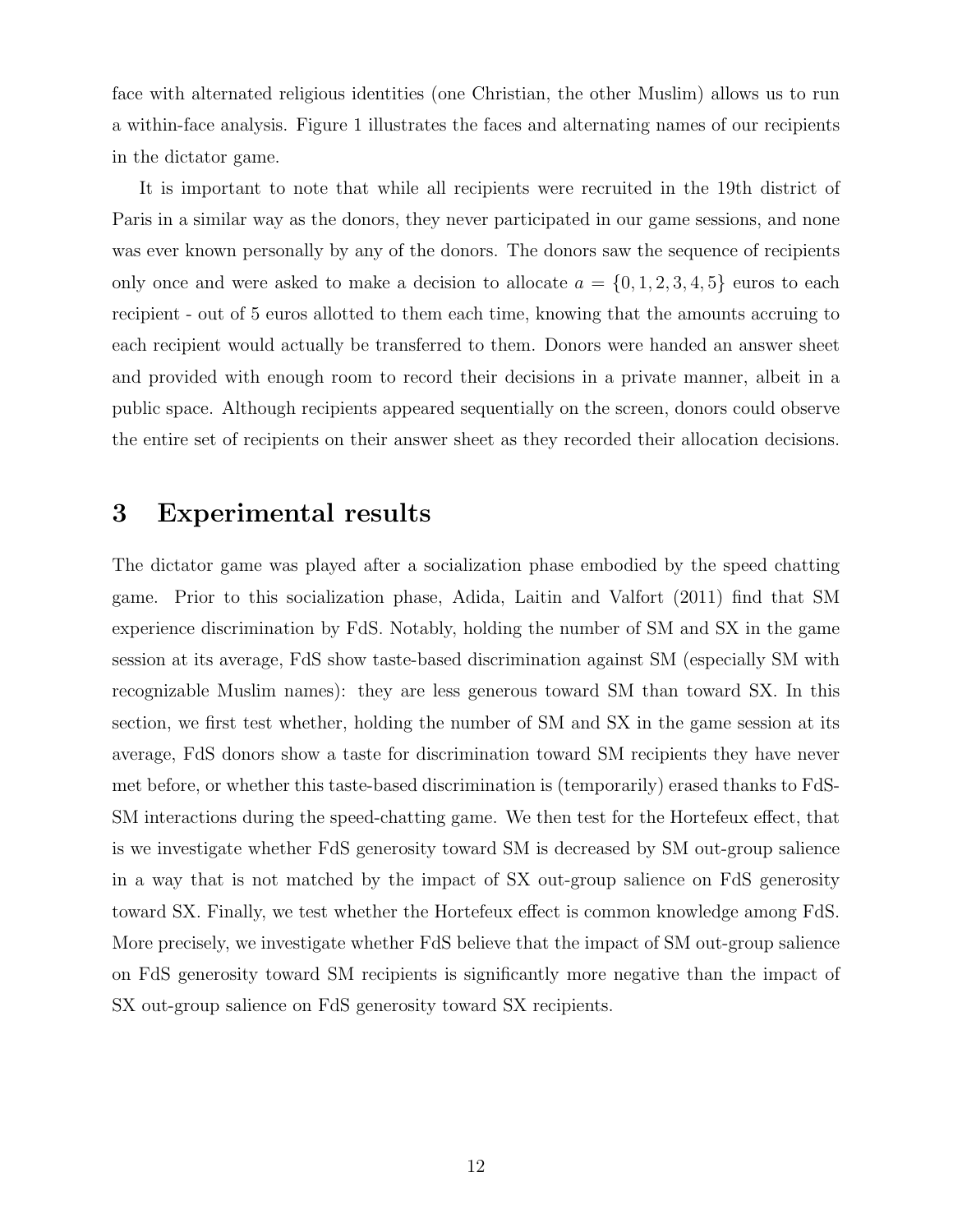# **3.1 FdS generosity toward SM, holding the number of SM at its average**

We estimate equation (1) over the set of pairs composed of FdS donors and SM and SX recipients:

$$
y = a + b(\text{FdS} \to \text{SM}) + \mathbf{c}' \cdot \mathbf{X} + d.\text{Face} + \mathbf{e}' \cdot \mathbf{\Pi} + \epsilon,
$$
\n(1)

where *y* refers to the amount given by the donors to the recipients in the dictator game. The dummy (FdS *→* SM) is equal to 1 if the donor is FdS and the recipient is SM and to 0 if the donor is FdS and the recipient is SX. As a consequence, coefficient *b* captures the difference between the amount given by FdS donors to SM recipients and the amount given by FdS donors to SX recipients. We also control for a vector of socioeconomic characteristics of FdS donors denoted **X**. This vector contains information on the gender, age, household income, education and religiosity of FdS players, as well as on whether they know players who participated in previous game sessions. To run a within-face analysis, we introduce the dummy Face that is equal to 1 if the recipient is the Senegalese woman (and 0 if the recipient is the Senegalese man). To hold the number of Muslims and matched Christians in the game session at its average, we introduce **Π** which stands for a vector of session fixed effects. Finally, standard errors are clustered at the donor level since donations from the same donor cannot be considered as independent of one other. Note that our results are robust if we cluster the standard errors at the session level instead.

Table 4 presents OLS estimates from three model specifications of equation (1). In column 1, we control for the ethno-religious identity of the donor and of the recipient (i.e.: we control for the dummy (FdS  $\rightarrow$  SM)). In column 2, we add the face and the session fixed effects. In column 3, we include the socioeconomic characteristics of FdS donors. The non significant coefficient of the dummy ( $FdS \rightarrow SM$ ) in all three columns (and notably in columns 2 and 3 where we control for session fixed effects) suggests that FdS donors do not treat SM and SX recipients differently when one holds the number of SM and SX in the game session at its average. This reveals that the socialization phase that precedes the dictator game erases FdS taste-based discrimination against all SM, whether they interacted with those SM during the speed-chatting game or not.

This finding is consequential for the integration of Muslim immigrants in the French labor market that Adida, Laitin and Valfort  $(2010)$  have shown to be particularly problematic.<sup>18</sup> It

 $18$ Adida, Laitin and Valfort (2010) compare the callbacks for an interview received by two French ap-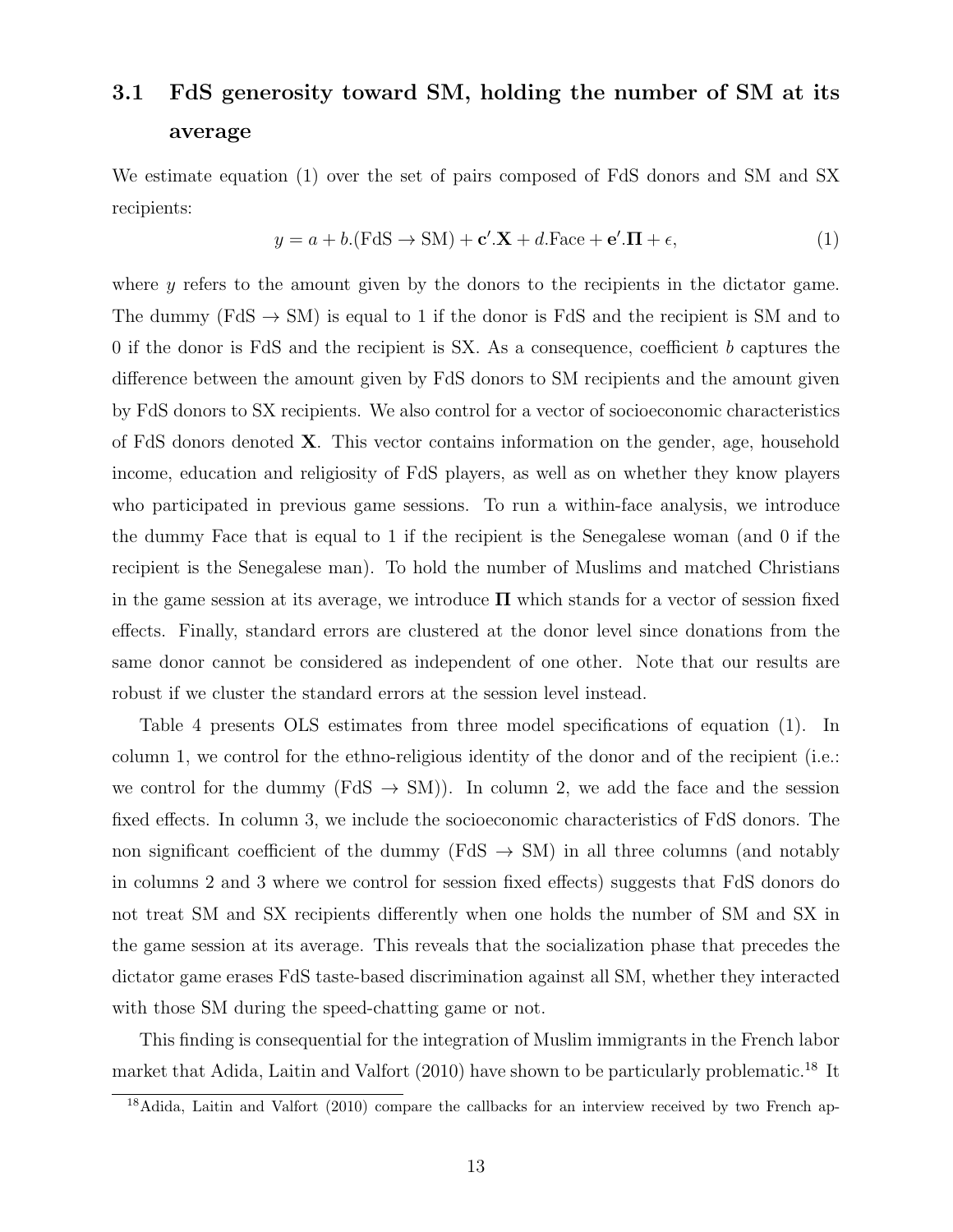indeed suggests that FdS recruiters won't discriminate against Muslim applicants provided they are "forced" to experience basic interactions with them (through job interviews for instance). This result could support the implementation of the anonymous CV, which gives equal likelihood of obtaining a job interview to applications that are comparable in training, experience and skills.<sup>19</sup>

#### **3.2 FdS generosity toward SM when SM numbers increase**

Holding the number of SM and SX in the game session at its average, FdS donors are as generous toward SM recipients as they are toward SX recipients. Does this result hold once the number of SM and SX in the game session varies? Tables 5 through 8 present useful descriptive statistics that provide basic intuitions about the answer. In Table 5, we find that a marginal increase in the number of SM, holding the number of SX constant at 1, yields non-monotonic results on all outcomes except for the FdS donation to SM recipients, which decreases monotonically from 2.83 euros in sessions with 1 SM to 1.60 euros in sessions with 2 SM to 0.75 euros in sessions with 3 SM. In Table 6, the marginal increase in the number of SM, holding constant the number of SX at 2, yields decreases in FdS donations across the board (average donations and donations toward FdS, North African, SM and SX recipients). These difference-of-means reveal a consistent discriminatory reaction toward SM recipients on the part of FdS donors as SM numbers increase. By contrast, Tables 7 and 8 indicate inconsistent patterns of FdS generosity when the number of SX increases, holding constant the number of SM. These difference-of-means bring to light no consistent FdS reaction to SX group salience.

In Table 9, now with regression analysis, we estimate equation (2) over the set of pairs composed of FdS donors and SM and SX recipients:

$$
y = a + b(\text{FdS} \to \text{SM}) + c(\text{FdS} \to \text{SM}).\text{nbSM} + d(\text{FdS} \to \text{SM}).\text{nbSX} +e.\text{nbSM} + f.\text{nbSX} + g'.\mathbf{X} + h.\text{Face} + \epsilon,
$$
 (2)

plicants of Senegalese background showing the same educational and work experience but differing on the religion: one is Christian, the other is Muslim. They confirm that the Muslim applicant faces high prejudice in France in 2009: she is 2.5 times less likely to receive a callback for an interview than is her Christian counterpart. Moreover, through a high-n survey conducted in France among Christian and Muslim households of Senegalese background, the authors find that Muslim households earn, on average, 400 euros less than Christian households each month (the equivalent of 15% of the average monthly income for France in 2007). This income effect is consistent with the discrimination observed in the French labor market.

<sup>19</sup>In an anonymous CV, the candidates' first and last names, nationality, sex, age and e-mail address are hidden from the recruiter during the selection process before an interview.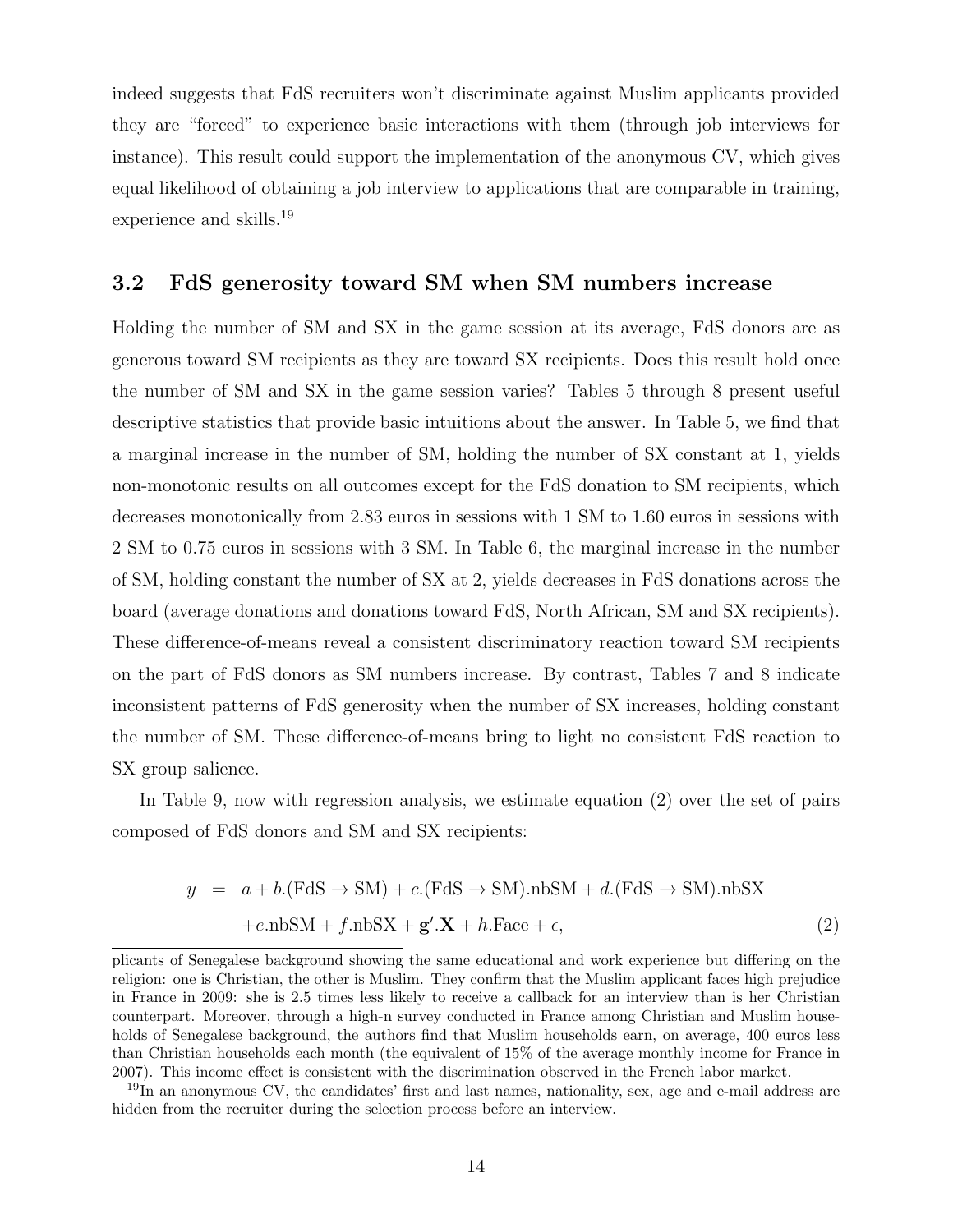where *y* refers to the amount given by the donors to the recipients in the dictator game. The dummy (FdS  $\rightarrow$  SM) is equal to 1 if the donor is FdS and the recipient is SM and to 0 if the donor is FdS and the recipient is SX. The variables nbSM and nbSX stand for the number of SM and SX players, respectively, in the session. As a consequence, coefficient *b* captures the difference between the amount given by FdS donors to SM recipients and the amount given by FdS donors to SX recipients when there are no SM and no SX in the game session. The impact of one additional SM in the room on FdS donations to SM recipients is given by the sum of coefficients *c* and *e*. The impact of one additional SX in the room on FdS donations to SX recipients is captured by coefficient *f*. We address the possibility that FdS participating in sessions with high numbers of SM (SX) systematically differ from FdS participating in sessions with low numbers of SM (SX), by introducing controls for observable individual socioeconomic characteristics (gender, age, education, household income, religiosity and whether they know players who participated in previous game sessions) that are denoted by **X**. Additionally, in order to run a within-face analysis, we introduce the dummy Face that is again equal to 1 if the recipient is the Senegalese woman (and 0 if the recipient is the Senegalese man). Finally, standard errors are clustered at the donor level since donations from the same donor cannot be considered as independent of one other. Note that our results are robust if we cluster the standard errors at the session level instead.

Table 9, relying on OLS estimates of equation (2), reports results from three model specifications. In column 1, we control for the ethno-religious identity of the donor and of the recipient, for the number of SM and SX in the game session, as well as for the interactions between these two sets of variables. In column 2, we add the dummy Face in order to run a within-face analysis. In column 3, we include the socioeconomic characteristics of FdS donors. Our results first show that, in all three columns, having one more SM in the room significantly decreases FdS donations to SM recipients, as revealed by the sum of the coefficients *c* and *e* that appear in rows (2) and (4) in Table 9 (see the p-value of the first Wald test reported at the bottom of Table 9). Second, we observe that the impact of having one more SX in the room on FdS donations to SX recipients is positive, though not robustly significant, as shown by the coefficient *f* that appears in row (5) in Table 9. Third, the p-value of the last Wald test reported at the bottom of Table 9 indicates that the difference between these two impacts is strongly significant across all model specifications, confirming our main result that FdS generosity toward SM recipients is decreased by SM out-group salience in a way that is not matched by the impact of SX out-group salience on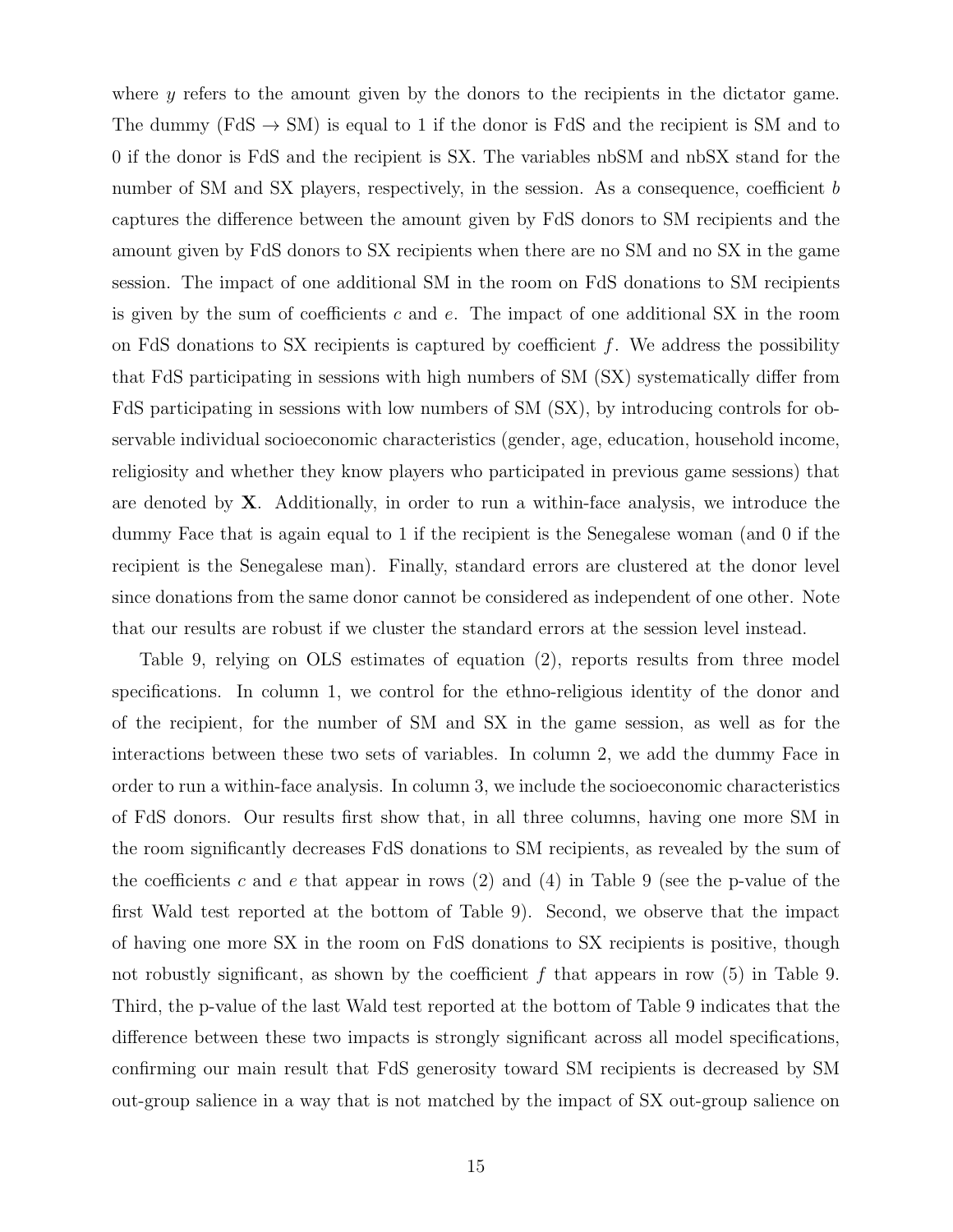FdS generosity toward SX.

This finding suggests that the expected discrimination-reducing impact of the anonymous CV would typically be short-lived once more than one Muslim employee populates the workforce. Indeed, increasing numbers of Muslims in the workforce will activate discrimination among the rooted French employers and therefore lower the chances for Muslim applicants to be hired (compared to matched Christian applicants).

# **3.3 FdS beliefs about other FdS generosity toward SM when SM numbers increase**

Is the Hortefeux effect common knowledge? Do FdS believe that the impact of SM outgroup salience on FdS generosity toward SM recipients is significantly more negative than the impact of SX out-group salience on FdS generosity toward SX recipients? To answer this question, we rely on the strategic dictator game which immediately followed the dictator game we have been analyzing so far. To introduce the strategic dictator game, our monitors explained that one of the players in the group would be chosen at random as the "model". This was a lie allowing us always to choose an FdS player without priming our subjects to the ethnicity of the model.<sup>20</sup> Players were then told to guess the amount the model had allocated to each of the recipients in the dictator game. They were also told that the player who guessed most closely to the actual decisions of the model would receive a prize of 30 euros. The strategic dictator game therefore helps us determine FdS beliefs about FdS generosity for different levels of SM and SX out-group salience.

More precisely, we estimate equation (3) over the set of triads composed of FdS guessers, FdS donors, and SM and SX recipients:

$$
y = a + b(\text{FdS} \rightsquigarrow \text{FdS} \rightarrow \text{SM})
$$
  
+c. (FdS \rightsquigarrow \text{FdS} \rightarrow \text{SM}).nbSM + d. (FdS \rightsquigarrow \text{FdS} \rightarrow \text{SM}).nbSX  
+e.nbSM + f.nbSX + g'.X + h.Face +  $\epsilon$ , (3)

where *y* refers to FdS guesses about other FdS donations to SM and SX recipients. The dummy (FdS  $\rightarrow$  FdS  $\rightarrow$  SM) is equal to 1 if the guesser is FdS, the donor is FdS and the recipient is SM and to 0 if the guesser is FdS, the donor is FdS and the recipient is SX. The

 $^{20}$ For purposes of ethical oversight, all experimental protocols were reviewed and approved at the Stanford University IRB.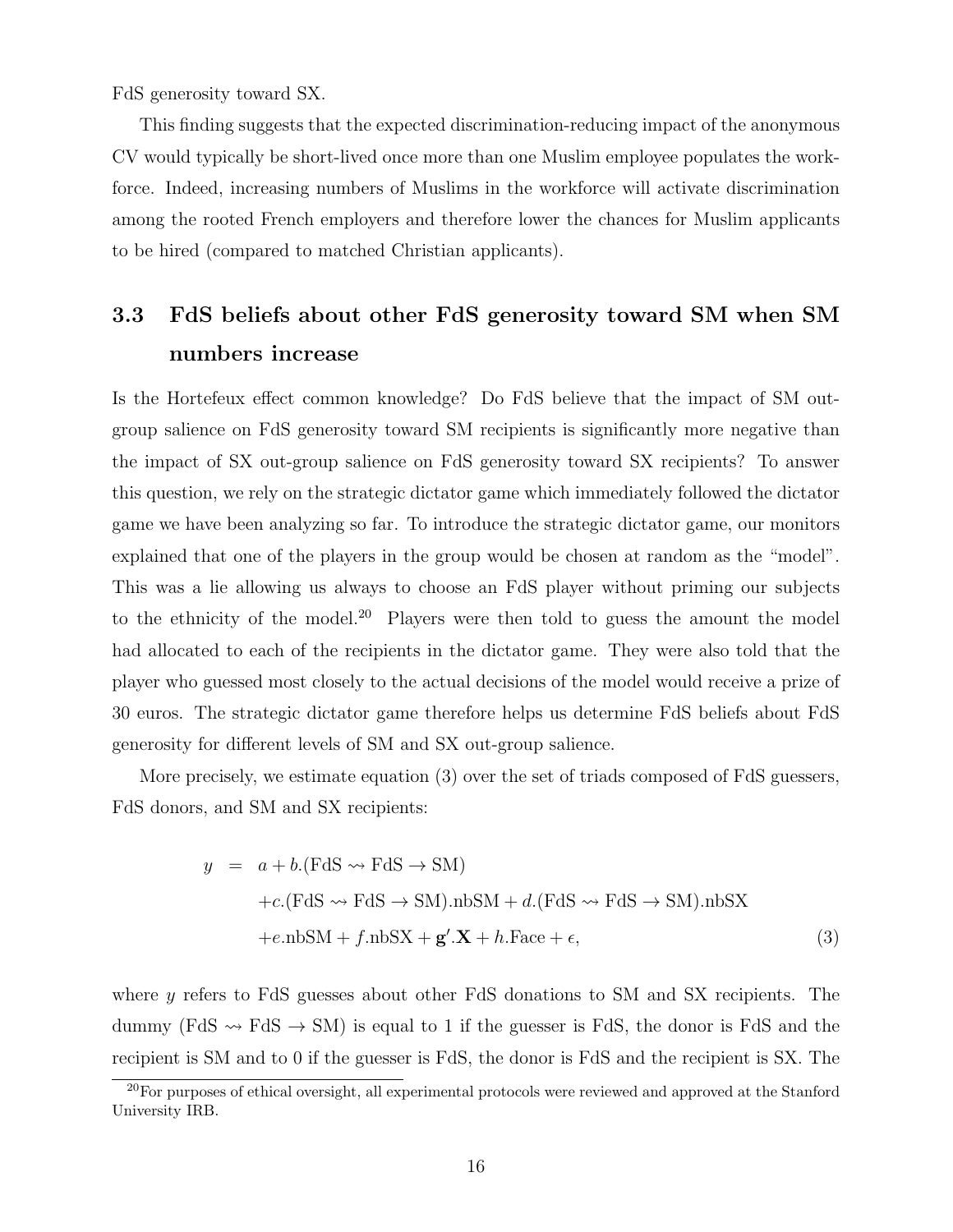variables nbSM and nbSX again stand for the number of SM and SX players, respectively, in the session. As a consequence, coefficient *b* captures the difference between FdS guesses about other FdS donations to SM recipients and FdS guesses about other FdS donations to SX recipients when there are no SM and no SX donors in the game session. The impact of one additional SM in the room on FdS guesses about other FdS donations to SM recipients is given by the sum of coefficients *c* and *e*. The impact of one additional SX in the room on FdS guesses about other FdS donations to SX recipients is captured by coefficient *f*. We control for a series of socioeconomic characteristics of FdS guessers (gender, age, education, household income, religiosity and whether they know players who participated in previous game sessions) that are denoted by **X**. Additionally, in order to run a within-face analysis, we introduce the dummy Face that is again equal to 1 if the recipient is the Senegalese woman (and 0 if the recipient is the Senegalese man). Finally, standard errors are clustered at the guesser level since guesses from the same guesser cannot be considered as independent of one other. Note that our results are robust if we cluster the standard errors at the session level instead.

OLS estimates of equation (3) are presented in Table 10 which reports results from the three model specifications already presented in Table 9. First, we draw the reader's attention to coefficient *f* in row (5), which indicates that FdS believe other FdS are significantly more generous to SX when the number of SX increases across all model specifications. Second, we examine the effect of SM out-group salience on FdS beliefs about FdS donations to SM recipients (the sum of coefficients *c* and *e* that appear in rows (2) and (4) respectively). This effect is negative (although not significantly so). Third, the Wald test reported at the bottom of the table indicates that the difference between these two effects is strongly significant across all model specifications. Overall, these results indicate that FdS correctly believe that the impact of SM out-group salience on FdS generosity toward SM recipients is significantly more negative than the impact of SX out-group salience on FdS generosity toward SX recipients. The fact that the Hortefeux effect is common knowledge may provide implicit justification for all FdS to act in conformity with the expected prejudicial behavior of in-group members following an increase in the size of the Muslim out-group. In other words, FdS may consider anti-social behavior toward Muslims in an environment with several Muslims around them as normal – so normal that former Minister Hortefeux could state it in a self-assured and unreflective manner.

This finding helps us further account for anti-Muslim discrimination in the French labor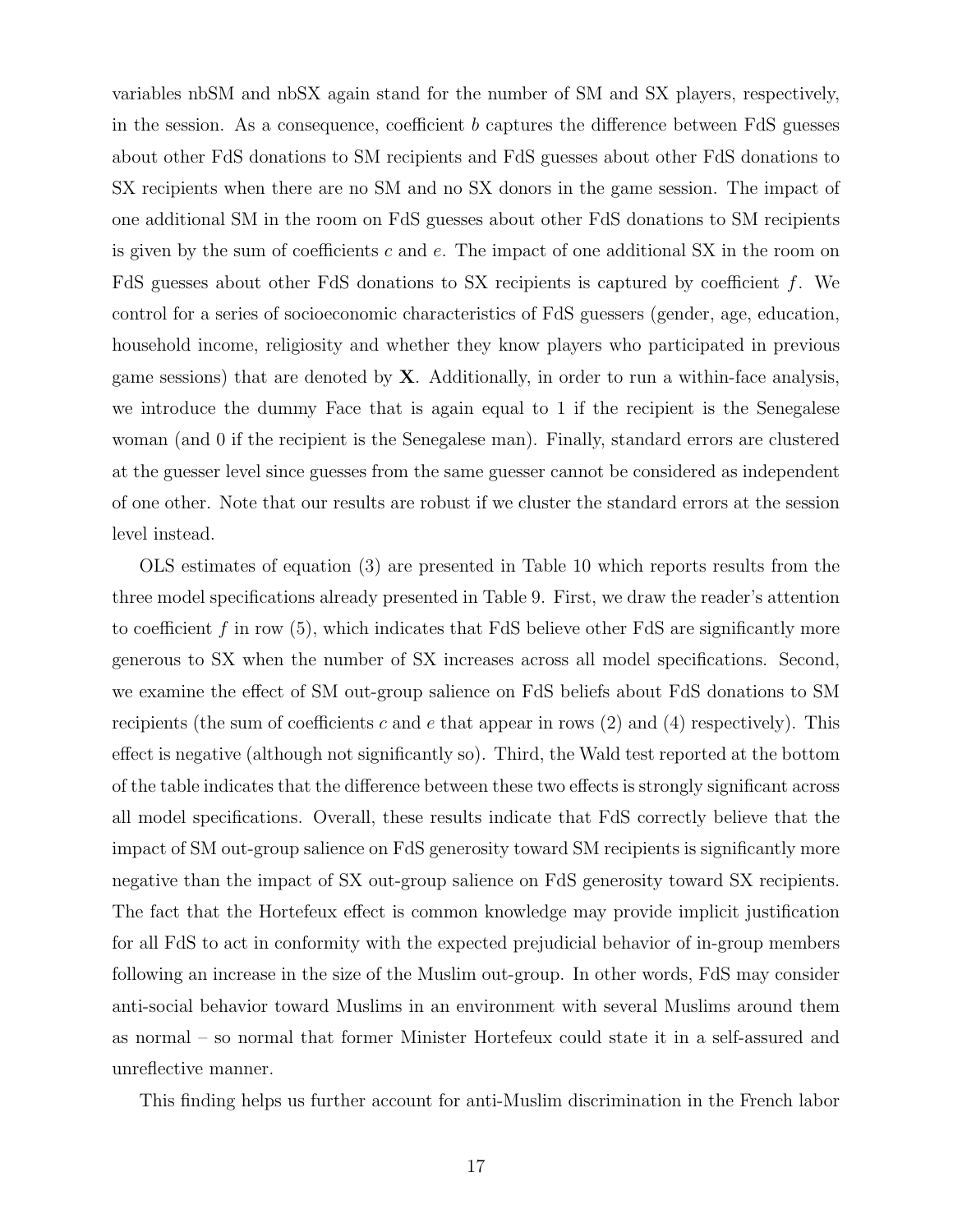market. It highlights the fact that even a French employer who has no case against any particular Muslim will have a clear economic interest in favoring Christian applicants over matched Muslim applicants. Our results indeed suggest that an FdS employer would anticipate that an open employment policy would activate discriminatory behavior among his firm's employees and customers, thereby threatening the *esprit de corps* of the company as well as the comfort of its FdS customers.

# **4 Response to changes in non-FdS behaviors or changes in FdS preferences?**

Understanding the mechanism underlying the Hortefeux effect constitutes the second objective of this paper. In this section, we develop a rational model augmented with otherregarding preferences to better understand the behavior of FdS donors in the dictator game. This model differentiates between two mechanisms: the decrease in FdS generosity toward Muslims when Muslim numbers increase may be a response to changes in the behavior of non-FdS when Muslim numbers increase; it may also result from changes in FdS preferences and notably from the activation of FdS taste-based discrimination against Muslims when FdS are surrounded by Muslims. We run an empirical test to identify which of these two mechanisms (or both) is (are) at work.

#### **4.1 A rational model to account for FdS donors' behavior**

Let us consider the following objective function of a FdS donor:

$$
U = u(c, \omega_1 \theta_1, ..., \omega_4 \theta_4),
$$

where *u* is an increasing and concave function. The first argument *c* stands for the consumption of the FdS donor and is given by  $c = R - \sum_{j=1}^{j=4} y_j$  where R is the total endowment received by the FdS donor in the dictator game and *y<sup>j</sup>* stands for the donation of the FdS donor to the recipient of ethno-religious type *j*. As shown by Figure 1, each game session is characterized by 6 recipients who are of 4 different ethno-religious types: 3 are FdS, 1 is SM, 1 is SX and 1 is (Muslim) North African. For the sake of simplicity and without loss of generality, we assume in this model that there are as many recipients as there are ethnoreligious types, hence 4 recipients. In the other arguments of function *u*,  $\omega_j$  (*j* = 1, ..., 4)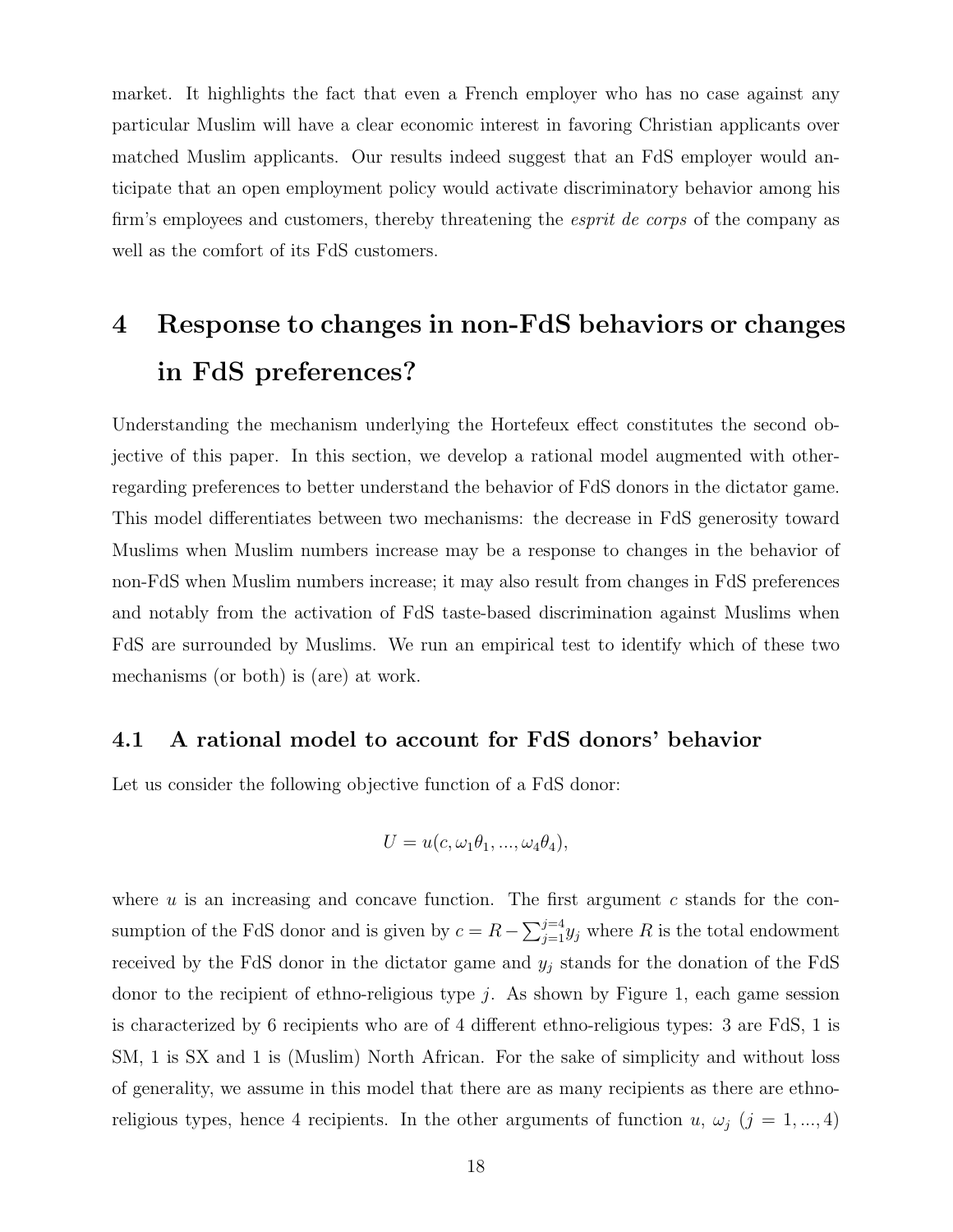stands for the weight that the FdS donor assigns to the consumption of the recipient of ethno-religious type *j*. The consumption of the recipient of ethno-religious type *j* is given by  $\theta_j = y_j + Y_j + Z_j$ , where  $Y_j$  refers to the donations of all other FdS donors to the recipient of ethno-religious type  $j$ , while  $Z_j$  refers to the donations of all other non-FdS donors to the recipient of ethno-religious type *j*.

In what follows, we analyze the optimal behavior of FdS donors when the donations of non-FdS donors are given. Consistent with our experimental setup where players are not allowed to communicate with each other, we assume that FdS donors play non cooperatively. More precisely, each FdS donor chooses the vector of donations  $\mathbf{y} = (y_1, y_2, y_3, y_4)$ . For each FdS donor, the first order condition for the optimal choice of **y** is given by

$$
-\frac{\partial u(\cdot)}{\partial c} + \omega_j \frac{\partial u(\cdot)}{\partial (\omega_j \theta_j)} = 0, j = 1, ..., 4.
$$
\n(4)

Let us restrict the analysis to symmetric equilibria, where all FdS donors make the same donations. Thus  $\theta_j = Ny_j + Z_j$ . Moreover, let us assume that these equations define a unique **y**. In that setting, equation (4) shows that **y** will change following an increase in the number of SM if  $\mathbf{Z} = (Z_1, ..., Z_4)$  changes, meaning that changes in FdS behaviors are a response to changes in non-FdS behaviors. For instance, the Hortefeux effect can emerge if SM intra-group generosity increases with SM group salience to a greater extent than does SX intra-group generosity with SX group salience. In that case, there can be an opportunity for FdS donors to free ride on SM donors' generosity toward SM recipients following SM group salience. Similarly, the Hortefeux effect can emerge if SM generosity toward FdS recipients decreases with SM group salience to a greater extent than does SX generosity toward FdS with SX group salience. In that case, there can be an opportunity for FdS donors to compensate FdS recipients (and therefore give less to SM recipients) following SM out-group salience. Moreover, equation (4) shows that **y** will also change following an increase in the number of SM if  $\mathbf{\Omega} = (\omega_1, ..., \omega_4)$  changes. More precisely, the Hortefeux effect can emerge if the positive weight that FdS donors assign to the well-being of SM recipients is a decreasing function of the relative size of the SM minority.

Note that these predictions rely on the assumption that equilibrium **y** is unique. If this assumption is relaxed, then changes in FdS behaviors following an increase in the number of SM could simply stem from the fact that FdS donors coordinate on a different equilibrium when SM numbers increase (as compared to the equilibrium they play when there are few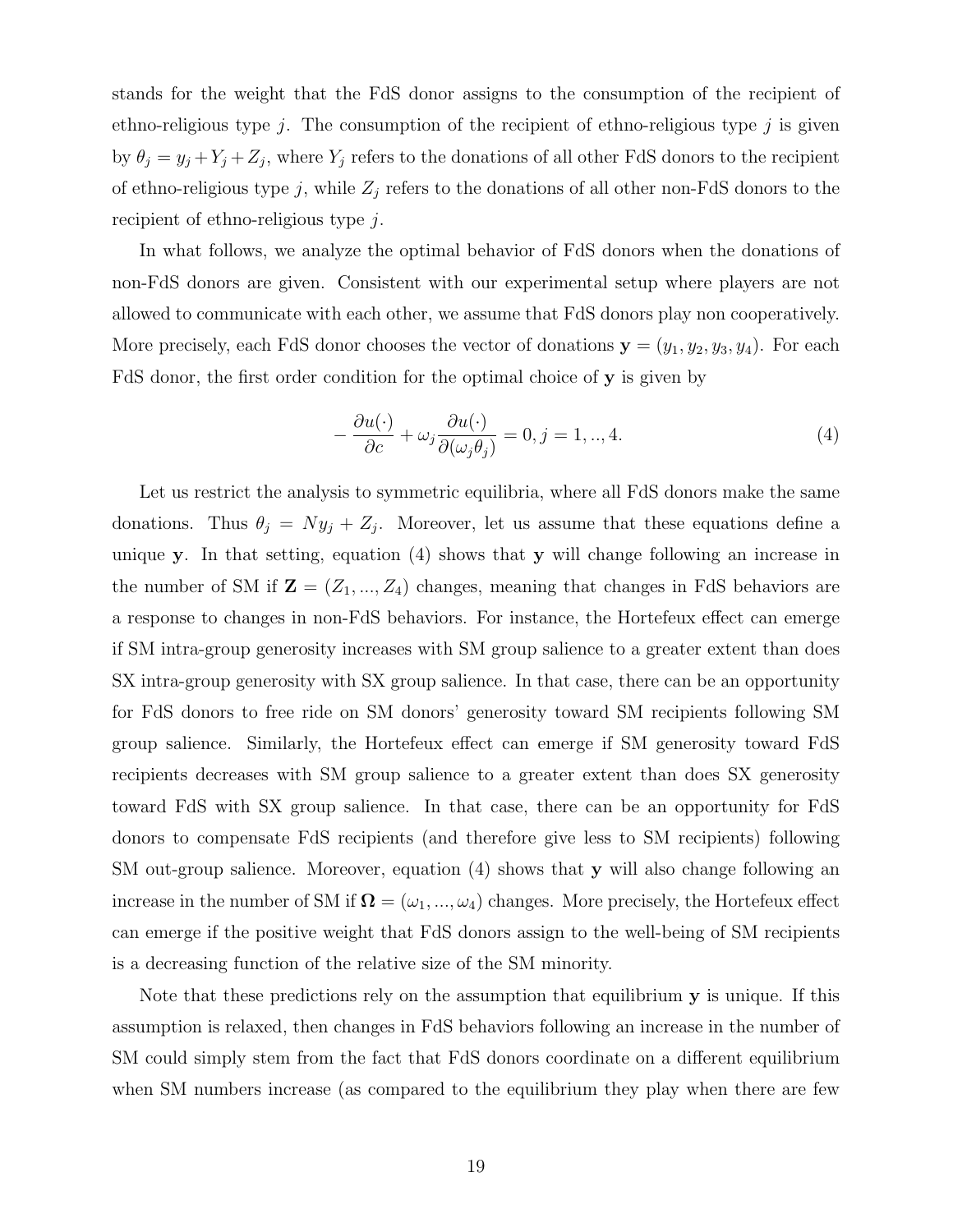SM around them). More precisely, if several equilibria exist, the Hortefeux effect can emerge because FdS donors coordinate on the equilibrium "giving less to SM recipients" when SM numbers increase. In other words, for the Hortefeux effect to occur, one must assume strategic complementarity between FdS donors. Mathematically, this implies that:

$$
\frac{\mathrm{d}^2 u(\cdot)}{\mathrm{d}y_j \mathrm{d}Y_j} = -\omega_j \frac{\partial^2 u(\cdot)}{\partial c \partial (\omega_j \theta_j)} + \omega_j^2 \frac{\partial^2 u(\cdot)}{\partial^2 (\omega_j \theta_j)} > 0. \tag{5}
$$

The concavity of *u* implies that  $\frac{\partial^2 u(\cdot)}{\partial^2(\omega_j \theta_j)} < 0$ . Inequality (5) can therefore be satisfied only if  $\frac{\partial^2 u(\cdot)}{\partial c\partial(\omega_j\theta_j)}$  < 0, that is if the marginal utility of consumption of the FdS donor decreases with the donations received by the recipient of ethno-religious type *j*. This condition doesn't sound realistic. Therefore, rather than assuming strategic complementarity between FdS donors, it seems more relevant to assume strategic substitutability between FdS donors. Under symmetric equilibria, this necessarily implies that equilibrium **y** is unique, as shown by Cooper and John (1988). If **y** is unique, we have shown that changes in **y** following an increase in the number of SM can be accounted for by changes in  $\mathbf{Z} = (Z_1, ..., Z_4)$  and/or by changes in  $\mathbf{\Omega} = (\omega_1, ..., \omega_4)$ .

#### **4.2 An empirical test to identify the mechanism at work**

Does the Hortefeux effect emerge because FdS donors respond to changes in the behavior of non-FdS donors when SM numbers increase, or because FdS donors assign a lower weight to the well-being of SM recipients when SM number increase? A sufficient condition for changes in FdS behavior not to be a response to changes in non-FdS behavior is given by:

$$
\frac{\mathrm{d}Z_j}{\mathrm{d}N_{SM}} = 0 \text{ and } \frac{\mathrm{d}Z_j}{\mathrm{d}N_{SX}} = 0 \text{ for all } j,
$$

where  $N_{SM}$  and  $N_{SX}$  stand for the number of SM and SX in the game session respectively.

Let us test whether this sufficient condition holds, that is whether the amount given by non-FdS donors to each of the 4 ethno-religious types of recipients is unaffected by the number of SM and the number of SX in the session. To do so, we estimate equation (6) over the set of pairs composed of non-FdS donors and all of the 4 ethno-religious types of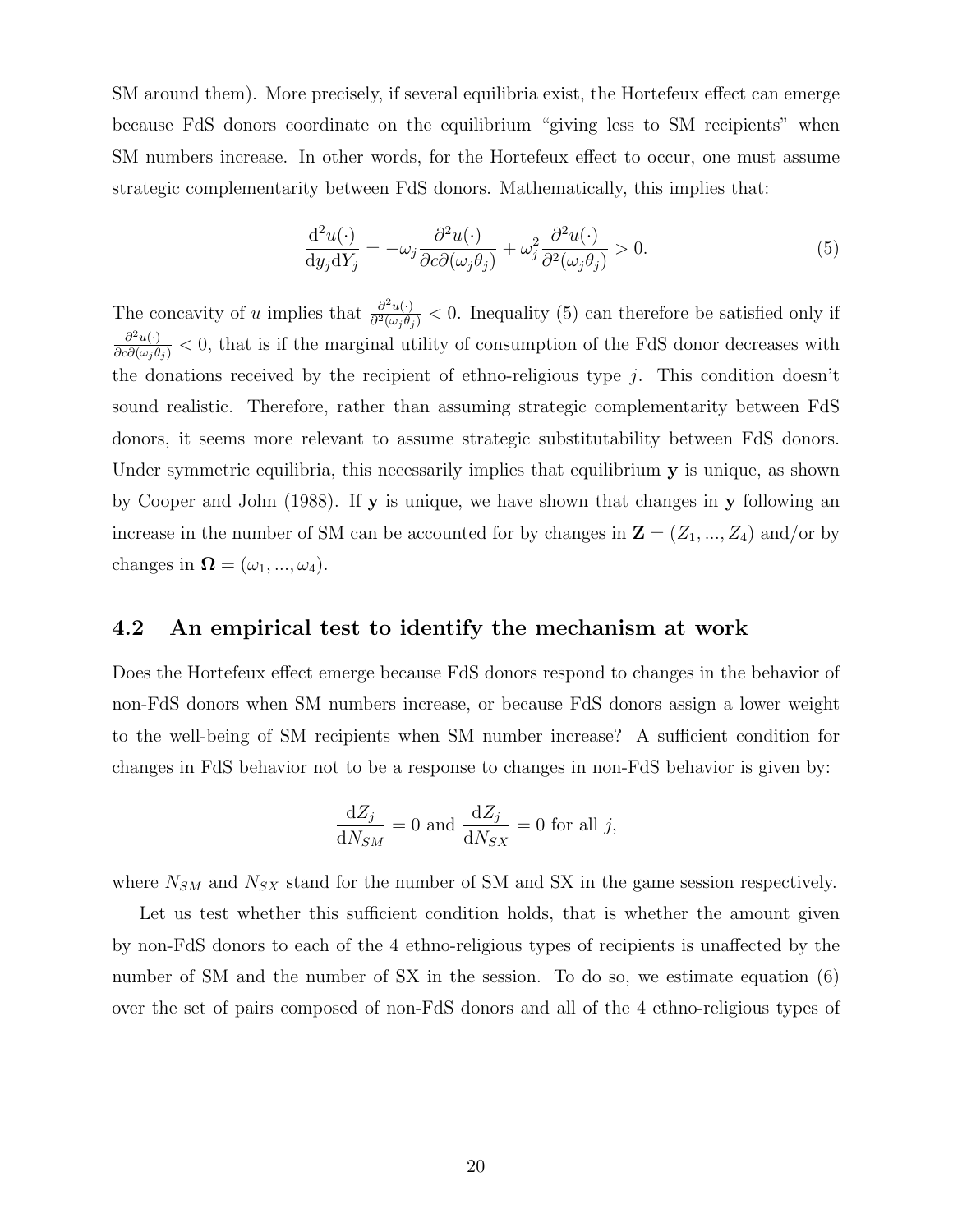recipients (FdS, SM, SX, North African):

$$
y = a + b.(\text{non-FdS} \rightarrow \text{SM}) + c.(\text{non-FdS} \rightarrow \text{SM}).\text{nbSM} + d.(\text{non-FdS} \rightarrow \text{SM}).\text{nbSX} + e.(\text{non-FdS} \rightarrow \text{FdS}) + f.(\text{non-FdS} \rightarrow \text{FdS}).\text{nbSM} + g.(\text{non-FdS} \rightarrow \text{FdS}).\text{nbSX} + h.(\text{non-FdS} \rightarrow \text{NA}) + i.(\text{non-FdS} \rightarrow \text{NA}).\text{nbSM} + j.(\text{non-FdS} \rightarrow \text{NA}).\text{nbSX} + k. \text{nbSM} + l. \text{nbSX} + \mathbf{m'}. \mathbf{X} + \epsilon,
$$
 (6)

where *y* refers to the amount given by the donors to the recipients in the dictator game. The dummy (non-FdS  $\rightarrow$  SM) is equal to 1 if the donor is non-FdS and the recipient is SM, and to 0 otherwise. The dummy (non-FdS  $\rightarrow$  FdS) is equal to 1 if the donor is non-FdS and the recipient is FdS, and to 0 otherwise. The dummy (non-FdS  $\rightarrow$  NA) is equal to 1 if the donor is non-FdS and the recipient is North African, and to 0 otherwise.

The amount given by non-FdS donors to SX recipients when there are no SM and no SX donors in the game session is the reference category. Therefore, coefficient *b* captures the difference between the amount given by non-FdS donors to SM recipients and the amount given by non-FdS donors to SX recipients, when there are no SM and no SX donors in the game session; coefficient *e* captures the difference between the amount given by non-FdS donors to FdS recipients and the amount given by non-FdS donors to SX recipients, when there are no SM and no SX donors in the game session; coefficient *h* captures the difference between the amount given by non-FdS donors to North-African recipients and the amount given by non-FdS donors to SX recipients, when there are no SM and no SX donors in the game session.

The variables nbSM and nbSX stand for the number of SM and SX players, respectively, in the game session. Therefore, the marginal impact of one additional SM (SX) in the room on FdS donations to SM recipients (as compared to the amount given by non-FdS donors to SM recipients when there are no SM and no SX donors in the session) is given by the sum of coefficients *c* and *k* (*d* and *l*); the marginal impact of one additional SM (SX) in the room on FdS donations to FdS recipients (as compared to the amount given by non-FdS donors to FdS recipients when there are no SM and no SX donors in the session) is given by the sum of coefficients *f* and *k* (*g* and *l*); the marginal impact of one additional SM (SX) in the room on FdS donations to North African recipients (as compared to the amount given by non-FdS donors to North African recipients when there are no SM and no SX donors in the session) is given by the sum of coefficients  $i$  and  $k$  ( $j$  and  $l$ ); the marginal impact of one additional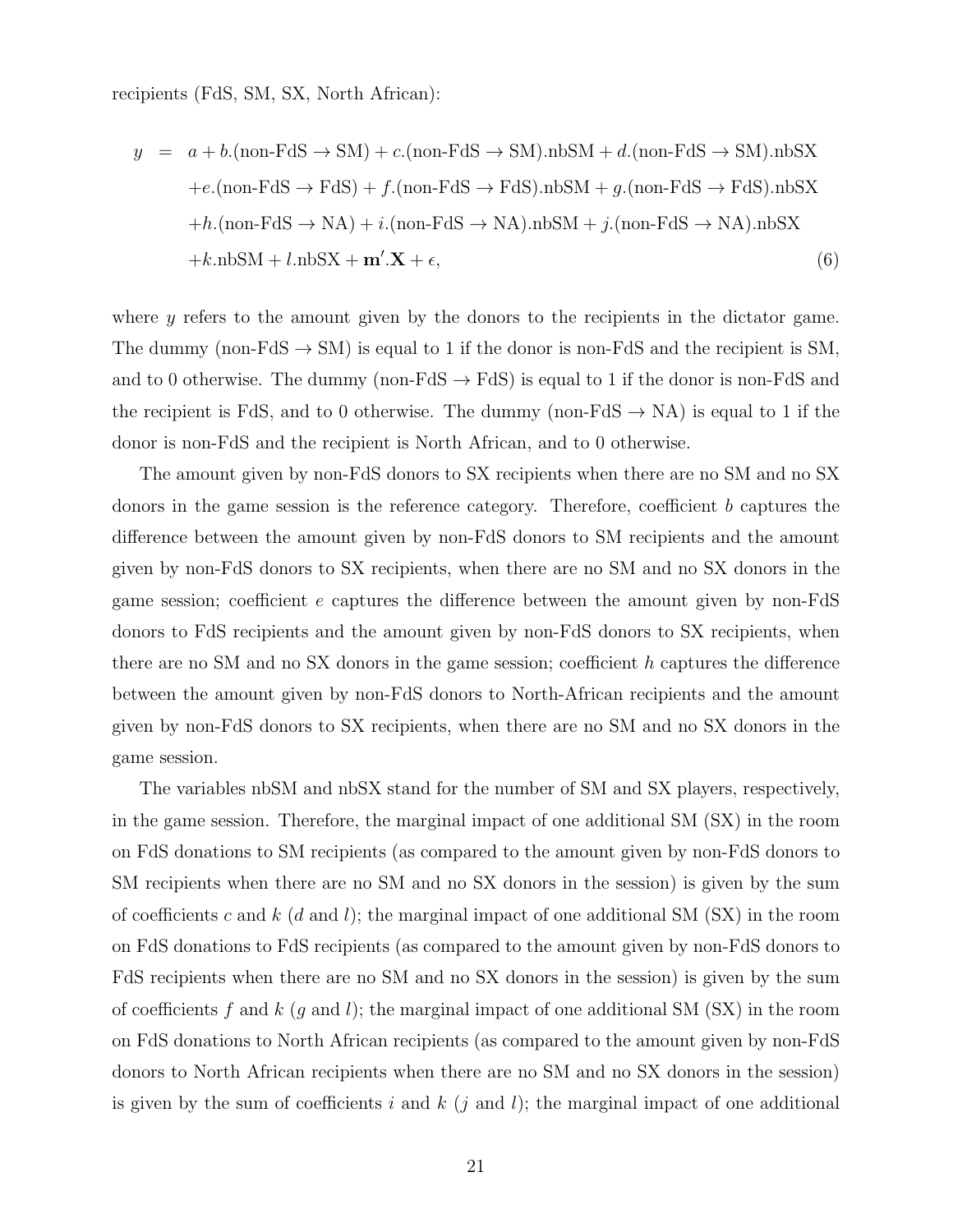SM (SX) in the room on FdS donations to SX recipients (as compared to the amount given by non-FdS donors to SX recipients when there are no SM and no SX donors in the session) is given by coefficient *k* (*l*).

We also control for a series of socioeconomic characteristics of the non-FdS donors (gender, age, education, household income, religiosity and whether they know players who participated in previous game sessions) that are denoted by **X**. Finally, standard errors are clustered at the donor level since donations from the same donor cannot be considered as independent of one other. Note that our results are robust if we cluster the standard errors at the session level instead.

Table 11 presents results from three model specifications for OLS estimates of equation (6). In column 1, we control for the ethno-religious identity of the donor and of the recipient, for the number of SM and SX in the game session, as well as for the interactions between these two sets of variables. In column 2, we include the socioeconomic characteristics of non-FdS donors. Since, this inclusion generates a reduction in the sample size from 354 observations to 294 observations due to missing values for the income, education and religiosity of some of the non-FdS donors, we run a multiple imputation analysis in column 3. The p-values of the Wald tests reported at the bottom of Table 11 show that the amount given by non-FdS donors to each of the 4 ethno-religious types of recipients is impacted neither by the number of SM, nor by the number of SX in the game session.

In other words, FdS donors are the only donors in the dictator game to change their behavior when Muslim numbers increase. They therefore do not respond to changes in the behavior of non-FdS with SM out-group salience. Notably, the Hortefeux effect does not emerge because SM intra-group generosity increases with SM group salience in a way that is not matched by the effect of SX group salience on SX intra-group generosity (see Table A1 in the Appendix that confirms that the difference between these two impacts is never significant). Neither does the Hortefeux effect emerge because SM generosity toward FdS recipients decreases with SM group salience in a way that is not matched by the effect of SX group salience on SX generosity toward FdS (see Table A2 in the Appendix that confirms that the difference between these two impacts is never significant). Rather, relying on equation (4), the Hortefeux effect can only emerge because SM out-group salience has an impact on  $\Omega$ , the vector of weights that FdS donors assign to the consumption of the different ethno-religious types of recipients. More precisely, the Hortefeux effect derives from an activation of FdS distaste toward Muslims with Muslim out-group salience.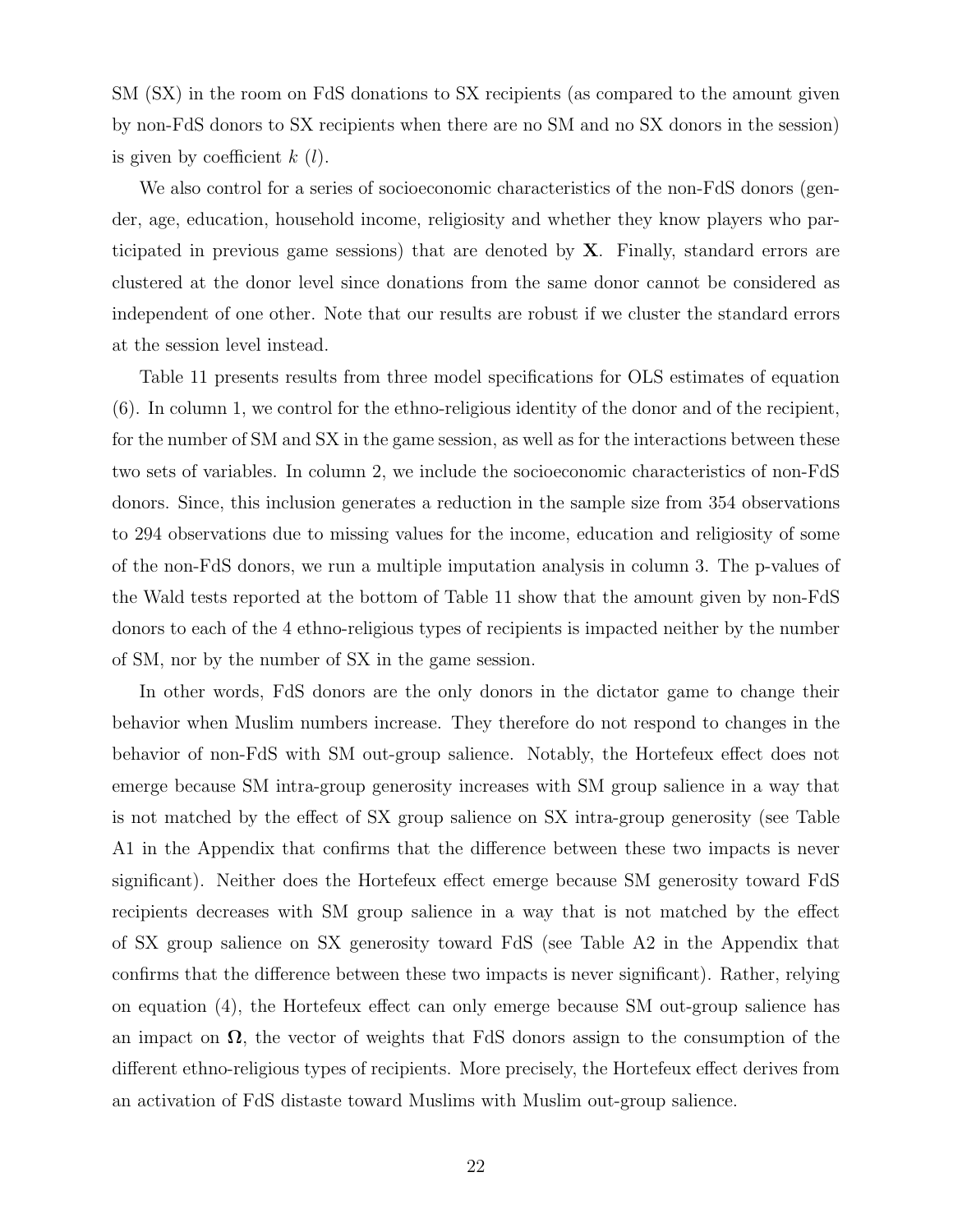One could object that the Hortefeux effect arises because FdS donors wrongly anticipate that non-FdS donors change their donations when Muslim numbers increase. Although we do not have information on FdS actual beliefs about non-FdS reactions to SM out-group salience, we consider this assumption unrealistic. First, we know that FdS beliefs about other FdS reactions to SM out-group salience (as compared to SX out-group salience) are correct, which is not consistent with FdS misreading other players' behavior. Second, our FdS players stem from the ethnically diverse 19th district of Paris. They therefore have many opportunities outside the lab to update their beliefs about non-FdS (and notably Muslims') behavior when Muslim numbers increase. If they fail to do so, we believe that this should be attributed to their anti-Muslim prejudice that is exacerbated in that context and therefore prevents them from interacting productively with Muslims.

### **5 Robustness checks**

Two factors could challenge our results. First, as already mentioned, SM (SX) participating in sessions with high numbers of their in-group could differ from SM (SX) participating in sessions with low numbers of their in-group. Indeed, it might be that more religious SM (SX) are more available to play games on Sundays (Fridays) and we would therefore observe a higher number of religious SM (SX) on Sundays (Fridays). In other words, SM (SX) outgroup salience could partly capture the effect of being in contact with religious SM (SX). It is therefore necessary to correct for this potential bias by controlling for the average level of religiosity of SM and SX players in the game session. Second, we already emphasized that we assigned subjects to a game session such that no significant correlation could be observed between the number of subjects of different ethno-religious types across the game sessions. Yet, it could still be that SM and SX out-group salience partly captures the effect of the group salience of other ethno-religious types of players. To rule out this possibility, we must control for the out-group salience of these other ethno-religious types of players: FdS, other players of European and Judeo-Christian background, other players of African and Judeo-Christian background, other players of African and Muslim background and players of North African and Muslim background. In this section, we implement these two robustness checks for each of our three main results: the Hortefeux effect; FdS beliefs that the impact of SM out-group salience on other FdS generosity toward SM recipients is significantly more negative than the impact of SX out-group salience on FdS generosity toward SX recipients;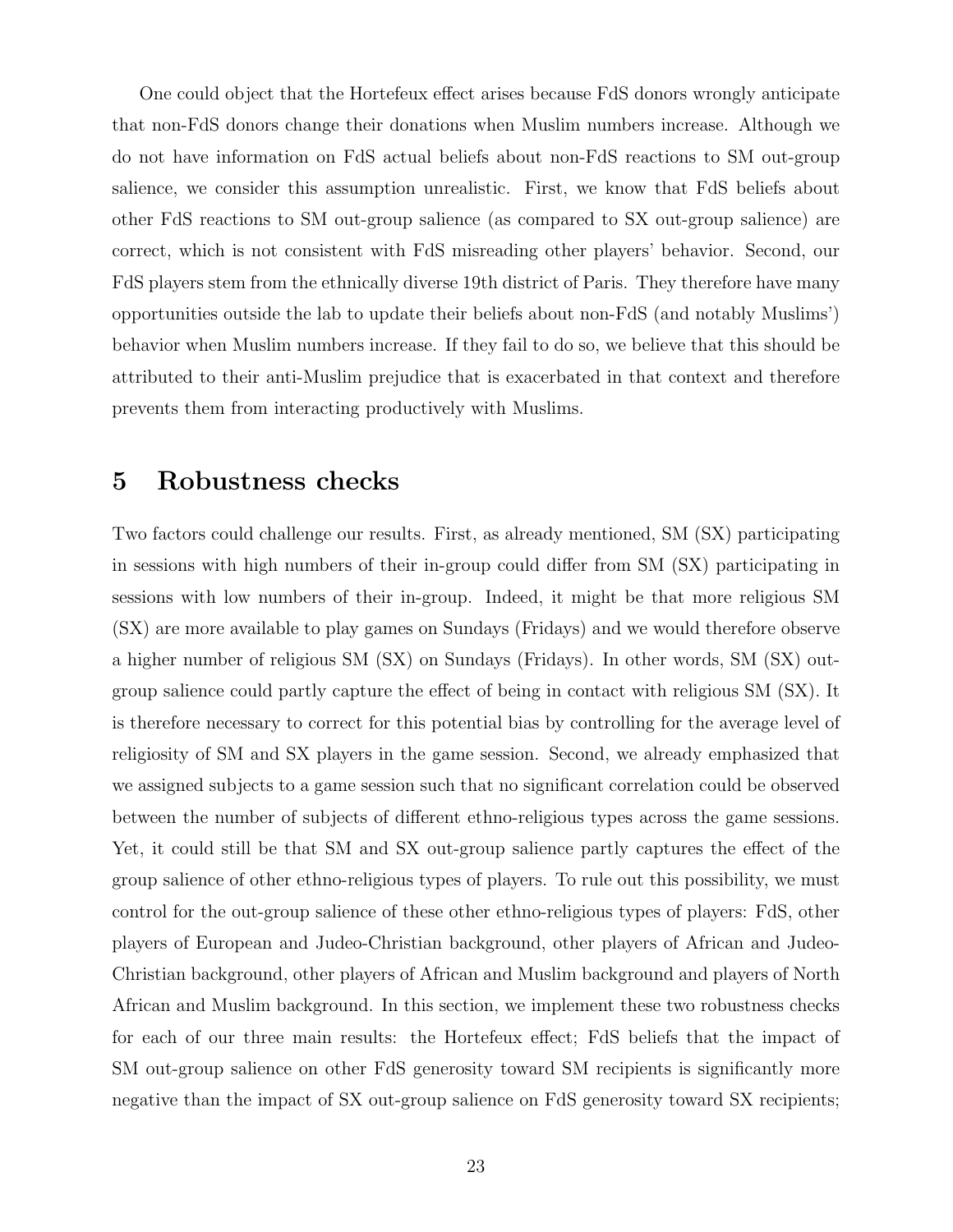and the unchanged behavior of non-FdS donors when SM or SX numbers increase.

#### **5.1 The Hortefeux effect**

Is the Hortefeux effect robust to the control for the average religiosity of SM and SX players and for the out-group salience of other ethno-religious types of players? Results from our robustness checks are reported in Table 12. In column 1, we reproduce the OLS estimates of equation (2) (these OLS estimates were initially displayed in column 3 of Table 9). In column 2, we control for the average religiosity of SM and SX players in each game session. In column (3), we control for the out-group salience of other ethno-religious types of players. More precisely, column 3 provides the OLS estimates of the following version of equation  $(2)$ :

$$
y = a + b(\text{FdS} \rightarrow \text{SM}) + c(\text{FdS} \rightarrow \text{SM}).nbSM + d(\text{FdS} \rightarrow \text{SM}).nbSX
$$
  
+e.nbSM + f.nbSX +  $\mathbf{g}' \cdot \mathbf{X} + h.Face$   
+i.(FdS \rightarrow SM).nbOEJC + j.(FdS \rightarrow SM).nbOAJC + k.(FdS \rightarrow SM).nbOAM  
+l.(FdS \rightarrow SM).nbNA + m.nbOEJC + n.nbOAJC + o.nbOAM + p.nbNA +  $\epsilon$ ,

where the variables nbOEJC, nbOAJC, nbOAM and nbNA stand for the number of other players (i.e. not FdS) of European and Judeo-Christian background, other players (i.e. not SX) of African and Judeo-Christian background, other players (i.e. not SM) of African and Muslim background and players of North African and Muslim background, respectively. As a consequence, coefficient *b* captures the difference between the amount given by FdS donors to SM recipients and the amount given by FdS donors to SX recipients when there are only FdS donors in the game session.

The Hortefeux effect is robust to the control for the average religiosity of SM and SX players in each game session (column 2) and to the control for the effect of the out-group salience of other ethno-religious types of players. Having one more SM in the room significantly decreases FdS donations to SM recipients (as compared to the situation where there are only FdS donors in the room), as revealed by the sum of the coefficients *c* and *e* that appear in rows (2) and (4) in Table 12 (see the p-value of the first Wald test reported at the bottom of Table 12). Coefficient *f* in row (5) in Table 12 indicates that the impact of having one more SX in the room on FdS donations to SX recipients (as compared to the situation where there are only FdS donors in the room) is not significant. Yet, the p-value of the last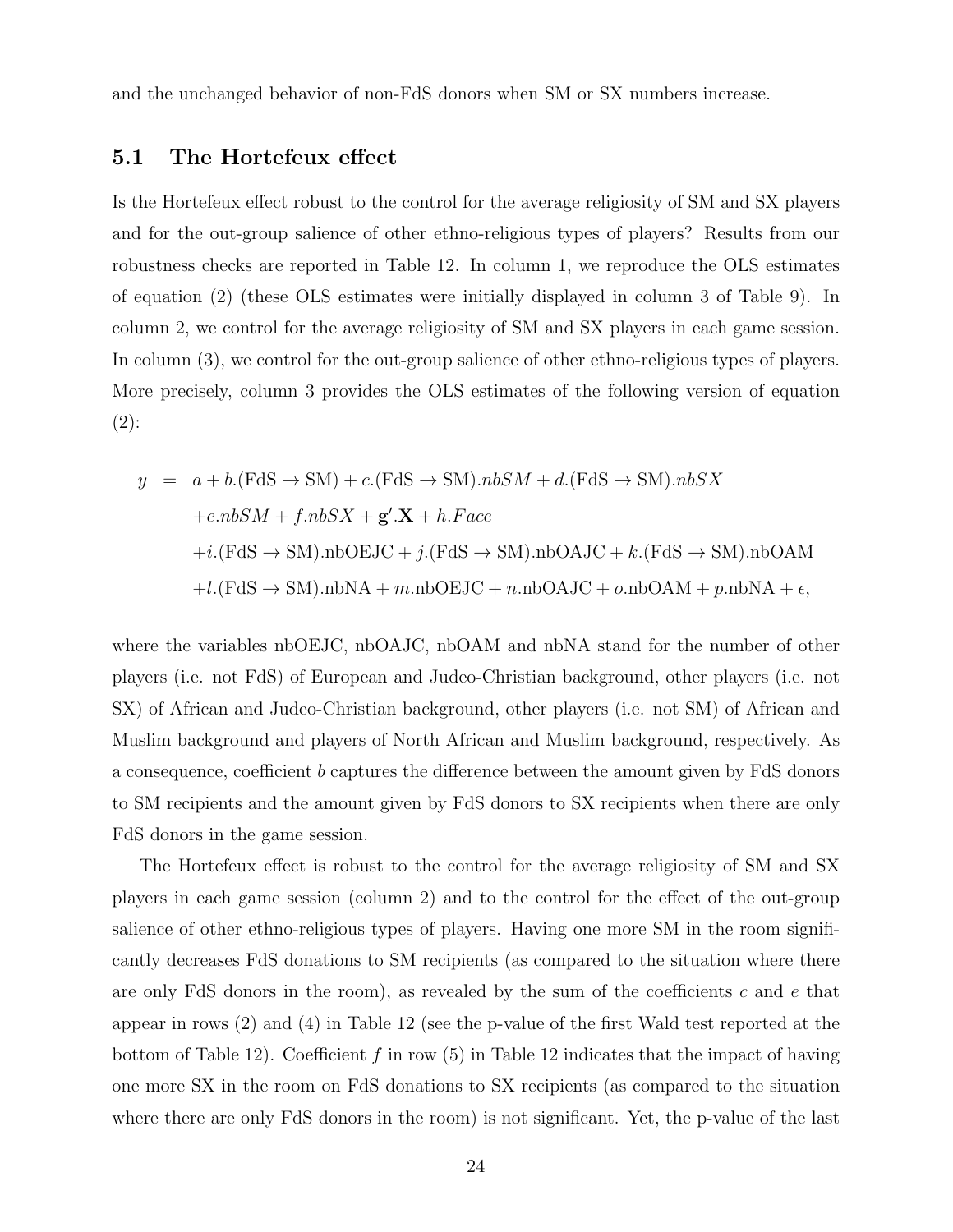Wald test reported at the bottom of Table 12 indicates that the difference between these two impacts is strongly significant, confirming our main result that FdS generosity toward SM recipients is decreased by SM out-group salience in a way that is not matched by the impact of SX out-group salience on FdS generosity toward SX.

#### **5.2 The Hortefeux effect as common knowledge**

Is the Hortefeux effect still common knowledge among rooted French when we control for the average religiosity of SM and SX players and for the out-group salience of other ethnoreligious types of players? Results from our robustness checks are reported in Table 13. In column 1, we reproduce the OLS estimates of equation (3) (these OLS estimates were initially displayed in column 3 of Table 10). In column 2, we control for the average religiosity of SM and SX players in each game session. In column 3, we control for the group salience of other ethno-religious types of players.

We again find support for FdS believing that the impact of SM out-group salience on other FdS generosity toward SM recipients is significantly more negative than the impact of SX out-group salience on FdS generosity toward SX recipients. The difference between these two impacts is close to statistical significance in column 2 (the p-value of the last Wald test reported at the bottom of Table 13 is equal to 0.15) and is significant at the  $1\%$  confidence level in column 3.

# **5.3 The unchanged behavior of non-FdS donors when SM or SX numbers increase**

Are non-FdS donors still unaffected by SM and SX out-group salience when we control for the average religiosity of SM and SX players and for the out-group salience of other ethnoreligious types of players? Results from our robustness checks are reported in Table 14. In column 1, we reproduce the OLS estimates of equation (5) when a multiple imputation analysis is conducted (these OLS estimates were initially displayed in column 3 of Table  $11$ ).<sup>21</sup> In column 2, we control for the average religiosity of SM and SX players in each game session. In column 3, we control for the group salience of other ethno-religious types of players.

The p-values of the Wald tests reported at the bottom of Table 14 confirm that the

 $21$ Our results hold when the robustness checks are run without a multiple imputation analysis.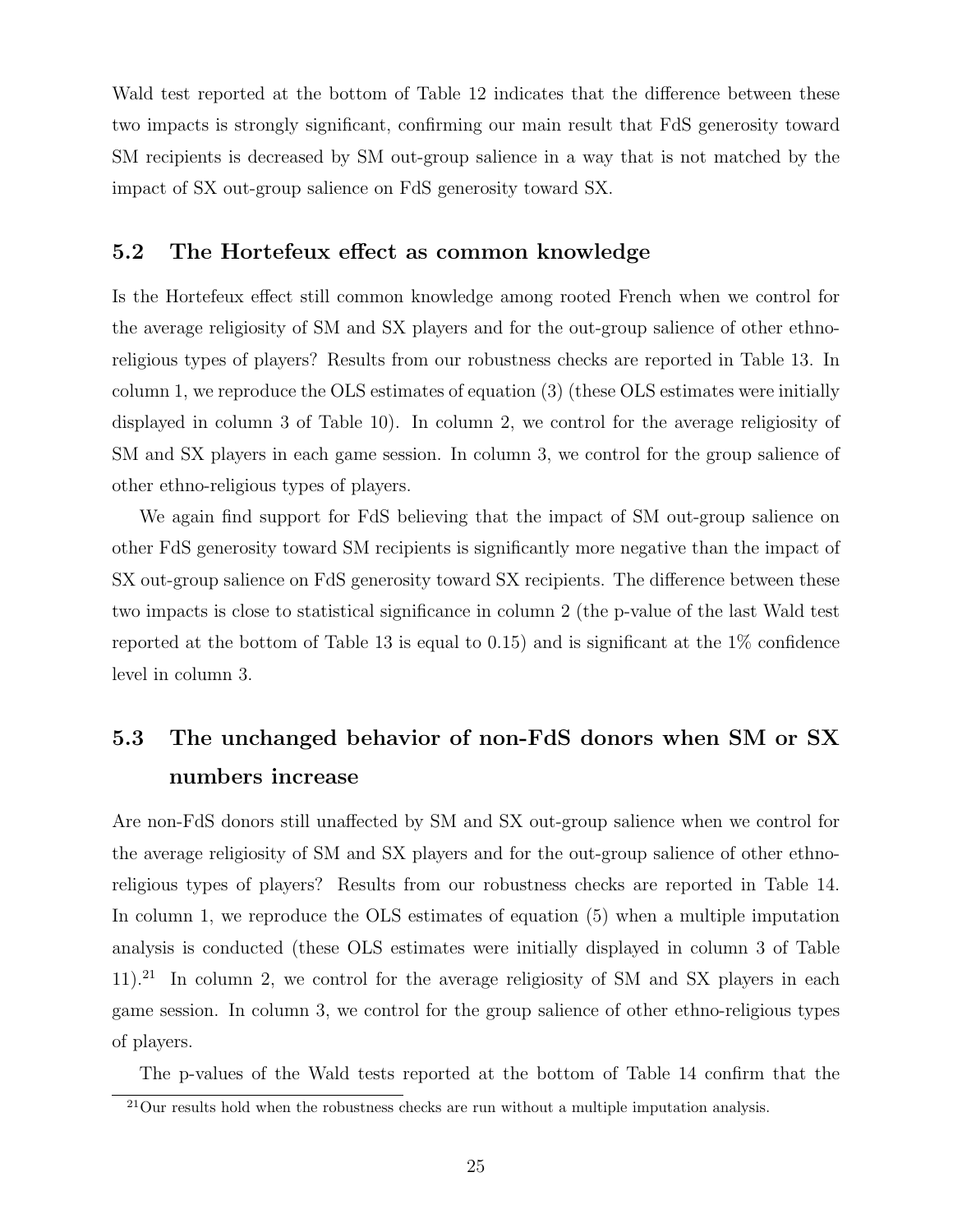amount given by non-FdS donors to each of the 4 ethno-religious types of recipients is impacted neither by the number of SM, nor by the number of SX in the game session, with the exception of the amount given by non-FdS donors to North African recipients. Column 3 indicates that this amount increases with the number of SM in the game session (significant at the 10% level). However, this result does not undermine our conclusion that changes in FdS generosity toward SM recipients when SM numbers increase is not a response to changes in non-FdS generosity when SM and SX numbers increase. The sign of the impact of SM group salience on non-FdS generosity toward North African recipients is indeed not consistent with the Hortefeux effect: non-FdS donors give more to North African recipients when SM numbers increase, not less. If FdS donors were responding to this change, then we should observe that they give more, not less, to SM recipients (in order to compensate them) when SM numbers increase.

# **6 Conclusion**

Relying on experimental games bringing together rooted French and a set of immigrants differing only on religion, we find that FdS generosity toward Muslims is significantly decreased with Muslim out-group salience, in a way that is not matched by the impact of Christian out-group salience on FdS generosity toward Christians, a result we portray as the Hortefeux effect. Moreover, based on a rational model and an empirical test of the mechanisms this model uncovers, we identify that the Hortefeux effect derives from an activation of FdS taste-based discrimination against Muslims when Muslim numbers increase.

Our findings are critical for explaining Muslims' economic handicap today and predicting its evolution in the next decades, not only in France but also in other Western countries provided our results hold there as well (we intend to replicate our experimental set-up in a number of European countries). First, the simple expectation that the presence of several Muslim employees exacerbates distaste among the rooted workforce and customers motivates any recruiter, even if she has no case against any particular Muslim, to screen out Muslim applicants, effectively discriminating on the basis of perceived religion.<sup>22</sup> Second, other things held constant, anti-Muslim prejudice will increase in the future with the predicted growing share of Muslim immigrants in Western countries, potentially becoming a source of deep social tensions.

<sup>&</sup>lt;sup>22</sup>Our findings also offer an explanation for a possible religious discrimination in other markets that are critical for successful economic integration of immigrants, like the housing or marriage markets.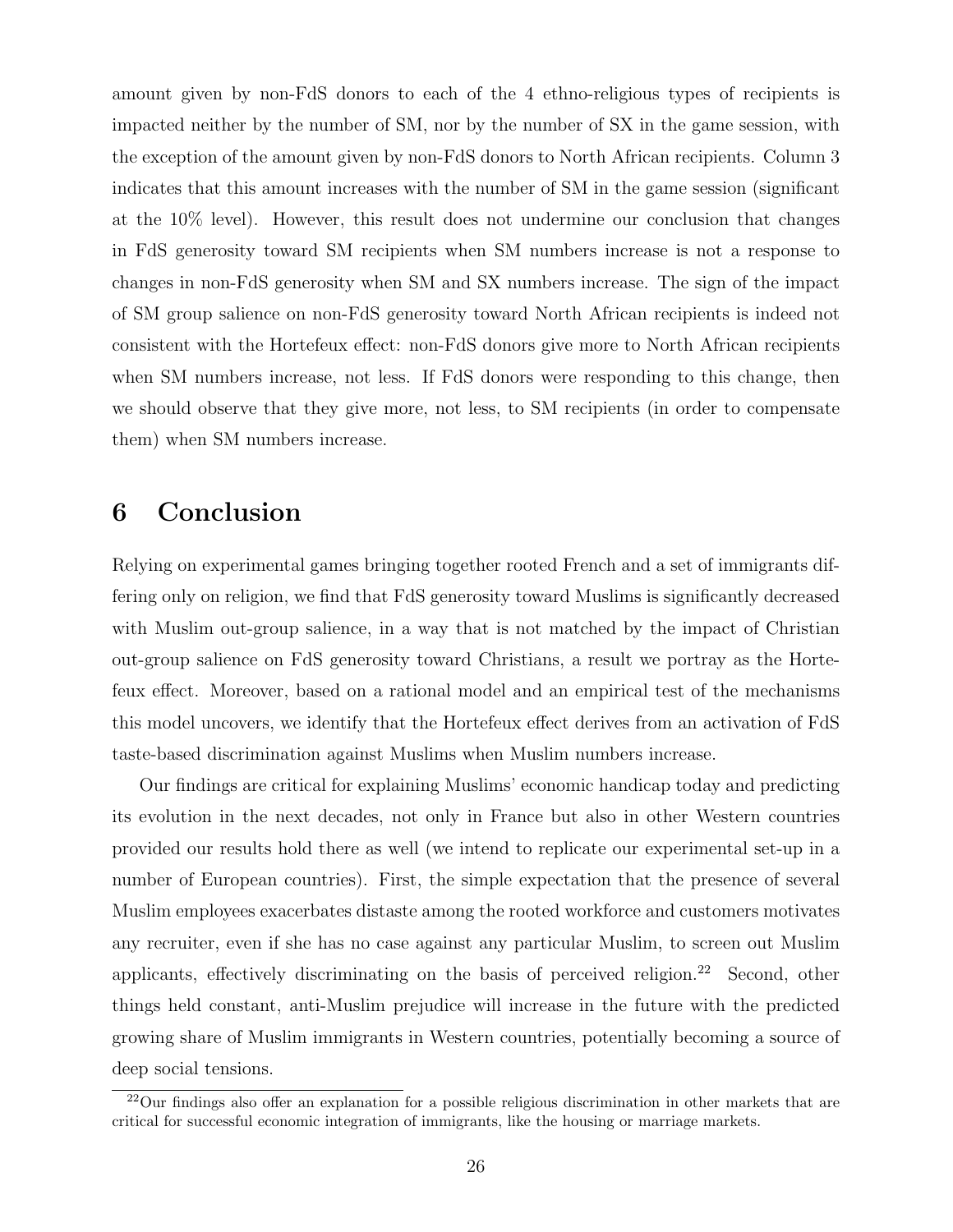Solutions to discrimination against Muslims are of urgent concern. As shown by Paluck and Green (2009), evidence on prejudice-reducing policies is at best inconclusive, such that there is so far no efficient intervention to fight against anti-Muslim discrimination. We hope that the search for policies that work effectively to reduce anti-Muslim prejudice will be aided by our identification of one of the mechanisms – i.e. the activation of distaste toward Muslims by Muslim out-group salience – that sustain it.

# **References**

- [1] Adida, Claire L., David D. Laitin, and Marie-Anne Valfort. 2010. "Identifying Barriers to Muslim Integration in France." *Proceedings of the National Academy of Sciences* 107(52): 384-390.
- [2] Adida, Claire L., David D. Laitin and Marie-Anne Valfort. 2011. "Discrimination in Equilibrium: Muslims and their Economic Handicap in France", working paper.
- [3] Allen, Christopher, and Jorgen S. Nielsen. 2002. "Report on Islamophobia." European Monitoring Centre on Racism and Xenophobia.
- [4] Allport, G. 1954. *The nature of prejudice*. Doubleday, New York.
- [5] Blalock, H. M. 1967. *Toward a theory of minority-group relations*. Capricorn Books, New York.
- [6] Bowyer, Benjamin T. 2009. "The Contextual Determinants of Whites' Racial Attitudes in England." *British Journal of Political Science*, 39(3): 559-586.
- [7] Camerer, Colin F. 2003. *Behavioral Game Theory*. Princeton: Princeton University Press.
- [8] Citrin, Jack, and John Sides. 2008. "Immigration and the Imagined Community in Europe and the United States." *Political Studies*, 56(1): 3356.
- [9] Cooper, Russell, and Andrew John. 1988. "Coordinating coordination failures in Keynesian models." *Quarterly Journal of Economics* 103(3): 441-463.
- [10] Davila, Alberto, and Marie T. Mora. 2005. "Changes in the earnings of Arab men in the US between 2000 and 2002." *Journal of Population Economics*, 18(4): 587-601.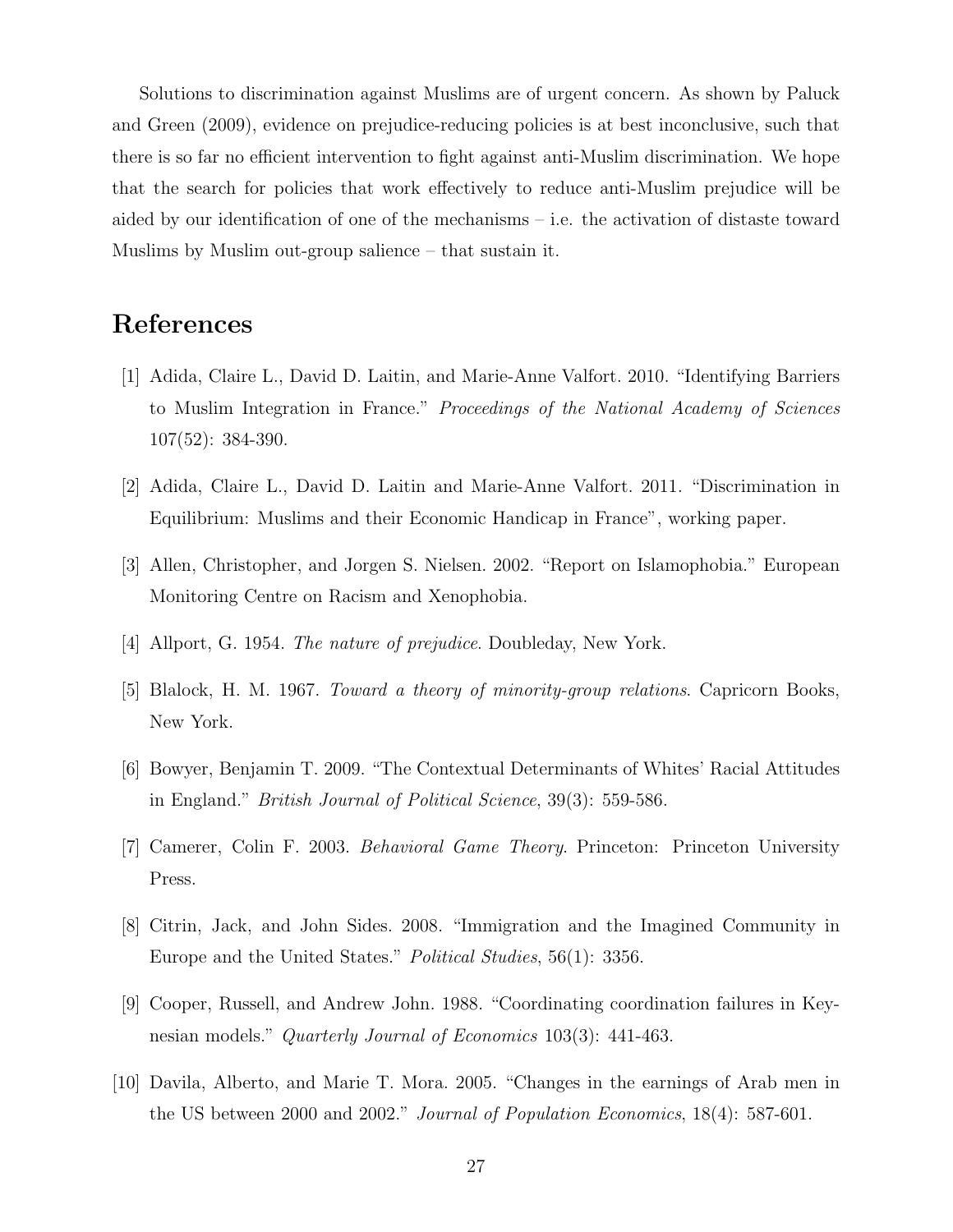- [11] Diop, A.M. 1988. "Stéréotypes et stratégies", in R. Leveau and G. Kepel, ed. *Les Musulmans dans la société française*, Presses de la Foundation Nationale des Sciences Politiques, Paris, 77-98.
- [12] Dustmann, Christian, and Ian Preston. 2001. "Attitudes to Ethic Minorities, Ethnic Context and Location Decisions." *Economic Journal*, 111(470): 353-73.
- [13] *Entre les Murs* (2008), film directed by Laurent Cantet.
- [14] Fetzer, Joel S., and J. Christopher Soper. 2003. "The Roots of Public Attitudes toward State Accommodation of European Muslims' Religious Practices before and after September 11." *Journal for the Scientific Study of Religion*, 42(2): 247-258.
- [15] Forsythe, Robert, Joel L. Horowitz, N. E. Savin, and Martin Sefton. 1994. "Fairness in simple bargaining experiments." *Games and Economic Behavior*, 6(3): 347-369.
- [16] Gallup Report. 2009. "Religious Perceptions in America: With an In-Depth Analysis of U.S. Attitudes Toward Muslims and Islam."
- [17] Gorodzeisky, Anastasia, and Moshe Semyonov. 2009. "Terms of exclusion: public views towards admission and allocation of rights to immigrants in European countries." *Ethnic and Racial Studies*, 32(3): 401-423.
- [18] Hjerm, Mikael. 2007. "Do Numbers Really Count? Group Threat Theory Revisited." *Journal of Ethnic and Migration Studies*, 33(8): 1253-1275.
- [19] Kahneman, Daniel, Jack L. Knetsch, and Richard H. Thaler. 1986. "Fairness and the Assumptions of Economics." *The Journal of Business*, 59(4): 285-300.
- [20] Kaushal, Neeraj, Robert Kaestner, and Cordelia Reimers. 2007. "Labor Market Effects of September 11th on Arab and Muslim Residents of the United States." *Journal of Human Resources*, 42(2): 275-308.
- [21] Krueger, Alan B., and Jorn-Steffen Pischke. 1997. "A Statistical Analysis of Crime Against Foreigners in United Germany." *Journal of Human Resources*, 32(1): 182-209.
- [22] Paluck, E.L. and D.P. Green. 2009. "Prejudice Reduction: What works? A Critical look at evidence from the field and the laboratory." *Annual Review of Psychology* 60: 339-367.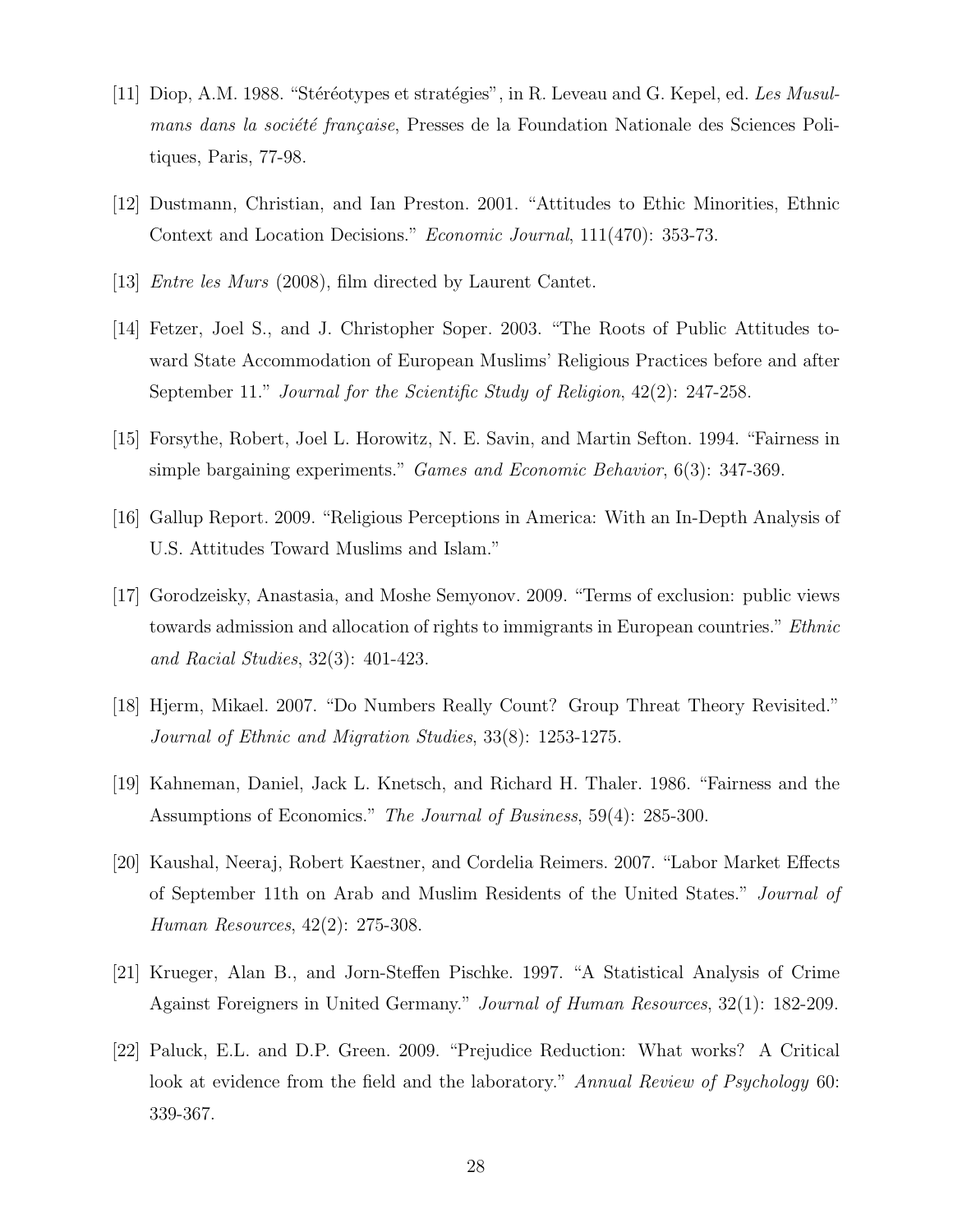- [23] Pew Research Center Report. 2011. "The Future of the Global Muslim Population. Projections for 2010-2030."
- [24] Samuelson, Larry. 2005. "Economic Theory and Experimental Economics." *Journal of Economic Literature*, 43(1): 65-107.
- [25] Savelkoul, Michael, Peer Scheepers, Jochem Tolsma, and Louk Hagendoorn. 2010. "Anti-Muslim Attitudes in The Netherlands: Tests of Contradictory Hypotheses Derived from Ethnic Competition Theory and Intergroup Contact Theory." *European Sociological Review*. Available online at www.esr.oxfordjournals.org.
- [26] Scheepers, Peer, Mérove Gijsberts, and Marcel Coenders. 2002. "Ethnic Exclusionism in European Countries. Public Opposition to Civil Rights for Legal Migrants as a Response to Perceived Ethnic Threat." *European Sociological Review*, 18(1): 17-34.
- [27] Schlueter, Elmar, Peter Schmidt, and Ulrich Wagner. 2008. "Disentangling the Causal Relations of Perceived Group Threat and Outgroup Derogation: Cross-national Evidence from German and Russian Panel Surveys." *European Sociological Review*, 24(5): 567-581.
- [28] Schlueter, Elmar, and Peer Scheepers. 2010. "The relationship between outgroup size and anti-outgroup attitudes: A theoretical synthesis and empirical test of group threatand intergroup contact theory." *Social Science Research*, 39(2): 285-295.
- [29] Schneider, Silke L. 2008. "Anti-Immigrant Attitudes in Europe: Outgroup Size and Perceived Ethnic Threat." *European Sociological Review*, 24(1): 53-67.
- [30] Sheridan, Lorraine P., and Raphael Gillett. 2005. "Major world events and discrimination." *Asian Journal of Social Psychology*, 8(2): 191-197.
- [31] Strabac, Zan, and Ola Listhaug. 2008. "Anti-Muslim prejudice in Europe: A multilevel analysis of survey data from 30 countries." *Social Science Research*, 37(1): 268-286.
- [32] Taylor, Marylee C. 1998. "How White Attitudes Vary with the Racial Composition of Local Populations: Numbers Count." *American Sociological Review*, 63(4): 512-535.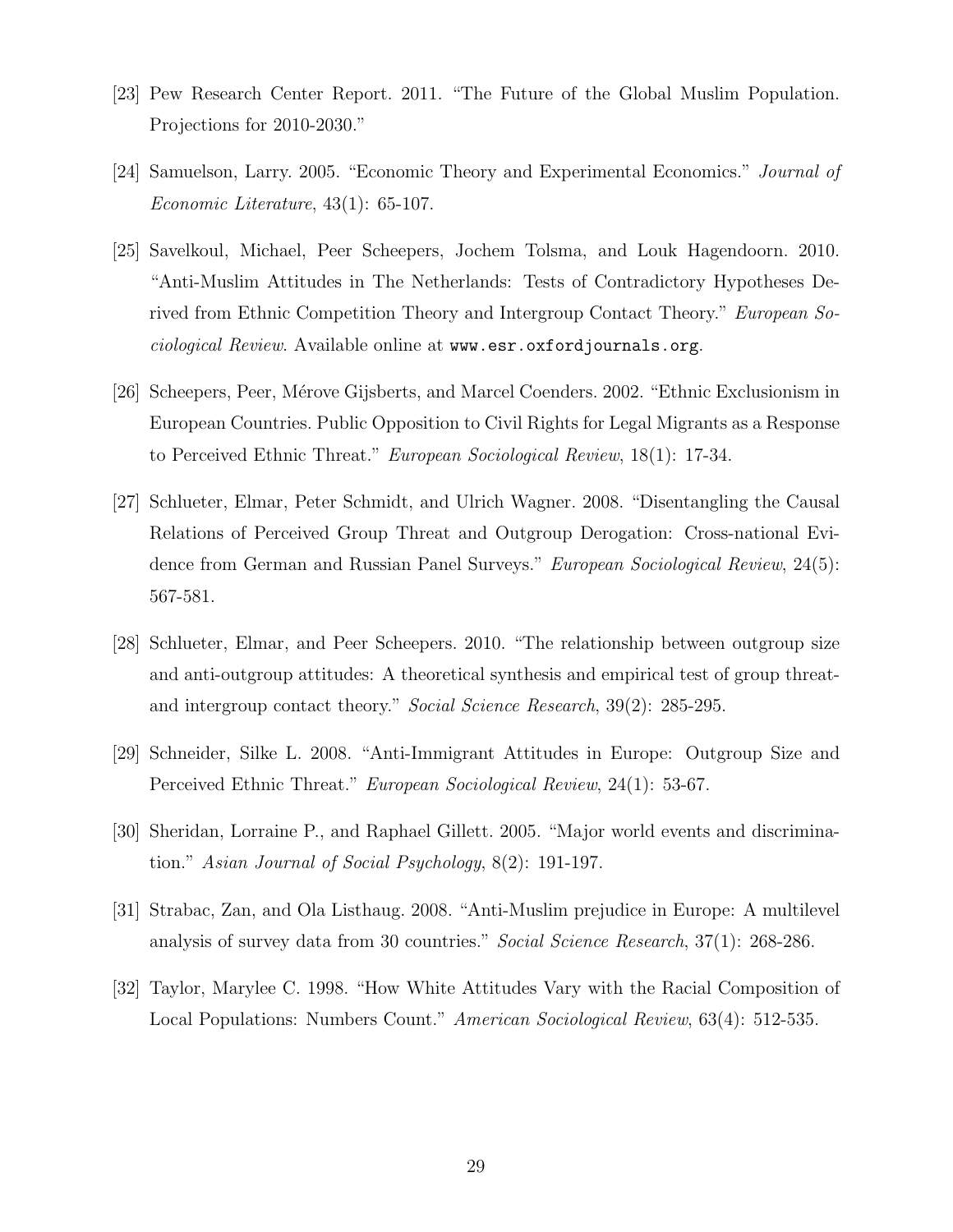#### **Tables and Figures**

**Table 1**: Position of "FdS" respondents to the 2009 ESS and of FdS participants in our 2009 experiments on a left wing-right wing scale. Difference of means analysis.

|        | "FdS" respondents to the 2009 ESS $\vert$ FdS participants in our 2009 experiment | Diff     |
|--------|-----------------------------------------------------------------------------------|----------|
| a      |                                                                                   | $(b-a)$  |
| 1.94   | 1.42                                                                              | $-0.52$  |
| $N=64$ | $(N=19)$                                                                          | $p=0.01$ |

*Notes*: The table reports a difference of means analysis. The variable of interest captures the position of respondents on a left wing-right wing scale. It ranges from 1 to 3, where 1 means "more leftist than rightist", 2 means "in-between" and 3 means "more rightist than leftist."

**Table 2**: Position of "FdS" respondents to the 2009 ESS and of FdS participants in our 2009 experiment on a left wing-right wing scale. OLS analysis.

|                        |            |                   | Dep. var.: Position on a left wing-right wing scale |           |                      |
|------------------------|------------|-------------------|-----------------------------------------------------|-----------|----------------------|
|                        |            | $\left( 2\right)$ | $\left(3\right)$                                    | 4         | $\left(5\right)$     |
| European Social Survey | $0.516***$ | $0.522***$        | $0.517***$                                          | $0.473**$ | $0.\overline{447**}$ |
|                        | (0.177)    | (0.176)           | (0.179)                                             | (0.191)   | (0.198)              |
| (2)<br>Female          |            | 0.063             | 0.054                                               | 0.046     | $-0.007$             |
|                        |            | (0.183)           | (0.202)                                             | (0.203)   | (0.211)              |
| $(3)$ Age              |            |                   | 0.001                                               | $-0.001$  | 0.000                |
|                        |            |                   | (0.006)                                             | (0.006)   | (0.007)              |
| Education              |            |                   |                                                     | $-0.093$  | $-0.050$             |
|                        |            |                   |                                                     | (0.105)   | (0.111)              |
| (5) Household income   |            |                   |                                                     |           | $-0.130$             |
|                        |            |                   |                                                     |           | (0.089)              |
| R <sub>2</sub>         | 0.065      | 0.066             | 0.066                                               | 0.074     | 0.110                |
| Observations           | 83         | 83                | 83                                                  | 83        | 75                   |

*Notes*: The table reports OLS estimates. The unit of observation is the individual. The dependent variable is categorical. It ranges from 1 to 3, where 1 means "more leftist than rightist", 2 means "in-between" and 3 means "more rightist than leftist." "European Social Survey" is a dummy that takes the value 1 if the individual is a respondent to the 2009 ESS, and the value 0 if she is a participant in our 2009 experiments. "Female" is a dummy that takes the value 1 if the individual is female and the value 0 otherwise. "Age" is equal to the age of the individual. "Education" is a categorical variable that ranges from 1 (less than lower secondary completed) to 4 (post secondary completed). "Household income" is a categorical variable that ranges from 1 (first quintile) to 5 (fifth quintile). Standard errors are robust. \*, \*\* and \*\*\* indicate significance at the 1, 5 and 10% levels.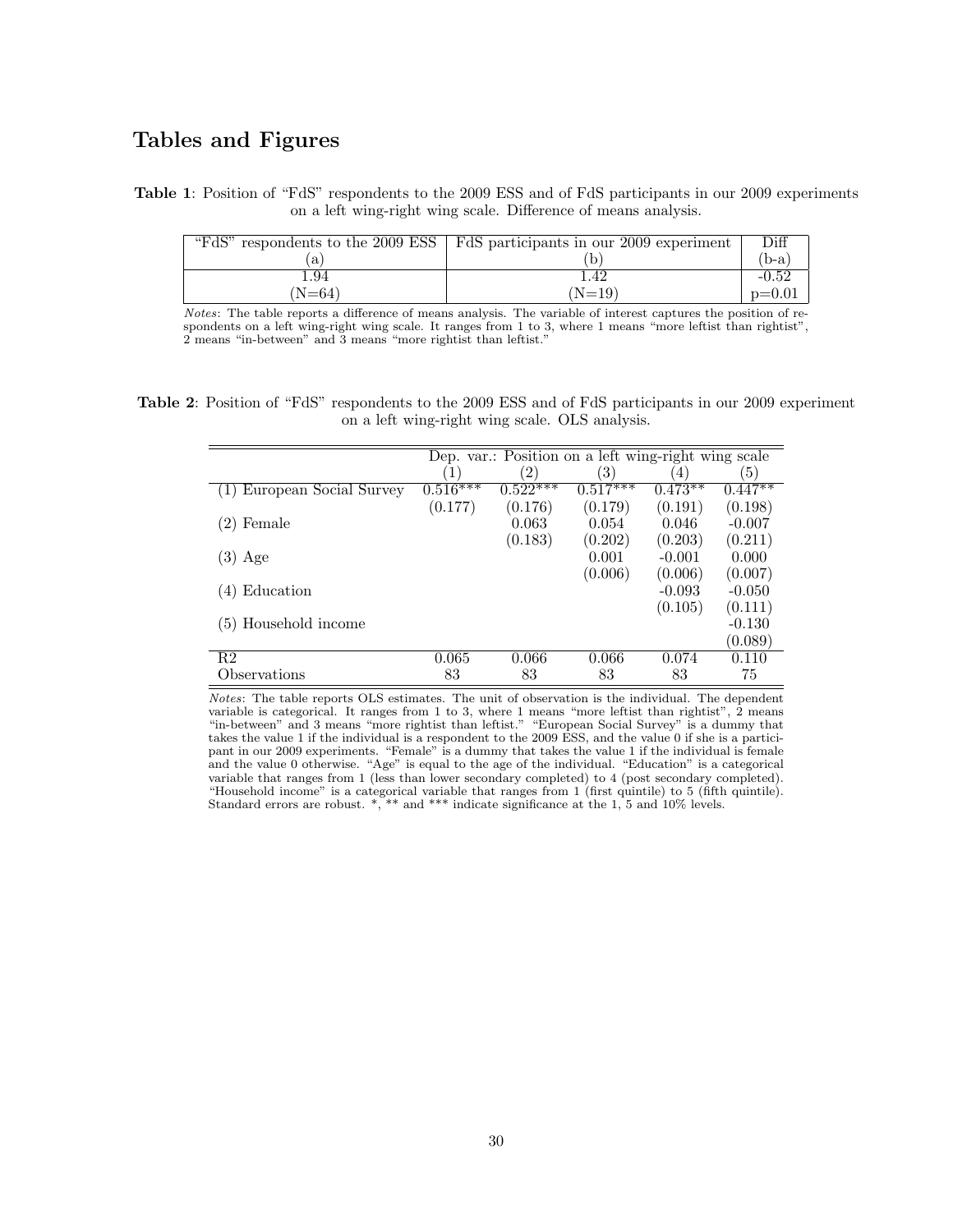**Table 3:** Variations in the ethno-religious composition of player-sets across game sessions.

|                                                       | S1 | S2 | S3            | S4       | S5 | S6.      | S8 |
|-------------------------------------------------------|----|----|---------------|----------|----|----------|----|
| Players of European and Judeo-Christian background    | 4  | .) |               | 3        | Ð  | Ð        |    |
| Among which FdS                                       |    |    | $\mathcal{O}$ |          |    |          |    |
| Players of African and Judeo-Christian background     | ົ  |    | 2             | 2        |    |          |    |
| Among which SX                                        |    |    |               |          |    |          |    |
| Players of African and Muslim background              | ∩  |    |               |          |    |          |    |
| Among which SM                                        |    |    | $\Omega$      | $\theta$ |    | $\Omega$ |    |
| <b>Players of North African and Muslim background</b> | ົ  |    |               | 3        |    |          |    |

**Figure 1:** Variations in the ethno-religious identity of the recipients in the dictator game.

|            |                  |        | $\sqrt{2}$              |           |           |                         | $\overline{a}$ |
|------------|------------------|--------|-------------------------|-----------|-----------|-------------------------|----------------|
| Firstname  | Version 1        | Sylvie | Georges                 | Khadija   | Jean-Marc | Farida                  | Michel         |
|            | <b>Version 2</b> | Sylvie | Mohammed                | Joséphine | Jean-Marc | Christine               | Aboubacar      |
| Ethnicity/ | Version 1        | FdS    | FdS                     | <b>SM</b> | FdS       | Muslim North<br>African | SX             |
| Religion   | Version 2        | FdS    | Muslim North<br>African | <b>SX</b> | FdS       | FdS                     | <b>SM</b>      |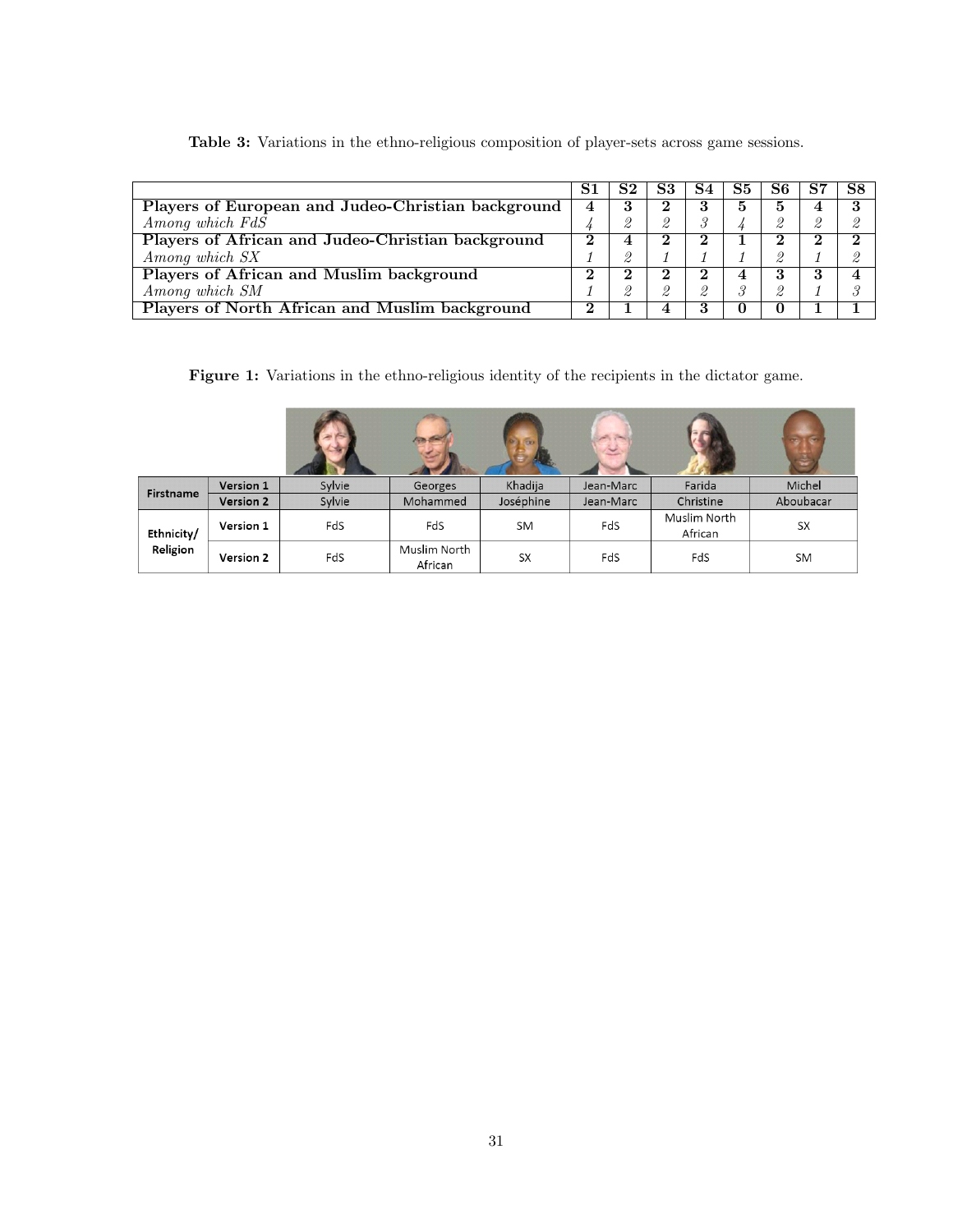|                                          |         |                   | Dep. var.: FdS donations to SM and SX |
|------------------------------------------|---------|-------------------|---------------------------------------|
|                                          | (1)     | $\left( 2\right)$ | $\left( 3\right)$                     |
| $FdS \rightarrow SM$                     | 0.286   | 0.389             | 0.389                                 |
|                                          | (0.378) | (0.328)           | (0.364)                               |
| $(2)$ Female                             |         |                   | $2.304***$                            |
|                                          |         |                   | (0.707)                               |
| $(3)$ Age                                |         |                   | 0.008                                 |
|                                          |         |                   | (0.013)                               |
| Education<br>(4)                         |         |                   | 0.089                                 |
|                                          |         |                   | (0.246)                               |
| (5) Household income                     |         |                   | $-0.188$                              |
|                                          |         |                   | (0.135)                               |
| $(6)$ Religiosity                        |         |                   | 0.331                                 |
|                                          |         |                   | (0.353)                               |
| (7) Knows players from previous sessions |         |                   | 0.214                                 |
|                                          |         |                   | (1.336)                               |
| Face fixed effect                        | No      | Yes               | Yes                                   |
| Session fixed effects                    | Yes     | Yes               | Yes                                   |
| R2                                       | 0.352   | 0.427             | 0.587                                 |
| Observations                             | 42      | 42                | 42                                    |

**Table 4**: FdS generosity toward SM and SX recipient, holding the number of SM and SX at its average. OLS analysis.

*Notes*: The table reports OLS estimates. The unit of observation is a dyad formed by a FdS donor and a SM or SX recipient. The dependent variable is categorical. It ranges from 0 (the donor gives nothing to the recipient) to 5 (the donor gives her total endowment to the recipient). "FdS *→* SM" is a dummy that takes the value 1 if the donor is FdS and the recipient is SM, and the value 0 if the donor is FdS and the recipient is SX. "Female" is a dummy that takes the value 1 if the donor is female and the value 0 otherwise. "Age" is equal to the age of the donor. "Education" is a categorical variable that ranges from 1 (less than primary school completed) to 10 (higher than college degree completed). "Household income" is a categorical variable that ranges from 1 (less than 500 euros monthly) to 11 (more than 7,500 euros monthly). "Religiosity" is a categorical variable that ranges from 1 (never attends religious services) to 7 (attends religious services several times a week). "Knows players from previous sessions" is a dummy that takes the value 1 if the donor knows players who participated in previous game sessions and the value 0 otherwise. The coefficient in row (1) stands for the difference between the amount given by FdS donors to SM recipients and the amount given by FdS donors to SX recipients. Standard errors are clustered at the donor level. \*, \*\* and \*\*\* indicate significance at the 1, 5 and 10% levels.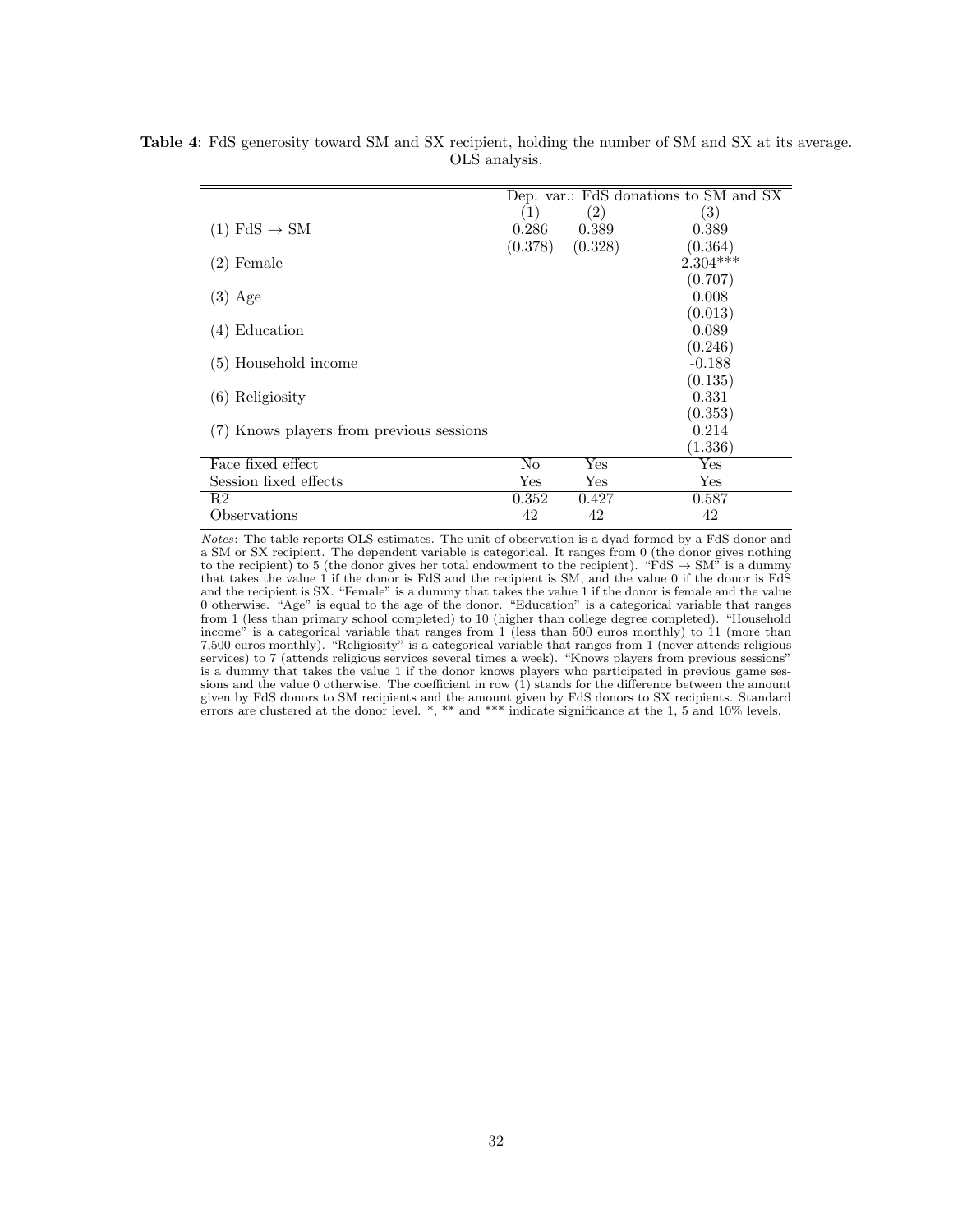| FdS donors'    | Session with 1 SM   | Session with 2 SM | Session with 3 SM | Diff     | Diff     | Diff     |
|----------------|---------------------|-------------------|-------------------|----------|----------|----------|
| donations      | $\lbrack a \rbrack$ | `b`               | c                 | $(b-a)$  | $(c-b)$  | $(c-a)$  |
| Average        | 2.06                | 1.03              | 1.83              | $-1.03$  | $+0.80$  | $-0.23$  |
| donations      | $(N=36)$            | $(N=30)$          | $(N=24)$          | $p=0.00$ | $p=0.01$ | $p=0.50$ |
| Donations to   | 1.67                | 0.93              | 2.00              | $-0.74$  | $+1.07$  | $+0.33$  |
| FdS            | $(N=18)$            | $(N=15)$          | $(N=12)$          | $p=0.06$ | $p=0.02$ | $p=0.48$ |
| Donations to   | 2.17                | 1.00              | 1.75              | $-1.17$  | $+0.75$  | $-0.42$  |
| North Africans | $(N=6)$             | $(N=5)$           | $(N=4)$           | $p=0.07$ | $p=0.43$ | $p=0.63$ |
| Donations to   | 2.83                | 1.60              | 0.75              | $-1.23$  | $-0.85$  | $-2.08$  |
| SМ             | $(N=6)$             | $(N=5)$           | $(N=4)$           | $p=0.15$ | $p=0.19$ | $p=0.02$ |
| Donations to   | 2.33                | 0.80              | 2.50              | $-1.53$  | $+1.70$  | $+0.17$  |
| SX             | $(N=6)$             | $(N=5)$           | $(N=4)$           | $p=0.02$ | $p=0.07$ | $p=0.84$ |

**Table 5**: Impact of one additional SM on FdS donors' generosity, holding the number of SX equal to 1.

**Table 6**: Impact of one additional SM on FdS donors' generosity, holding the number of SX equal to 2.

| FdS donors'    | Session with 2 SM | Session with 3 SM | Diff     |
|----------------|-------------------|-------------------|----------|
| donations      | $\mathbf{a}$      | b                 | $(b-a)$  |
| Average        | 2.33              | 1.92              | $-0.42$  |
| donations      | $(N=24)$          | $(N=12)$          | $p=0.41$ |
| Donations to   | 1.83              | 1.67              | $-0.16$  |
| FdS            | $(N=12)$          | $(N=6)$           | $p=0.83$ |
| Donations to   | 2.50              | 1.50              | $-1.00$  |
| North Africans | $(N=4)$           | $(N=2)$           | $p=0.62$ |
| Donations to   | 3.50              | 3.00              | $-0.50$  |
| SМ             | $(N=4)$           | $(N=2)$           | $p=0.72$ |
| Donations to   | 2.50              | 2.00              | $-0.50$  |
| SX.            | $N=4$             | $(N=2)$           | $p=0.71$ |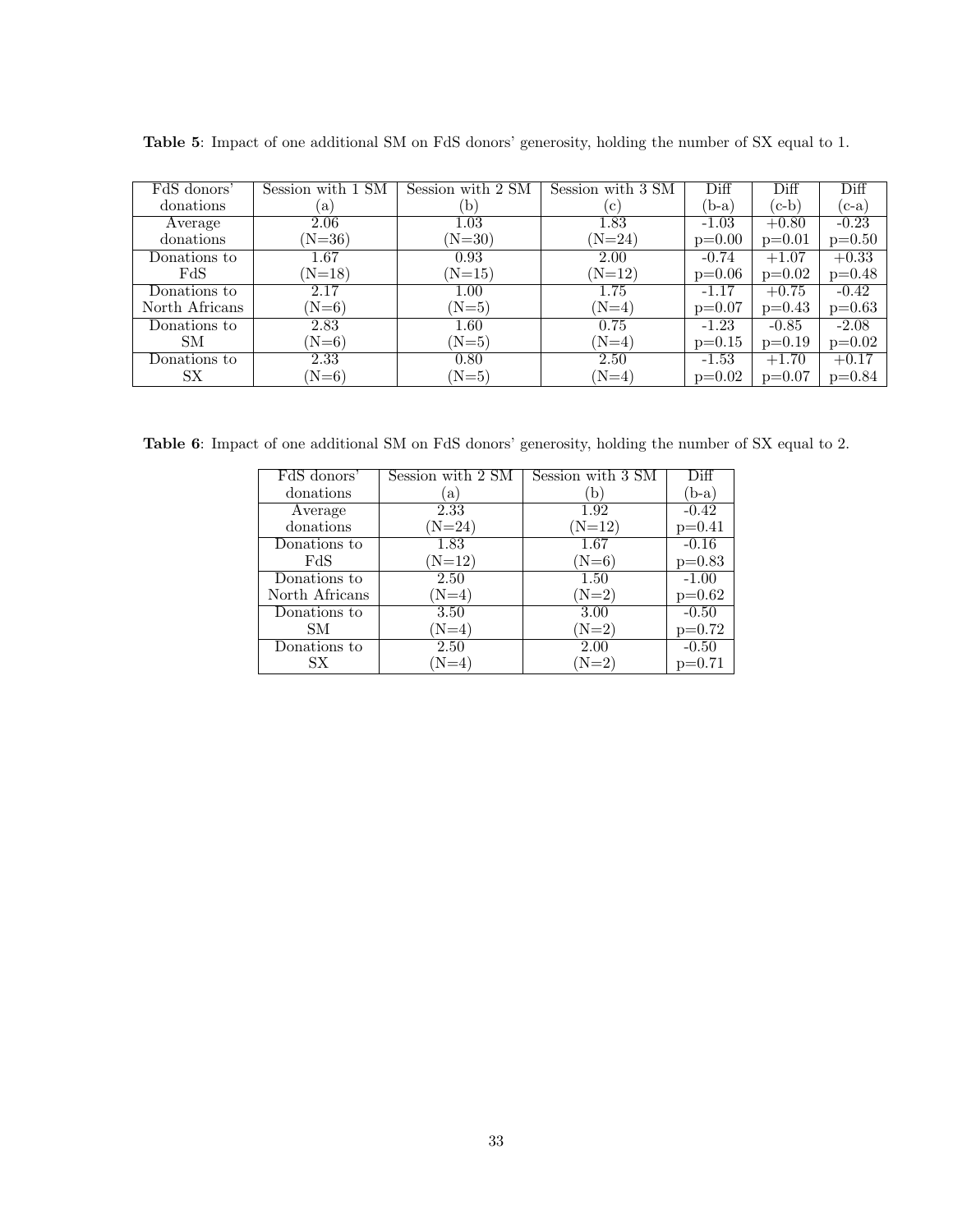| FdS donors'    | Session with 1 SX | Session with 2 SX | Diff     |
|----------------|-------------------|-------------------|----------|
| donations      | a)                | `b                | $(b-a)$  |
| Average        | 1.03              | 2.33              | $+1.30$  |
| donations      | $(N=30)$          | $(N=24)$          | $p=0.00$ |
| Donations to   | 0.93              | 1.83              | $+1.33$  |
| FdS            | $(N=15)$          | $(N=12)$          | $p=0.05$ |
| Donations to   | 1.00              | 2.50              | $+1.50$  |
| North Africans | $(N=5)$           | $(N=4)$           | $p=0.03$ |
| Donations to   | 1.60              | 3.50              | $+1.90$  |
| SМ             | $(N=5)$           | $(N=4)$           | $p=0.06$ |
| Donations to   | 0.80              | 2.50              | $+1.70$  |
| SХ             | $(N=5)$           | $(N=4)$           | $p=0.01$ |

**Table 7**: Impact of one additional SX on FdS donors' generosity, holding the number of SM equal to 2.

**Table 8**: Impact of one additional SX on FdS donors' generosity, holding the number of SM equal to 3.

| FdS donors'    | Session with 1 SX | Session with 2 SX | Diff     |
|----------------|-------------------|-------------------|----------|
| donations      | a)                | (b)               | $(b-a)$  |
| Average        | 1.83              | 1.92              | $+0.09$  |
| donations      | $(N=24)$          | $(N=12)$          | $p=0.87$ |
| Donations to   | 2.00              | 1.67              | $-0.33$  |
| FdS            | $(N=12)$          | $(N=6)$           | $p=0.67$ |
| Donations to   | 1.75              | 1.50              | $-0.25$  |
| North Africans | $(N=4)$           | $(N=2)$           | $p=0.90$ |
| Donations to   | 0.75              | 3.00              | $+2.25$  |
| SМ             | $(N=4)$           | $(N=2)$           | $p=0.25$ |
| Donations to   | 2.50              | 2.00              | $-0.50$  |
| SХ             | $N=4$             | $N=2$             | $p=0.72$ |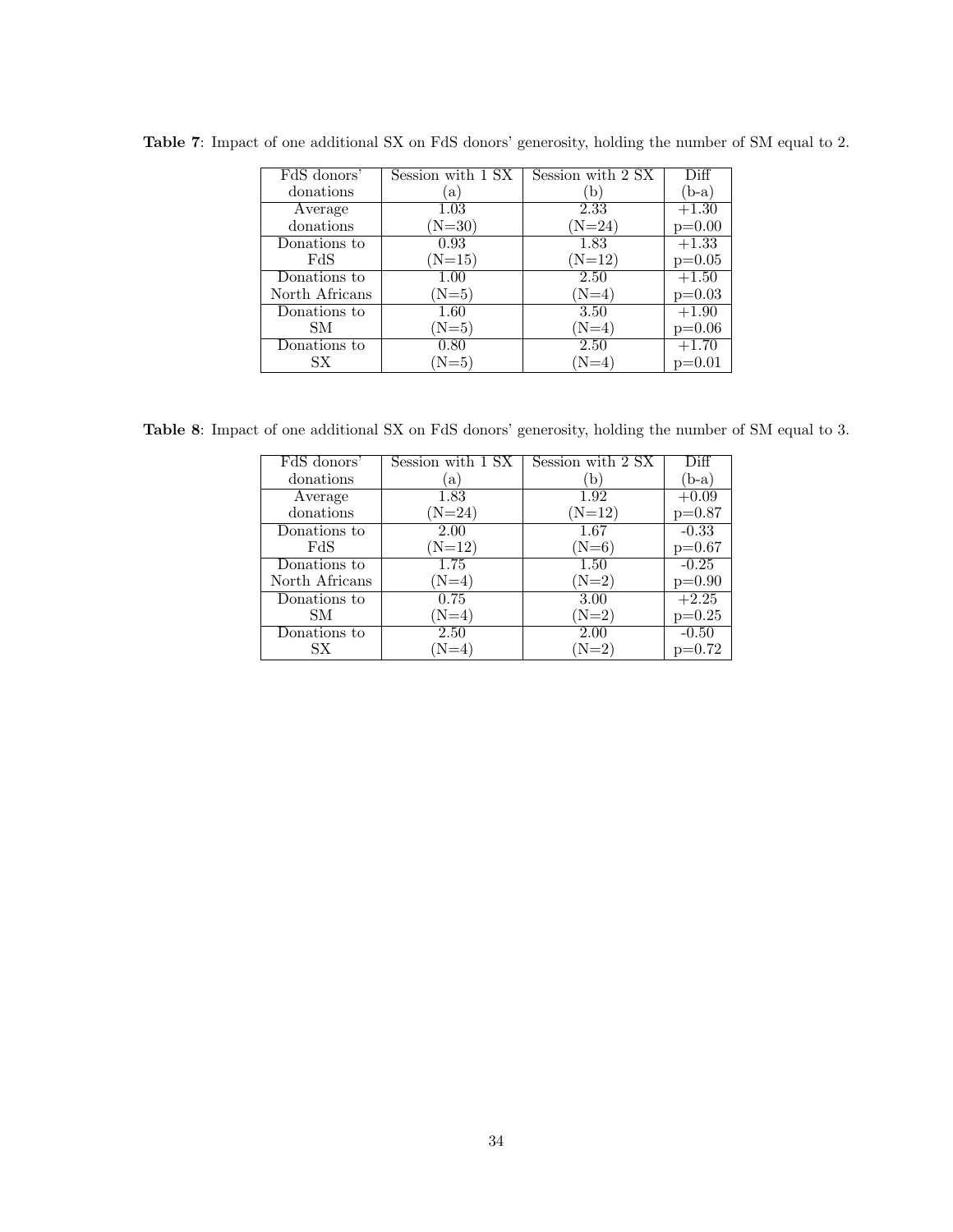|                                            |                   |                   | Dep. var.: FdS donations to SM and SX |
|--------------------------------------------|-------------------|-------------------|---------------------------------------|
|                                            | $\left( 1\right)$ | $\left( 2\right)$ | $\left( 3\right)$                     |
| $(1)$ FdS $\rightarrow$ SM                 | 0.265             | $2.369*$          | $2.369*$                              |
|                                            | (1.030)           | (1.201)           | (1.319)                               |
| $(2)$ (FdS $\rightarrow$ SM)*Number of SM  | $-0.904**$        | $-0.970**$        | $-0.970**$                            |
|                                            | (0.416)           | (0.388)           | (0.427)                               |
| $(3)$ (FdS $\rightarrow$ SM)*Number of SX  | $1.422*$          | $-0.010$          | $-0.010$                              |
|                                            | (0.720)           | (0.852)           | (0.936)                               |
| $(4)$ Number of SM                         | $-0.084$          | $-0.051$          | $-0.067$                              |
|                                            | (0.384)           | (0.367)           | (0.273)                               |
| $(5)$ Number of SX                         | 0.506             | $1.222**$         | $1.480**$                             |
|                                            | (0.512)           | (0.507)           | (0.623)                               |
| $(6)$ Female                               |                   |                   | $0.851*$                              |
|                                            |                   |                   | (0.418)                               |
| $(7)$ Age                                  |                   |                   | 0.010                                 |
|                                            |                   |                   | (0.012)                               |
| $(8)$ Education                            |                   |                   | 0.151                                 |
|                                            |                   |                   | (0.202)                               |
| (9) Household income                       |                   |                   | $-0.101$                              |
|                                            |                   |                   | (0.095)                               |
| $(10)$ Religiosity                         |                   |                   | 0.346                                 |
|                                            |                   |                   | (0.301)                               |
| (11) Knows players from previous sessions  |                   |                   | 0.550                                 |
|                                            |                   |                   | (0.894)                               |
| Face fixed effect                          | N <sub>0</sub>    | Yes               | Yes                                   |
| P-value of the Wald test:<br>$(2)+(4)=0$   | 0.01              | 0.01              | 0.01                                  |
| P-value of the Wald test:<br>$(5)=0$       | 0.33              | 0.03              | 0.03                                  |
| P-value of the Wald test:<br>$(2)+(4)=(5)$ | 0.02              | 0.00              | 0.00                                  |
| $\overline{R2}$                            | 0.308             | 0.364             | 0.563                                 |
| Observations                               | 42                | 42                | 42                                    |

**Table 9**: FdS generosity toward SM and SX recipients when SM and SX numbers increase. OLS analysis.

*Notes*: The table reports OLS estimates. The unit of observation is a dyad formed by a FdS donor and a SM or SX recipient. The dependent variable is categorical. It ranges from 0 (the donor gives nothing to the recipient) to 5 (the donor gives her total endowment to the recipient). "FdS *→* SM" is a dummy that takes the value 1 if the donor is FdS and the recipient is SM, and the value 0 if the donor is FdS and the recipient is SX. "Number of SM" is equal to the number of SM in the game session. "Number of SX" is equal to the number of SX in the game session. "Female" is a dummy that takes the value 1 if the donor is female and the value 0 otherwise. "Age" is equal to the age of the donor. "Education" is a categorical variable that ranges from 1 (less than primary school completed) to 10 (higher than college degree completed). "Household income" is a categorical variable that ranges from 1 (less than 500 euros monthly) to 11 (more than 7,500 euros monthly). "Religiosity" is a categorical variable that ranges from 1 (never attends religious services) to 7 (attends religious services several times a week). "Knows players from previous sessions" is a dummy that takes the value 1 if the donor knows players who participated in previous game sessions and the value 0 otherwise. The sum of the coefficients in rows (2) and (4) stands for the impact on the amount given by FdS donors to SM recipients when there are no SM and no SX donors in the session, of having one additional SM in the game session. The coefficient in row (5) stands for the impact on the amount given by FdS donors to SX recipients when there are no SM and no SX donors in the session, of having one additional SX in the game session. Standard errors are clustered at the donor level.  $\ast$ ,  $\ast\ast$  and  $\ast\ast\ast$  indicate significance at the 1, 5 and 10% levels.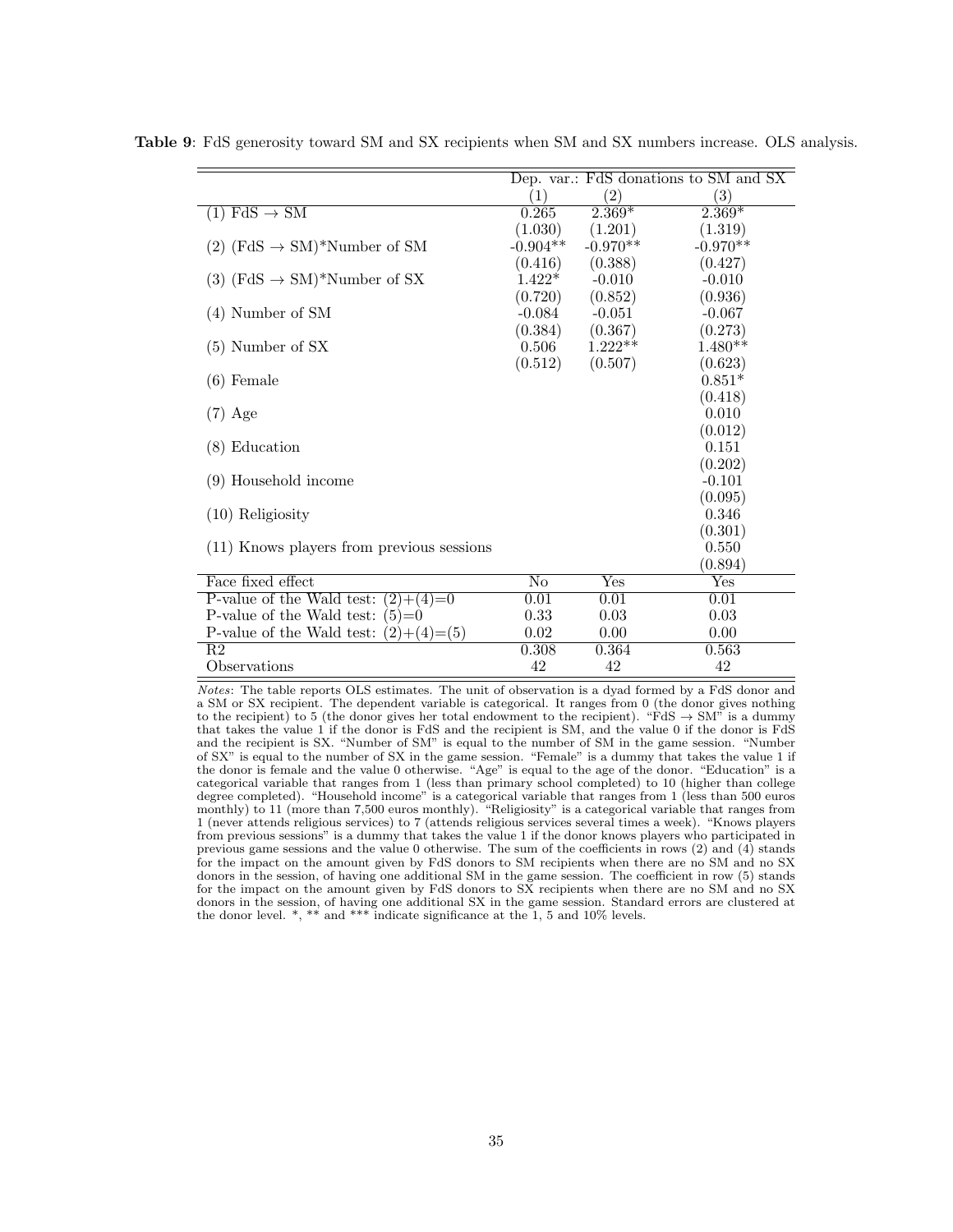|                                                             |                   |                   | Dep. var.: FdS guesses about FdS donations to SM and SX |
|-------------------------------------------------------------|-------------------|-------------------|---------------------------------------------------------|
|                                                             | $\left( 1\right)$ | $\left( 2\right)$ | $\left( 3\right)$                                       |
| $(1)$ FdS $\rightsquigarrow$ FdS $\rightarrow$ SM           | 0.849             | $3.447**$         | $3.447**$                                               |
|                                                             | (0.878)           | (1.485)           | (1.632)                                                 |
| $(2)$ (FdS $\rightarrow$ FdS $\rightarrow$ SM)*Number of SM | $-0.464$          | $-0.545$          | $-0.545$                                                |
|                                                             | (0.360)           | (0.318)           | (0.350)                                                 |
| (3) (FdS $\sim$ FdS $\rightarrow$ SM)*Number of SX          | 0.283             | $-1.485$          | $-1.485$                                                |
|                                                             | (0.512)           | (0.948)           | (1.041)                                                 |
| $(4)$ Number of SM                                          | 0.108             | 0.149             | 0.254                                                   |
|                                                             | (0.416)           | (0.387)           | (0.298)                                                 |
| $(5)$ Number of SX                                          | $1.349**$         | $2.233***$        | $2.780***$                                              |
|                                                             | (0.566)           | (0.659)           | (0.829)                                                 |
| $(6)$ Female                                                |                   |                   | $0.997**$                                               |
|                                                             |                   |                   | (0.362)                                                 |
| $(7)$ Age                                                   |                   |                   | $-0.008$                                                |
|                                                             |                   |                   | (0.012)                                                 |
| $(8)$ Education                                             |                   |                   | 0.023                                                   |
|                                                             |                   |                   | (0.215)                                                 |
| (9) Household income                                        |                   |                   | 0.018                                                   |
|                                                             |                   |                   | (0.086)                                                 |
| $(10)$ Religiosity                                          |                   |                   | 0.352                                                   |
|                                                             |                   |                   | (0.286)                                                 |
| (11) Knows players from previous sessions                   |                   |                   | $-1.582**$                                              |
|                                                             |                   |                   | (0.714)                                                 |
| Face fixed effect                                           | No                | Yes               | Yes                                                     |
| P-value of the Wald test: $(2)+(4)=0$                       | 0.33              | 0.31              | 0.35                                                    |
| P-value of the Wald test: $(5)=0$                           | 0.03              | 0.00              | 0.00                                                    |
| P-value of the Wald test: $(2)+(4)=(5)$                     | 0.02              | 0.00              | 0.00                                                    |
| R2                                                          | 0.269             | 0.350             | 0.563                                                   |
| Observations                                                | 42                | 42                | 42                                                      |

**Table 10**: FdS guesses about other FdS generosity toward SM and SX recipients when SM and SX numbers increase. OLS analysis.

*Notes*: The table reports OLS estimates. The unit of observation is a triad formed by a FdS guesser, a FdS donor and a SM or SX recipient. The dependent variable is categorical. It ranges from 0 (the guesser guesses that the donor gives nothing to the recipient) to 5 (the guesser guesses that the donor gives her total endowment to the recipient). "FdS  $\rightarrow$  FdS  $\rightarrow$  SM" is a dummy that takes the value 1 if the guesser is FdS, the donor is FdS and the recipient is SM, and the value 0 if the guesser is FdS, the donor is FdS and the recipient is SX. "Number of SM" is equal to the number of SM in the game session. "Number of SX" is equal to the number of SX in the game session. "Female" is a dummy that takes the value 1 if the donor is female and the value 0 otherwise. "Age" is equal to the age of the donor. "Education" is a categorical variable that ranges from 1 (less than primary school completed) to 10 (higher than college degree completed). "Household income" is a categorical variable that ranges from 1 (less than 500 euros monthly) to 11 (more than 7,500 euros monthly). "Religiosity" is a categorical variable that ranges from 1 (never attends religious services) to 7 (attends religious services several times a week). "Knows players from previous sessions" is a dummy that takes the value 1 if the donor knows players who participated in previous game sessions and the value 0 otherwise. The sum of the coefficients in rows (2) and (4) stands for the impact on FdS guesses about the amount given by FdS donors to SM recipients when there are no SM and no SX donors in the session, of having one additional SM in the game session. The coefficient in row (5) stands for the impact on on FdS guesses about the amount given by FdS donors to SX recipients when there are no SM and no SX donors in the session, of having one additional SX in the game session. Standard errors are clustered at the guesser level. \*, \*\* and \*\*\* indicate significance at the 1, 5 and 10% levels.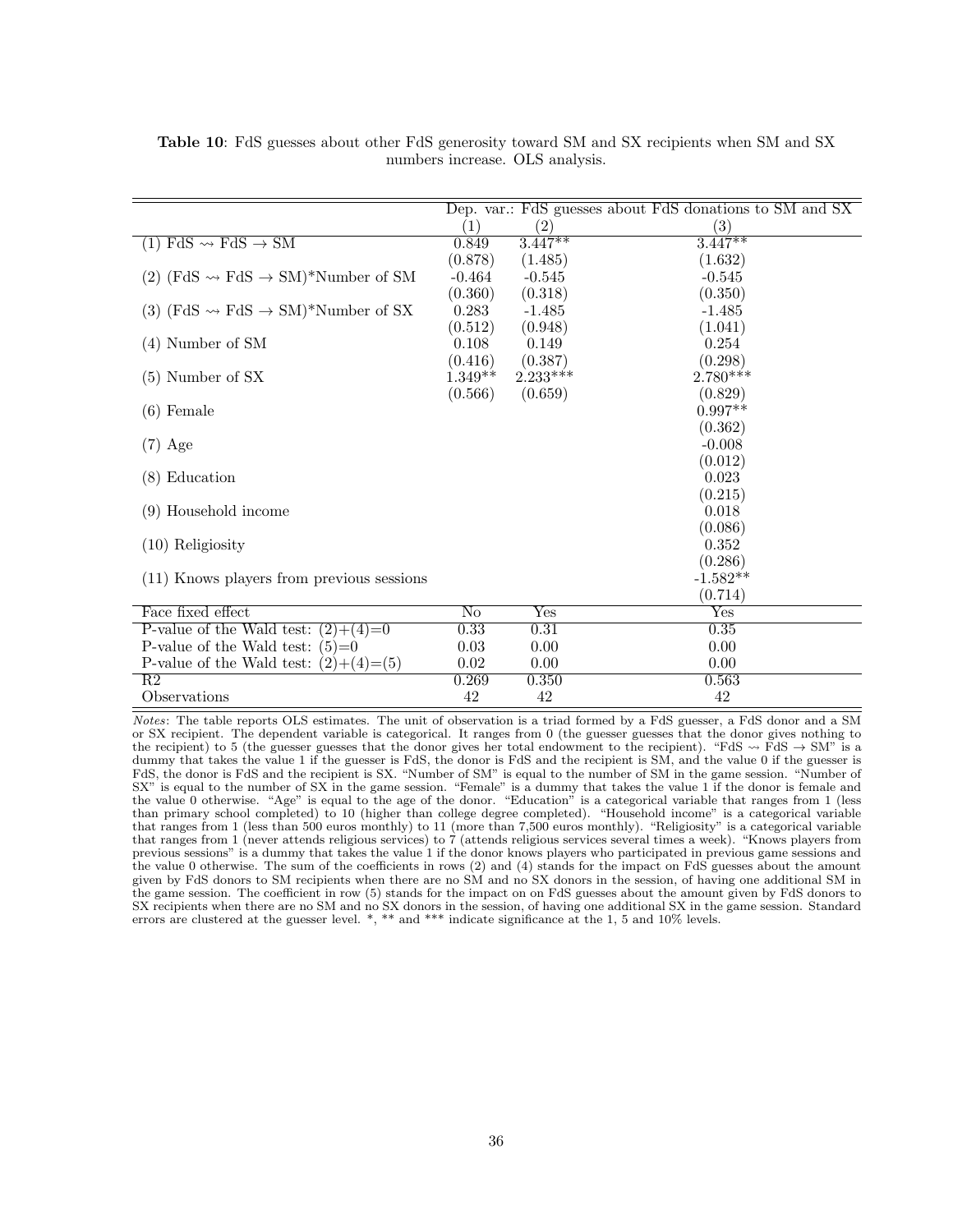|                                                              |                   |                     | Dep. var.: Non-FdS donations to all types of recipients |
|--------------------------------------------------------------|-------------------|---------------------|---------------------------------------------------------|
|                                                              | $\left( 1\right)$ | (2)                 | (3)                                                     |
| $non-FdS \rightarrow SM$<br>$\left  \right $                 | $-0.794(0.607)$   | $-0.605(0.717)$     | $-0.791(0.616)$                                         |
| $\left( 2\right)$<br>$(non-FdS \rightarrow SM)*Number of SM$ | 0.107(0.248)      | 0.252(0.346)        | 0.112(0.252)                                            |
| $\left(3\right)$<br>$(non-FdS \rightarrow SM)*Number of SX$  | 0.377(0.333)      | 0.101(0.437)        | 0.370(0.338)                                            |
| $\left( 4\right)$<br>non-FdS $\rightarrow$ FdS               | $-0.529(0.472)$   | $-0.447(0.519)$     | $-0.530(0.476)$                                         |
| 5<br>$(non-FdS \rightarrow FdS)*Number of SM$                | 0.131(0.239)      | 0.243(0.233)        | 0.132(0.241)                                            |
| (6)<br>$(non-FdS \rightarrow FdS)*Number of SX$              | 0.126(0.273)      | $-0.066(0.233)$     | 0.126(0.276)                                            |
| non-FdS $\rightarrow$ NA<br>7)                               | 0.050(0.579)      | 0.321(0.655)        | 0.051(0.585)                                            |
| (non-FdS $\rightarrow$ NA)*Number of SM<br>$^{\prime}8)$     | $-0.105(0.283)$   | $-0.263(0.363)$     | $-0.100(0.287)$                                         |
| $\left(9\right)$<br>$(non-FdS \rightarrow NA)*Number of SX$  | $-0.006(0.346)$   | 0.054(0.402)        | $-0.015(0.351)$                                         |
| (10) Number of SM                                            | $-0.037(0.272)$   | $-0.008(0.310)$     | 0.009(0.241)                                            |
| (11) Number of SX                                            | $-0.246(0.354)$   | $-0.004(0.402)$     | $-0.245(0.351)$                                         |
| $(12)$ Female                                                |                   | $0.491**$ $(0.244)$ | 0.354(0.237)                                            |
| $(13)$ Age                                                   |                   | $0.025*(0.013)$     | $0.032**$ (0.013)                                       |
| 14) Education                                                |                   | $0.112**$ (0.045)   | 0.062(0.047)                                            |
| (15) Household income                                        |                   | $-0.015(0.060)$     | 0.001(0.057)                                            |
| (16) Religiosity                                             |                   | 0.069(0.067)        | 0.058(0.058)                                            |
| (17) Knows players from previous sessions                    |                   | $-0.291(0.336)$     | $-0.036(0.275)$                                         |
| Multiple Imputation Analysis                                 | No                | No                  | Yes                                                     |
| P-value of the Wald test: $(2)+(10)=0$                       | 0.72              | 0.37                | 0.55                                                    |
| P-value of the Wald test: $(3)+(11)=0$                       | 0.70              | 0.80                | 0.71                                                    |
| P-value of the Wald test: $(5)+(10)=0$                       | 0.64              | $0.26\,$            | 0.41                                                    |
| P-value of the Wald test: $(6)+(11)=0$                       | 0.70              | 0.82                | 0.70                                                    |
| P-value of the Wald test: $(8)+(10)=0$                       | 0.54              | 0.28                | 0.67                                                    |
| P-value of the Wald test: $(9)+(11)=0$                       | 0.45              | 0.90                | 0.44                                                    |
| P-value of the Wald test: $(10)=0$                           | 0.89              | 0.98                | 0.97                                                    |
| P-value of the Wald test: $(11)=0$                           | 0.49              | 0.99                | 0.49                                                    |
| $\overline{R2}$                                              | 0.010             | 0.129               | 0.102                                                   |
| Observations                                                 | 354               | 294                 | 354                                                     |

**Table 11**: Non-FdS generosity toward all ethno-religious types of recipients when SM and SX numbers increase. OLS analysis.

*Notes*: The table reports OLS estimates. The unit of observation is a dyad formed by a non-FdS donor and all of the 4 ethno-religious types of recipients. The dependent variable is categorical. It ranges from 0 (the donor gives nothing to the recipient) to 5 (the donor gives her total endowment to the recipient). "non-FdS *→* SM" is a dummy that takes the value 1 if the donor is non-FdS and the recipient is SM, and 0 otherwise. "non-FdS *→* FdS" is a dummy that takes the value 1 if the donor is non-FdS and the recipient is FdS, and 0 otherwise. "non-FdS *→* NA" is a dummy that takes the value 1 if the donor is non-FdS and the recipient is North African, and 0 otherwise. "Number of SM" is equal to the number of SM in the game session. "Number of SX" is equal to the number of SX in the game session. "Female" is a dummy that takes the value 1 if the donor is female and the value 0 otherwise. "Age" is equal to the age of the donor. "Education" is a categorical variable that ranges from 1 (less than primary school completed) to 10 (higher than college degree completed). "Household income" is a categorical variable that ranges from 1 (less than 500 euros monthly) to 11 (more than 7,500 euros monthly). "Religiosity" is a categorical variable that ranges from 1 (never attends religious services) to 7 (attends religious services several times a week). "Knows players from previous sessions" is a dummy that takes the value 1 if the donor knows players who participated in previous game sessions and the value 0 otherwise. The sum of the coefficients in rows (2) and  $(10)$   $((3)$  and  $(11)$ ) stands for the impact on the amount given by FdS donors to SM recipients when there are no SM and no SX donors in the session, of having one additional SM (SX) in the game session. The sum of the coefficients in rows (5) and (10) ((6) and (11)) stands for the impact on the amount given by FdS donors to FdS recipients when there are no SM and no SX donors in the session, of having one additional SM (SX) in the game session. The sum of the coefficients in rows (8) and (10) ((9) and (11)) stands for the impact on the amount given by FdS donors to North African recipients when there are no SM and no SX donors in the session, of having one additional SM (SX) in the game session. The coefficient in row  $(10) ((11))$  stands for the impact on the amount given by FdS donors to SX recipients when there are no SM and no SX donors in the session, of having one additional SM (SX) in the game session. Standard errors are clustered at the donor level. \*, \*\* and \*\*\* indicate significance at the 1, 5 and 10% levels.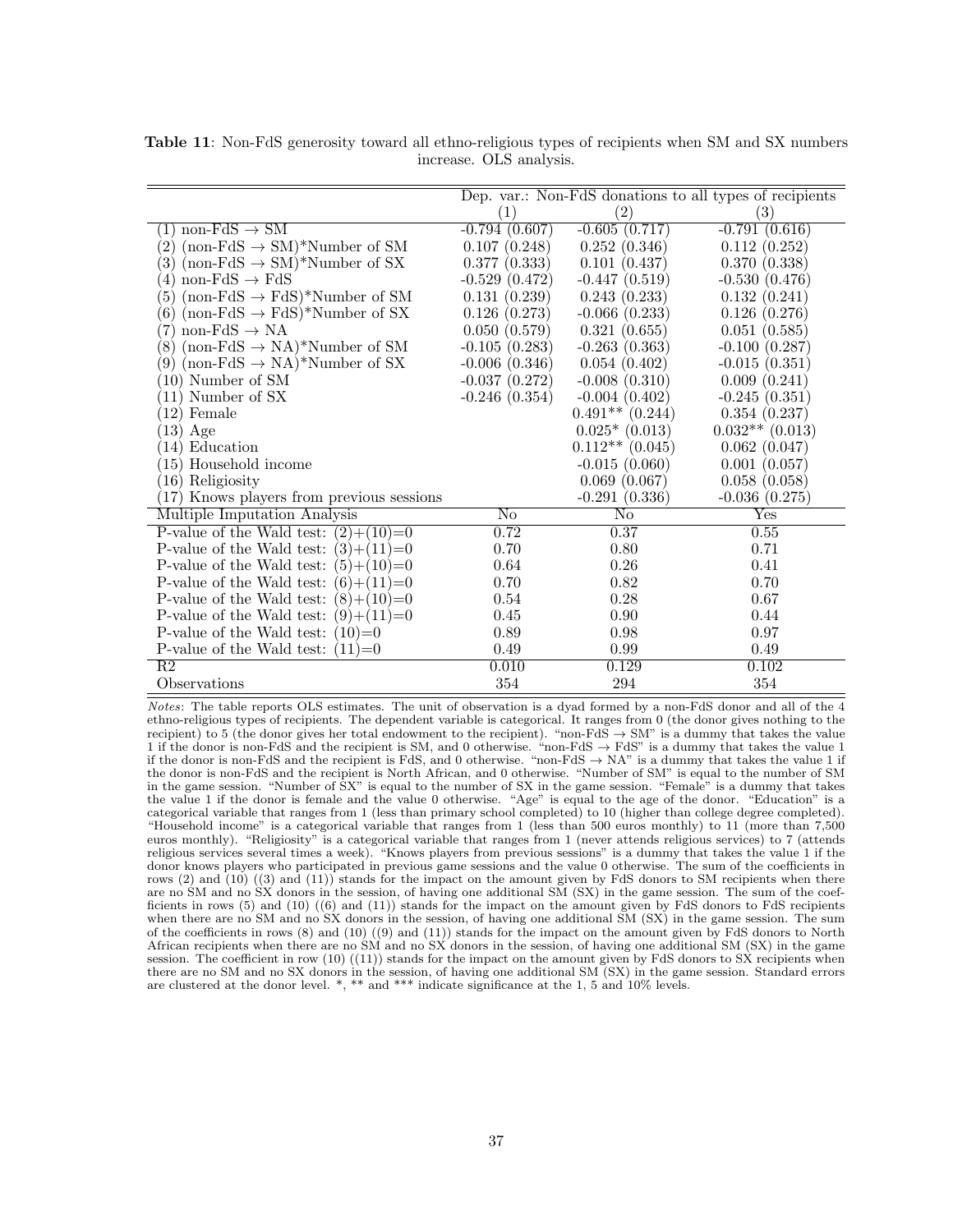|                                                     | Dep. var.: FdS donations to SM and SX |                           |                           |
|-----------------------------------------------------|---------------------------------------|---------------------------|---------------------------|
|                                                     | (1)                                   | $\left( 2\right)$         | $\left( 3\right)$         |
| $(1)$ FdS $\rightarrow$ SM                          | $2.369*$                              | $2.369*$                  | 1.984                     |
|                                                     | (1.319)                               | (1.367)                   | (3.373)                   |
| $(2)$ (FdS $\rightarrow$ SM)*Number of SM           | $-0.970**$                            | $-0.970**$                | $-1.219$                  |
|                                                     | (0.427)                               | (0.442)                   | (0.961)                   |
| $(3)$ (FdS $\rightarrow$ SM)*Number of SX           | $-0.010$                              | $-0.010$                  | 0.479                     |
|                                                     | (0.936)                               | (0.970)                   | (1.079)                   |
| $(4)$ Number of SM                                  | $-0.067$                              | 0.020                     | $-0.513$                  |
|                                                     | (0.273)                               | (0.278)                   | (0.521)                   |
| $(5)$ Number of SX                                  | $1.480**$                             | 0.513                     | 0.740                     |
|                                                     | (0.623)                               | (0.681)                   | (1.104)                   |
| $(6)$ Female                                        | $0.851*$                              | $1.825**$                 | 1.479                     |
|                                                     | (0.418)                               | (0.656)                   | (0.947)                   |
| $(7)$ Age                                           | 0.010                                 | 0.007                     | 0.003                     |
|                                                     | (0.012)                               | (0.013)                   | (0.015)                   |
| $(8)$ Education                                     | 0.151                                 | 0.075                     | 0.049                     |
|                                                     | (0.202)                               | (0.184)                   | (0.294)                   |
| (9) Household income                                | $-0.101$                              | $-0.160$                  | $-0.154$                  |
|                                                     | (0.095)                               | (0.115)                   | (0.129)                   |
| $(10)$ Religiosity                                  | 0.346                                 | 0.286                     | 0.291                     |
|                                                     | (0.301)                               | (0.236)                   | (0.435)                   |
| (11) Knows players from previous sessions           | 0.550                                 | 0.567                     | 1.136                     |
|                                                     | (0.894)                               | (1.076)                   | (1.926)                   |
| Face fixed effect                                   | $\overline{\text{No}}$                | $\overline{\mathrm{Yes}}$ | $\overline{\mathrm{Yes}}$ |
| Average religiosity of SM and SX                    | No                                    | Yes                       | N <sub>o</sub>            |
| Out-group salience of other ethno-religious types   | No                                    | No                        | Yes                       |
| P-value of the Wald test:<br>$\overline{(2)+(4)=0}$ | 0.01                                  | 0.01                      | 0.10                      |
| P-value of the Wald test: $(5)=0$                   | 0.03                                  | 0.46                      | 0.51                      |
| P-value of the Wald test: $(2)+(4)=(5)$             | 0.00                                  | 0.04                      | 0.06                      |
| $\overline{R2}$                                     | 0.587                                 | 0.653                     | 0.686                     |
| Observations                                        | 42                                    | 42                        | 42                        |

**Table 12**: FdS generosity toward SM and SX recipients when SM and SX numbers increase. Robustness checks.

*Notes*: The table reports OLS estimates. The unit of observation is a dyad formed by a FdS donor and a SM or SX recipient. The dependent variable is categorical. It ranges from 0 (the donor gives nothing to the recipient) to 5 (the donor gives her total endowment to the recipient). "FdS *→* SM" is a dummy that takes the value 1 if the donor is FdS and the recipient is SM, and the value 0 if the donor is FdS and the recipient is SX. "Number of SM" is equal to the number of SM in the game session. "Number of SX" is equal to the number of SX in the game session. "Female" is a dummy that takes the value 1 if the donor is female and the value 0 otherwise. "Age" is equal to the age of the donor. "Education" is a categorical variable that ranges from 1 (less than primary school completed) to 10 (higher than college degree completed). "Household income" is a categorical variable that ranges from 1 (less than 500 euros monthly) to 11 (more than 7,500 euros monthly). "Religiosity" is a categorical variable that ranges from 1 (never attends religious services) to 7 (attends religious services several times a week). "Knows players from previous sessions" is a dummy that takes the value 1 if the donor knows players who participated in previous game sessions and the value 0 otherwise. The sum of the coefficients in rows (2) and (4) stands for the impact on the amount given by FdS donors to SM recipients when there are no SM and no SX donors in the session, of having one additional SM in the game session. The coefficient in row (5) stands for the impact on the amount given by FdS donors to SX recipients when there are no SM and no SX donors in the session, of having one additional SX in the game session. In column 1, we reproduce the OLS estimates of equation (2). In column 2, we control for the average religiosity of SM and SX players in each game session. In column 3, we control for the effect of the group salience of other ethno-religious types of players. Standard errors are clustered at the donor level. \*, \*\* and \*\*\* indicate significance at the 1, 5 and 10% levels.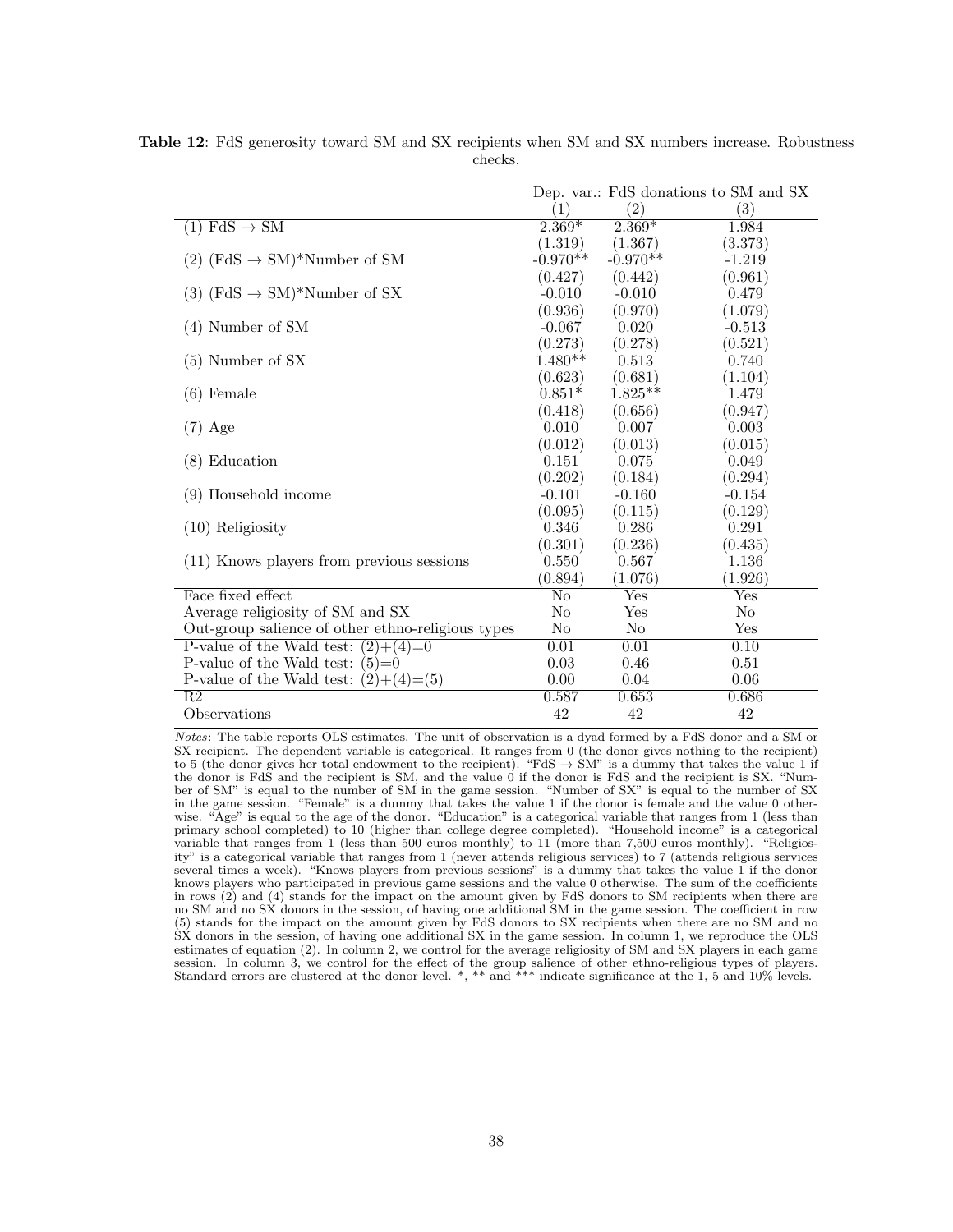|                                                                |                        |                   | Dep. var.: FdS guesses about FdS donations to SM and SX |
|----------------------------------------------------------------|------------------------|-------------------|---------------------------------------------------------|
|                                                                | (1)                    | $\left( 2\right)$ | (3)                                                     |
| $(1)$ FdS $\rightarrow$ FdS $\rightarrow$ SM                   | $3.447**$              | $3.447*$          | 3.094                                                   |
|                                                                | (1.632)                | (1.691)           | (2.927)                                                 |
| $(2)$ (FdS $\rightarrow$ FdS $\rightarrow$ SM)*Number of SM    | $-0.545$               | $-0.545$          | $-0.687$                                                |
|                                                                | (0.350)                | (0.362)           | (0.683)                                                 |
| (3) (FdS $\rightsquigarrow$ FdS $\rightarrow$ SM)*Number of SX | $-1.485$               | $-1.485$          | $-0.875$                                                |
|                                                                | (1.041)                | (1.079)           | (1.326)                                                 |
| $(4)$ Number of SM                                             | 0.254                  | 0.245             | $-0.328$                                                |
|                                                                | (0.298)                | (0.234)           | (0.502)                                                 |
| $(5)$ Number of SX                                             | $2.780***$             | 0.920             | $2.119***$                                              |
|                                                                | (0.829)                | (0.767)           | (0.734)                                                 |
| $(6)$ Female                                                   | $0.997**$              | $1.841***$        | $3.006***$                                              |
|                                                                | (0.362)                | (0.438)           | (0.285)                                                 |
| $(7)$ Age                                                      | $-0.008$               | $-0.021*$         | $-0.021*$                                               |
|                                                                | (0.012)                | (0.011)           | (0.011)                                                 |
| $(8)$ Education                                                | 0.023                  | $-0.203$          | $-0.122$                                                |
|                                                                | (0.215)                | (0.156)           | (0.146)                                                 |
| (9) Household income                                           | 0.018                  | $-0.059$          | $-0.087*$                                               |
|                                                                | (0.086)                | (0.074)           | (0.049)                                                 |
| $(10)$ Religiosity                                             | 0.352                  | 0.179             | $0.370**$                                               |
|                                                                | (0.286)                | (0.155)           | (0.139)                                                 |
| (11) Knows players from previous sessions                      | $-1.582**$             | $-0.266$          | $-1.786***$                                             |
|                                                                | (0.714)                | (0.687)           | (0.567)                                                 |
| Face fixed effect                                              | $\overline{\text{No}}$ | Yes               | $\overline{\mathrm{Yes}}$                               |
| Average religiosity of SM and SX                               | $\rm No$               | Yes               | No                                                      |
| Out-group salience of other ethno-religious types              | No                     | No                | Yes                                                     |
| P-value of the Wald test: $(2)+(4)=0$                          | 0.35                   | 0.22              | 0.01                                                    |
| P-value of the Wald test: $(5)=0$                              | 0.00                   | 0.24              | 0.01                                                    |
| P-value of the Wald test: $(2)+(4)=(5)$                        | 0.00                   | $0.15\,$          | 0.00                                                    |
| R2                                                             | 0.563                  | 0.751             | 0.807                                                   |
| Observations                                                   | 42                     | 42                | 42                                                      |

**Table 13**: FdS guesses about other FdS generosity toward SM and SX recipients when SM and SX numbers increase. Robustness checks.

*Notes*: The table reports OLS estimates. The unit of observation is a triad formed by a FdS guesser, a FdS donor and a SM or SX recipient. The dependent variable is categorical. It ranges from 0 (the guesser guesses that the donor gives nothing to the recipient) to 5 (the guesser guesses that the donor gives her total endowment to the recipient). "FdS  $\rightarrow$  FdS  $\rightarrow$  SM" is a dummy that takes the value 1 if the guesser is FdS, the donor is FdS and the recipient is SM, and the value 0 if the guesser is FdS, the donor is FdS and the recipient is SX. "Number of SM" is equal to the number of SM in the game session. "Number of SX" is equal to the number of SX in the game session. "Female" is a dummy that takes the value 1 if the donor is female and the value 0 otherwise. "Age" is equal to the age of the donor. "Education" is a categorical variable that ranges from 1 (less than primary school completed) to 10 (higher than college degree completed). "Household income" is a categorical variable that ranges from 1 (less than 500 euros monthly) to 11 (more than 7,500 euros monthly). "Religiosity" is a categorical variable that ranges from 1 (never attends religious services) to 7 (attends religious services several times a week). "Knows players from previous sessions" is a dummy that takes the value 1 if the donor knows players who participated in previous game sessions and the value 0 otherwise. The sum of the coefficients in rows (2) and (4) stands for the impact on FdS guesses about the amount given by FdS donors to SM recipients when there are no SM and no SX donors in the session, of having one additional SM in the game session. The coefficient in row (5) stands for the impact on on FdS guesses about the amount given by FdS donors to SX recipients when there are no SM and no SX donors in the session, of having one additional SX in the game session. In column 1, we reproduce the OLS estimates of equation (3). In column 2, we control for the average religiosity of SM and SX players in each game session. In column 3, we control for the effect of the group salience of other ethno-religious types of players. Standard errors are clustered at the guesser level. \*, \*\* and \*\*\* indicate significance at the 1, 5 and 10% levels.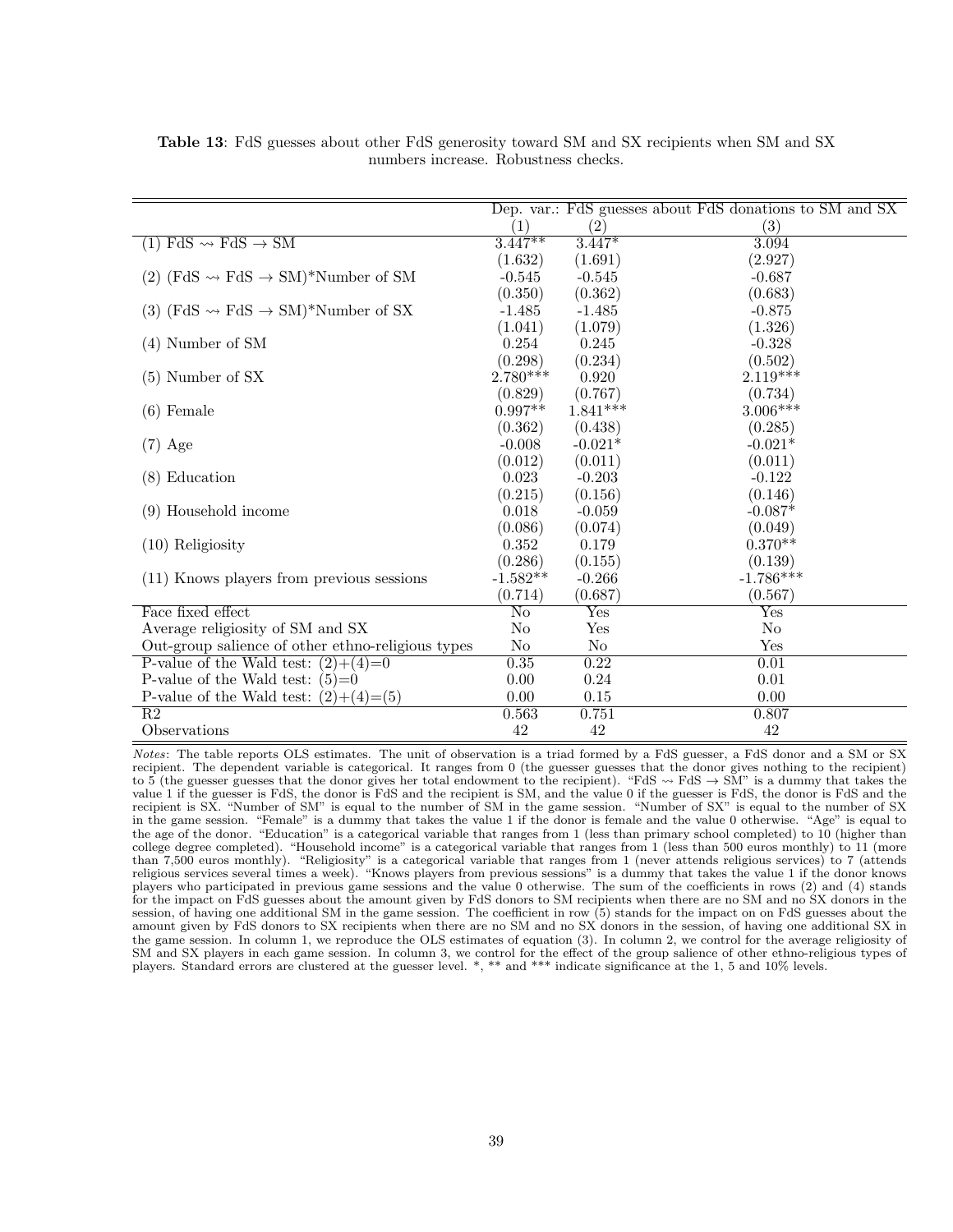|                                                              | Dep. var.: Non-FdS donations to all types of recipients |                      |                      |  |
|--------------------------------------------------------------|---------------------------------------------------------|----------------------|----------------------|--|
|                                                              | (1)                                                     | $\left( 2\right)$    | (3)                  |  |
| non-FdS $\rightarrow$ SM<br>$\left(1\right)$                 | $-0.791(0.616)$                                         | $-0.792(0.618)$      | $-0.741(1.569)$      |  |
| $(non-FdS \rightarrow SM)*Number of SM$<br>$\left( 2\right)$ | 0.112(0.252)                                            | 0.112(0.253)         | $-0.115(0.350)$      |  |
| 3)<br>$(non-FdS \rightarrow SM)*Number of SX$                | 0.370(0.338)                                            | 0.370(0.339)         | 0.704(0.430)         |  |
| non-FdS $\rightarrow$ FdS<br>$\left(4\right)$                | $-0.530(0.476)$                                         | $-0.530(0.478)$      | $-0.537(1.528)$      |  |
| (non-FdS $\rightarrow$ FdS)*Number of SM<br>(5)              | 0.132(0.241)                                            | 0.132(0.242)         | $-0.032(0.319)$      |  |
| (non-FdS $\rightarrow$ FdS)*Number of SX<br>(6)              | 0.126(0.276)                                            | 0.126(0.277)         | 0.403(0.561)         |  |
| non-FdS $\rightarrow$ NA<br>$\binom{7}{ }$                   | 0.051(0.585)                                            | 0.051(0.587)         | $-0.779(1.781)$      |  |
| (non-FdS $\rightarrow$ NA)*Number of SM<br>$^{\prime}8)$     | $-0.100(0.287)$                                         | $-0.099(0.289)$      | 0.175(0.372)         |  |
| $(non-FdS \rightarrow NA)*Number of SX$<br>(9)               | $-0.015(0.351)$                                         | $-0.015(0.352)$      | $-0.291(0.664)$      |  |
| $(10)$ Number of SM                                          | 0.009(0.241)                                            | $-0.001(0.243)$      | 0.526(0.474)         |  |
| (11) Number of SX                                            | $-0.245(0.351)$                                         | 0.254(0.355)         | $-0.224(0.519)$      |  |
| $(12)$ Female                                                | 0.354(0.237)                                            | $-0.201(0.333)$      | 0.081(0.373)         |  |
| $(13)$ Age                                                   | $0.032**$ (0.013)                                       | $0.034***$ $(0.012)$ | $0.033***$ $(0.012)$ |  |
| (14) Education                                               | 0.062(0.047)                                            | 0.063(0.053)         | 0.049(0.051)         |  |
| (15) Household income                                        | 0.001(0.057)                                            | $-0.004(0.053)$      | $-0.003(0.055)$      |  |
| (16) Religiosity                                             | 0.058(0.058)                                            | 0.060(0.058)         | 0.065(0.060)         |  |
| (17) Knows players from previous sessions                    | $-0.036(0.275)$                                         | $-0.014(0.252)$      | $-0.055(0.269)$      |  |
| Multiple Imputation Analysis                                 | Yes                                                     | Yes                  | $_{\rm Yes}$         |  |
| Average religiosity of SM and SX                             | No                                                      | Yes                  | N <sub>o</sub>       |  |
| Group salience of other ethno-religious types                | No                                                      | N <sub>o</sub>       | Yes                  |  |
| P-value of the Wald test: $(2)+(10)=0$                       | 0.55                                                    | 0.57                 | 0.32                 |  |
| P-value of the Wald test: $(3)+(11)=0$                       | 0.71                                                    | 0.11                 | 0.31                 |  |
| P-value of the Wald test:<br>$(5)+(10)=0$                    | 0.41                                                    | 0.41                 | 0.14                 |  |
| P-value of the Wald test:<br>$(6)+(11)=0$                    | 0.70                                                    | 0.24                 | 0.60                 |  |
| P-value of the Wald test: $(8)+(10)=0$                       | 0.67                                                    | 0.63                 | $0.08\,$             |  |
| P-value of the Wald test:<br>$(9)+(11)=0$                    | 0.44                                                    | 0.48                 | 0.26                 |  |
| P-value of the Wald test:<br>$(10)=0$                        | 0.97                                                    | 1.00                 | 0.27                 |  |
| P-value of the Wald test:<br>$(11)=0$                        | 0.49                                                    | 0.48                 | 0.67                 |  |
| $\overline{R2}$                                              | 0.102                                                   | 0.133                | 0.156                |  |
| Observations                                                 | 354                                                     | 354                  | 354                  |  |

**Table 14**: Non-FdS generosity toward all ethno-religious types of recipients when SM and SX numbers increase. Robustness checks.

*Notes*: The table reports OLS estimates. The unit of observation is a dyad formed by a non-FdS donor and all of the 4 ethno-religious types of recipients. The dependent variable is categorical. It ranges from 0 (the donor gives nothing to the recipient) to 5 (the donor gives her total endowment to the recipient). "non-FdS *→* SM" is a dummy that takes the value 1 if the donor is non-FdS and the recipient is SM, and 0 otherwise. "non-FdS *→* FdS" is a dummy that takes the value 1 if the donor is non-FdS and the recipient is FdS, and 0 otherwise. "non-FdS *→* NA" is a dummy that takes the value 1 if the donor is non-FdS and the recipient is North African, and 0 otherwise. "Number of SM" is equal to the number of SM in the game session. "Number of SX" is equal to the number of SX in the game session. "Female" is a dummy that takes the value 1 if the donor is female and the value 0 otherwise. "Age" is equal to the age of the donor. "Education" is a categorical variable that ranges from 1 (less than primary school completed) to 10 (higher than college degree completed). "Household income" is a categorical variable that ranges from 1 (less than 500 euros monthly) to 11 (more than 7,500 euros monthly). "Religiosity" is a categorical variable that ranges from 1 (never attends religious services) to 7 (attends religious services several times a week). "Knows players from previous sessions" is a dummy that takes the value 1 if the donor knows players who participated in previous game sessions and the value 0 otherwise. The sum of the coefficients in rows (2) and (10) ((3) and (11)) stands for the impact on the amount given by FdS donors to SM recipients when there are no SM and no SX donors in the session, of having one additional SM (SX) in the game session. The sum of the coefficients in rows (5) and (10) ((6) and (11)) stands for the impact on the amount given by FdS donors to FdS recipients when there are no SM and no SX donors in the session, of having one additional SM  $(SX)$  in the game session. The sum of the coefficients in rows  $(8)$  and  $(10)$   $(9)$ and (11)) stands for the impact on the amount given by FdS donors to North African recipients when there are no SM and no SX donors in the session, of having one additional SM (SX) in the game session. The coefficient in row (10) ((11)) stands for the impact on the amount given by FdS donors to SX recipients when there are no SM and no SX donors in the session, of having one additional SM (SX) in the game session. In column 1, we reproduce the OLS estimates of equation (5). In column 2, we control for the average religiosity of SM and SX players in each game session. In column 3, we control for the effect of the group salience of other ethno-religious types of players. Standard errors are clustered at the donor level. \*, \* and \*\*\* indicate significance at the 1, 5 and 10% levels.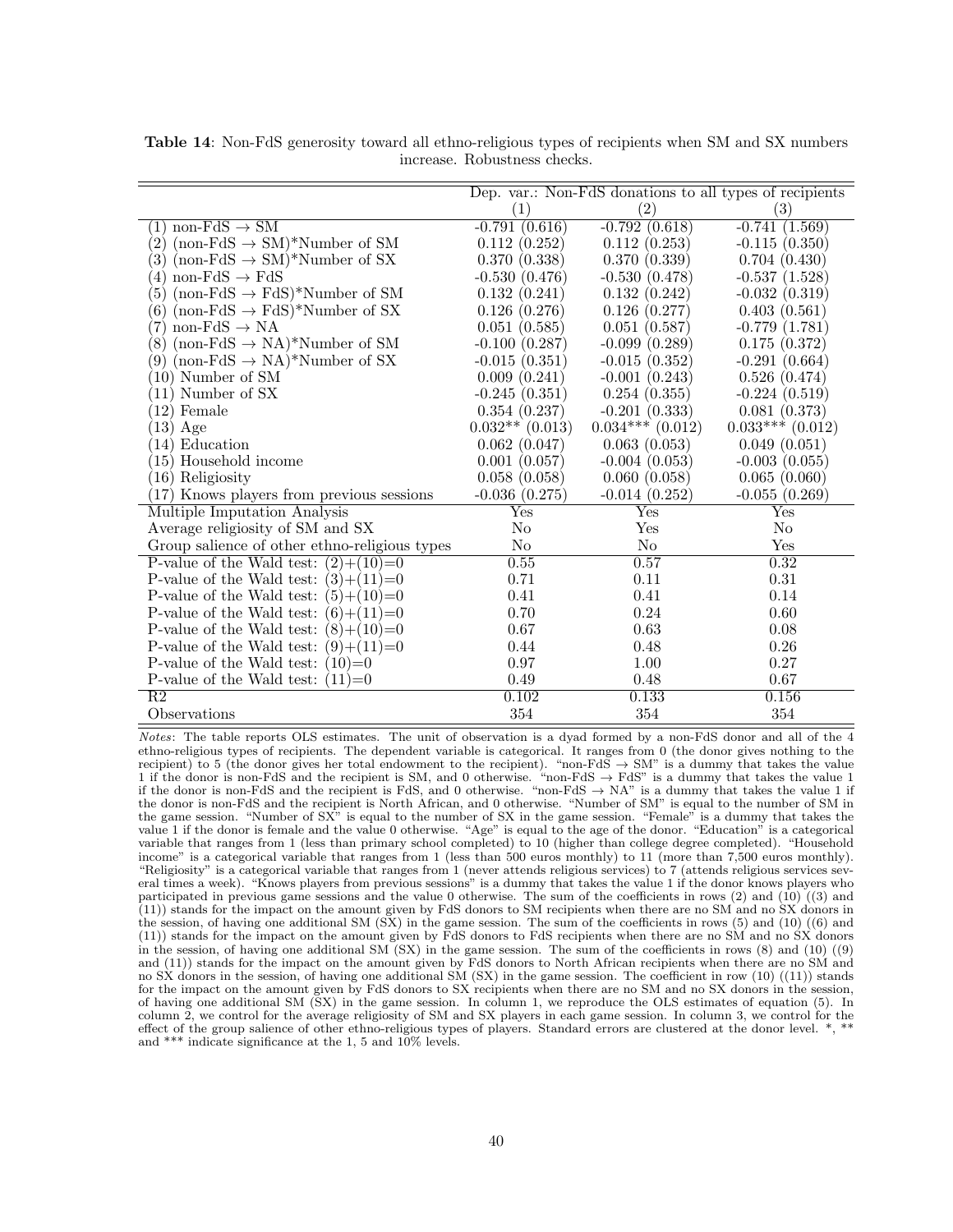### **Appendix**

|                                                          | Dep. var.: SM and SX donations to their in-group |                   |                           |                           |
|----------------------------------------------------------|--------------------------------------------------|-------------------|---------------------------|---------------------------|
|                                                          | $\left( 1\right)$                                | $\left( 2\right)$ | $\left( 3\right)$         | $\left( 4\right)$         |
| $SM$ donor $\rightarrow SM$ recipient<br>(1)             | 0.711                                            | $-0.271$          | $-1.189$                  | $-2.065$                  |
|                                                          | (1.367)                                          | (2.642)           | (4.129)                   | (3.011)                   |
| $(2)$ (SM donor $\rightarrow$ SM recipient)*Number of SM | $-0.740$                                         | $-0.733$          | $-0.846$                  | $-0.195$                  |
|                                                          | (0.534)                                          | (0.538)           | (1.229)                   | (0.657)                   |
| (3) (SM donor $\rightarrow$ SM recipient)*Number of SX   | $-0.328$                                         | 0.383             | 0.892                     | 0.694                     |
|                                                          | (0.690)                                          | (1.701)           | (2.512)                   | (1.940)                   |
| $(4)$ Number of SM                                       | 0.290                                            | 0.268             | 0.381                     | $-0.077$                  |
|                                                          | (0.463)                                          | (0.472)           | (1.141)                   | (0.532)                   |
| $(5)$ Number of SX                                       | $-0.355$                                         | $-0.707$          | $-1.006$                  | $-0.729$                  |
|                                                          | (0.568)                                          | (1.072)           | (2.089)                   | (1.247)                   |
| $(6)$ Female                                             |                                                  |                   | 0.131                     | 0.152                     |
|                                                          |                                                  |                   | (0.504)                   | (0.383)                   |
| $(7)$ Age                                                |                                                  |                   | 0.000                     | 0.002                     |
|                                                          |                                                  |                   | (0.033)                   | (0.021)                   |
| (8) Education                                            |                                                  |                   | 0.030                     | 0.059                     |
|                                                          |                                                  |                   | (0.158)                   | (0.072)                   |
| (9) Household income                                     |                                                  |                   | $-0.052$                  | $-0.052$                  |
|                                                          |                                                  |                   | (0.108)                   | (0.081)                   |
| $(10)$ Religiosity                                       |                                                  |                   | $-0.087$                  | $-0.085$                  |
|                                                          |                                                  |                   | (0.250)                   | (0.146)                   |
| (11) Knows players from previous sessions                |                                                  |                   | 0.377                     | 0.516                     |
|                                                          |                                                  |                   | (0.900)                   | (0.460)                   |
| P-value of the Wald test:<br>$(2)+(4)=0$                 | 0.10                                             | 0.07              | 0.22                      | 0.38                      |
| P-value of the Wald test:<br>$(5)=0$                     | 0.54                                             | 0.52              | 0.64                      | 0.56                      |
| P-value of the Wald test:<br>$(2)+(4)=(5)$               | 0.88                                             | 0.83              | 0.80                      | 0.72                      |
| Face fixed effects                                       | $\overline{\text{No}}$                           | $_{\rm Yes}$      | $\overline{\mathrm{Yes}}$ | $\overline{\mathrm{Yes}}$ |
| Multiple Imputation Analysis                             | No                                               | No                | N <sub>o</sub>            | Yes                       |
| R <sub>2</sub>                                           | 0.512                                            | 0.527             | 0.581                     | 0.600                     |
| Observations                                             | 27                                               | 27                | 21                        | 27                        |

**Table A1**: SM and SX generosity toward their in-group when SM and SX numbers increase. OLS analysis.

*Notes*: The table reports OLS estimates. The unit of observation is a dyad formed by a SM donor and a SM recipient or a SX donor and a SX recipient. The dependent variable is categorical. It ranges from 0 (the donor gives nothing to the recipient) to 5 (the donor gives her total endowment to the recipient). "SM  $\rightarrow$  SM" is a dummy that takes the value 1 if the donor is SM and the recipient is SM, and the value 0 if the donor is SX and the recipient is SX. "Number of SM" is equal to the number of SM in the game session. "Number of SX" is equal to the number of SX in the game session. "Female" is a dummy that takes the value 1 if the donor is female and the value 0 otherwise. "Age" is equal to the age of the donor. "Education" is a categorical variable that ranges from 1 (less than primary school completed) to 10 (higher than college degree completed). "Household income" is a categorical variable that ranges from 1 (less than 500 euros monthly) to 11 (more than 7,500 euros monthly). "Religiosity" is a categorical variable that ranges from 1 (never attends religious services) to 7 (attends religious services several times a week). "Knows players from previous sessions" is a dummy that takes the value 1 if the donor knows players who participated in previous game sessions and the value 0 otherwise. The sum of the coefficients in rows (2) and (4) stands for the impact on the amount given by SM donors to SM recipients when there are no SM and no SX donors in the session, of having one additional SM in the game session. The coefficient in row (5) stands for the impact on the amount given by SX donors to SX recipients when there are no SM and no SX donors in the session, of having one additional SX in the game session. Standard errors are clustered at the donor level. \*, \*\* and \*\*\* indicate significance at the 1, 5 and 10% levels.